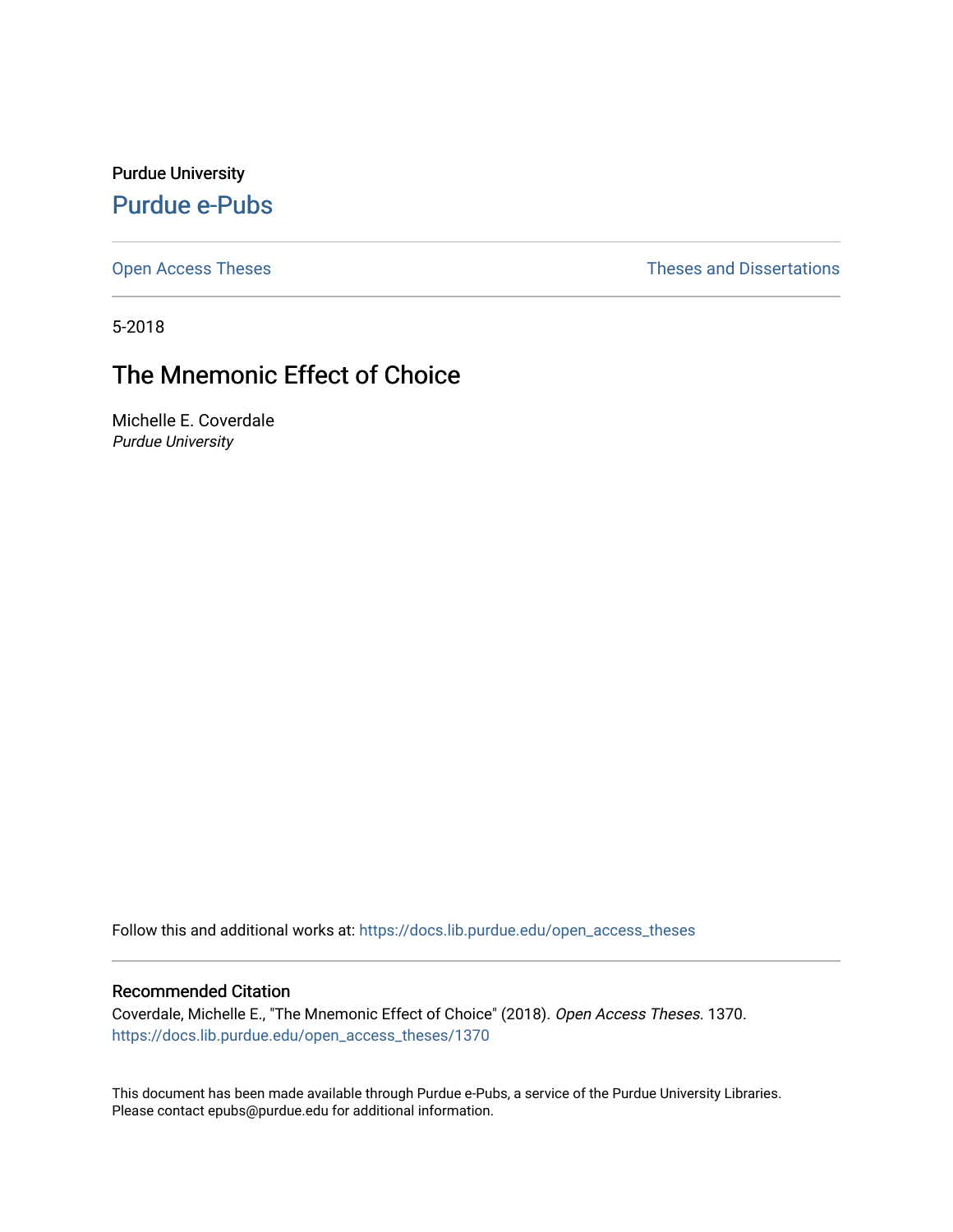### **THE MNEMONIC EFFECT OF CHOICE**

by

**Michelle E. Coverdale** 

### **A Thesis**

*Submitted to the Faculty of Purdue University In Partial Fulfillment of the Requirements for the degree of* 

**Master of Science** 



Department of Psychological Sciences West Lafayette, Indiana May 2018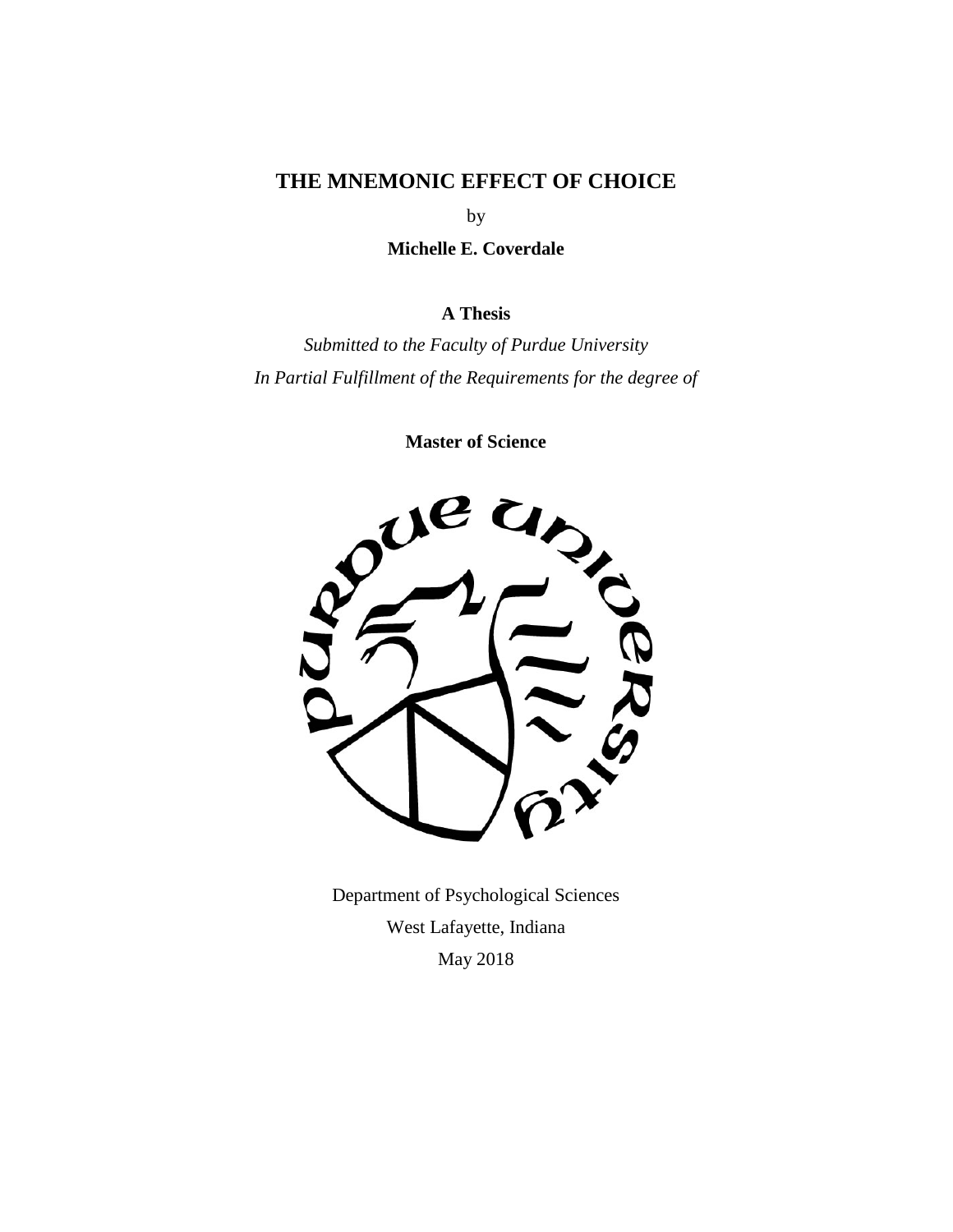# **THE PURDUE UNIVERSITY GRADUATE SCHOOL STATEMENT OF COMMITTEE APPROVAL**

Dr. James S. Nairne, Chair

Department of Psychological Sciences

Dr. Jeffrey D. Karpicke

Department of Psychological Sciences

Dr. Darryl S. Schneider

Department of Psychological Sciences

### **Approved by:**

Dr. David Rollock

Head of the Graduate Program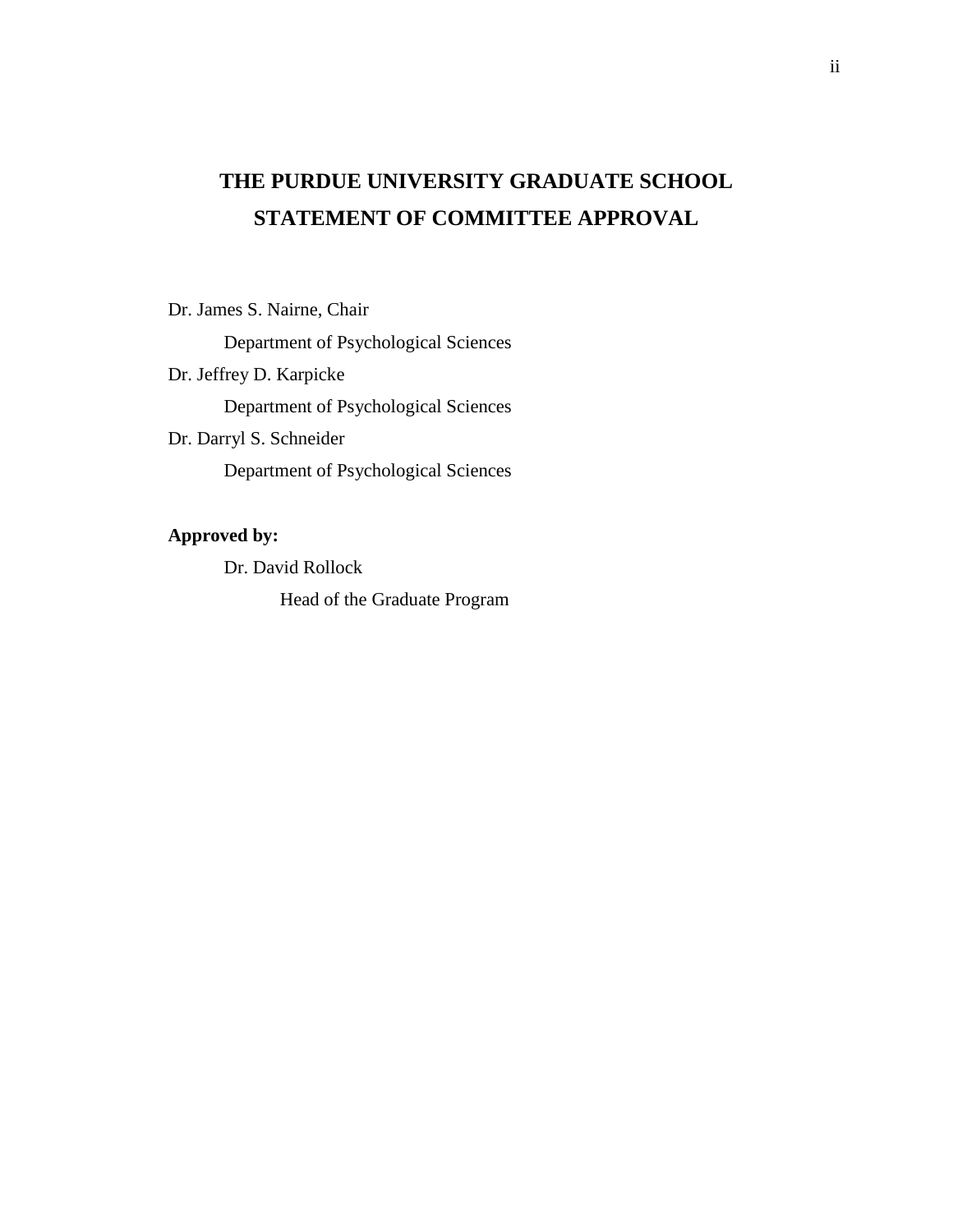### **ACKNOWLEDGMENTS**

 This research was funded, in part, by a grant from the National Science Foundation (BCS-1532345). I wish to thank James Nairne for his constant guidance, encouragement, and insight during all stages of this project. I would also like to thank Jeffrey Karpicke, Josefa Pandeirada, and Darryl Schneider for their invaluable comments and advice.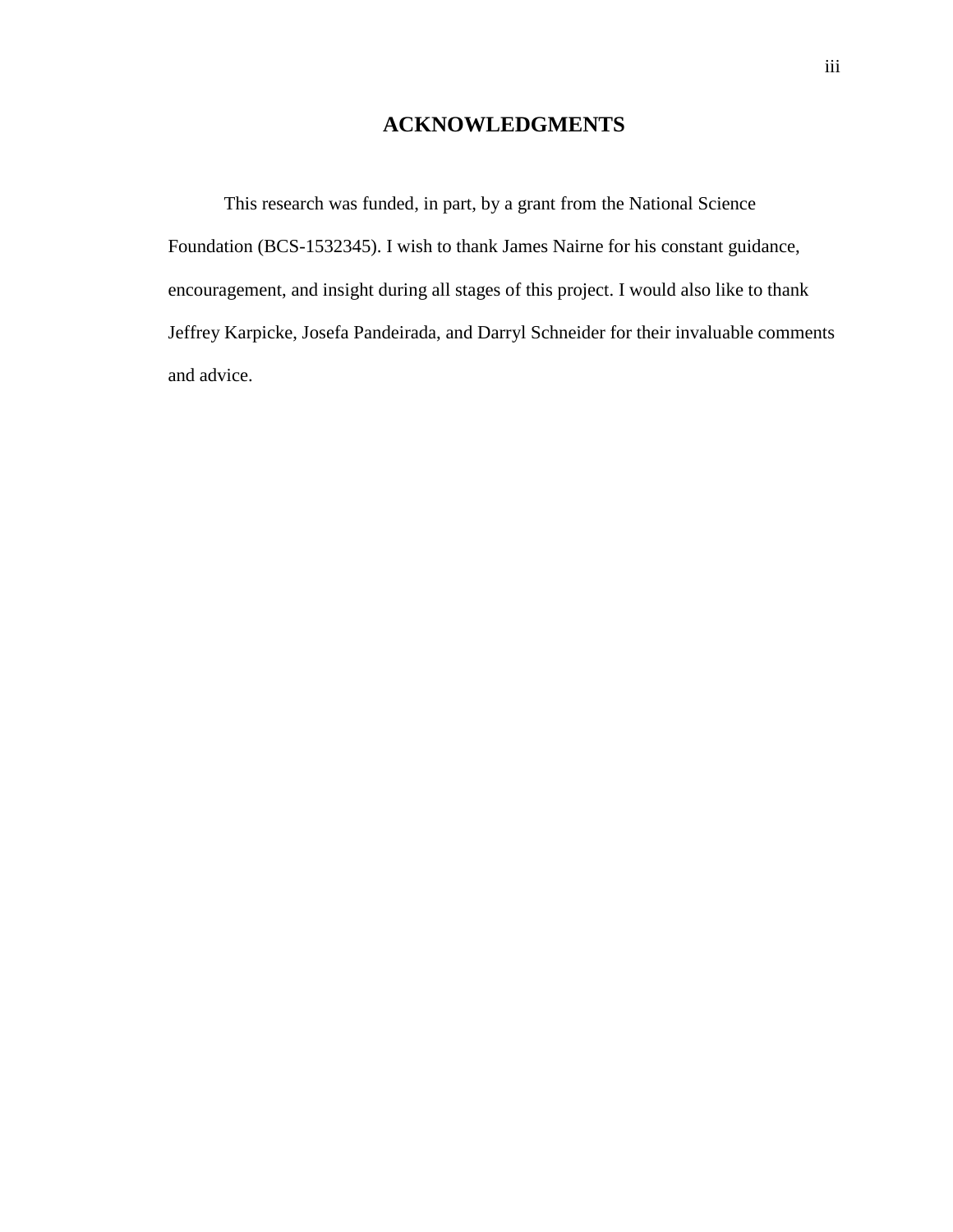## **TABLE OF CONTENTS**

|                                                                                                                                                                                                                                                                        | $\mathbf{V}$   |
|------------------------------------------------------------------------------------------------------------------------------------------------------------------------------------------------------------------------------------------------------------------------|----------------|
| <b>ABSTRACT</b>                                                                                                                                                                                                                                                        | vii            |
| <b>INTRODUCTION</b><br>the contract of the contract of the contract of the contract of the contract of                                                                                                                                                                 | $\overline{1}$ |
| <b>EXPERIMENT 1.</b><br>and the contract of the contract of the contract of the contract of                                                                                                                                                                            | 11             |
| Method.<br>and the contract of the contract of the contract of the contract of the contract of                                                                                                                                                                         | 12             |
| Participants.<br>the contract of the contract of the contract of the contract of the contract of                                                                                                                                                                       | 12             |
|                                                                                                                                                                                                                                                                        | 12             |
| Procedure<br>the contract of the contract of the contract of the contract of the contract of                                                                                                                                                                           | 13             |
| Results and Discussion.<br>and the contract of the contract of the contract of the contract of the contract of the contract of the contract of the contract of the contract of the contract of the contract of the contract of the contract of the contra              | 15             |
|                                                                                                                                                                                                                                                                        | 18             |
|                                                                                                                                                                                                                                                                        | 19             |
|                                                                                                                                                                                                                                                                        | 19             |
| Materials<br>the contract of the contract of the contract of the contract of                                                                                                                                                                                           | 19             |
| Procedure<br>and a series of the contract of the contract of the contract of the contract of the contract of the contract of                                                                                                                                           | 20             |
|                                                                                                                                                                                                                                                                        | 21             |
|                                                                                                                                                                                                                                                                        | 27             |
| Method<br>the contract of the contract of the contract of the contract of the contract of                                                                                                                                                                              | 28             |
| Participants.<br>the contract of the contract of the contract of the contract of the contract of                                                                                                                                                                       | 28             |
| Materials<br>the contract of the contract of the contract of the contract of the                                                                                                                                                                                       | 28             |
| Procedure<br>and the second contract of the second contract of the second contract of the second contract of the second contract of the second contract of the second contract of the second contract of the second contract of the second<br>$\sim$<br>$\mathbb{R}^2$ | 29             |
|                                                                                                                                                                                                                                                                        | 30             |
|                                                                                                                                                                                                                                                                        | 38             |
|                                                                                                                                                                                                                                                                        | 43             |
|                                                                                                                                                                                                                                                                        | 44             |
| $APPENDIX A - EXPERIMENTAL 1 STIMULI$                                                                                                                                                                                                                                  | 48             |
| APPENDIX B – EXPERIMENTS 2 AND 3 STIMULI AND CATEGORIES                                                                                                                                                                                                                | 49             |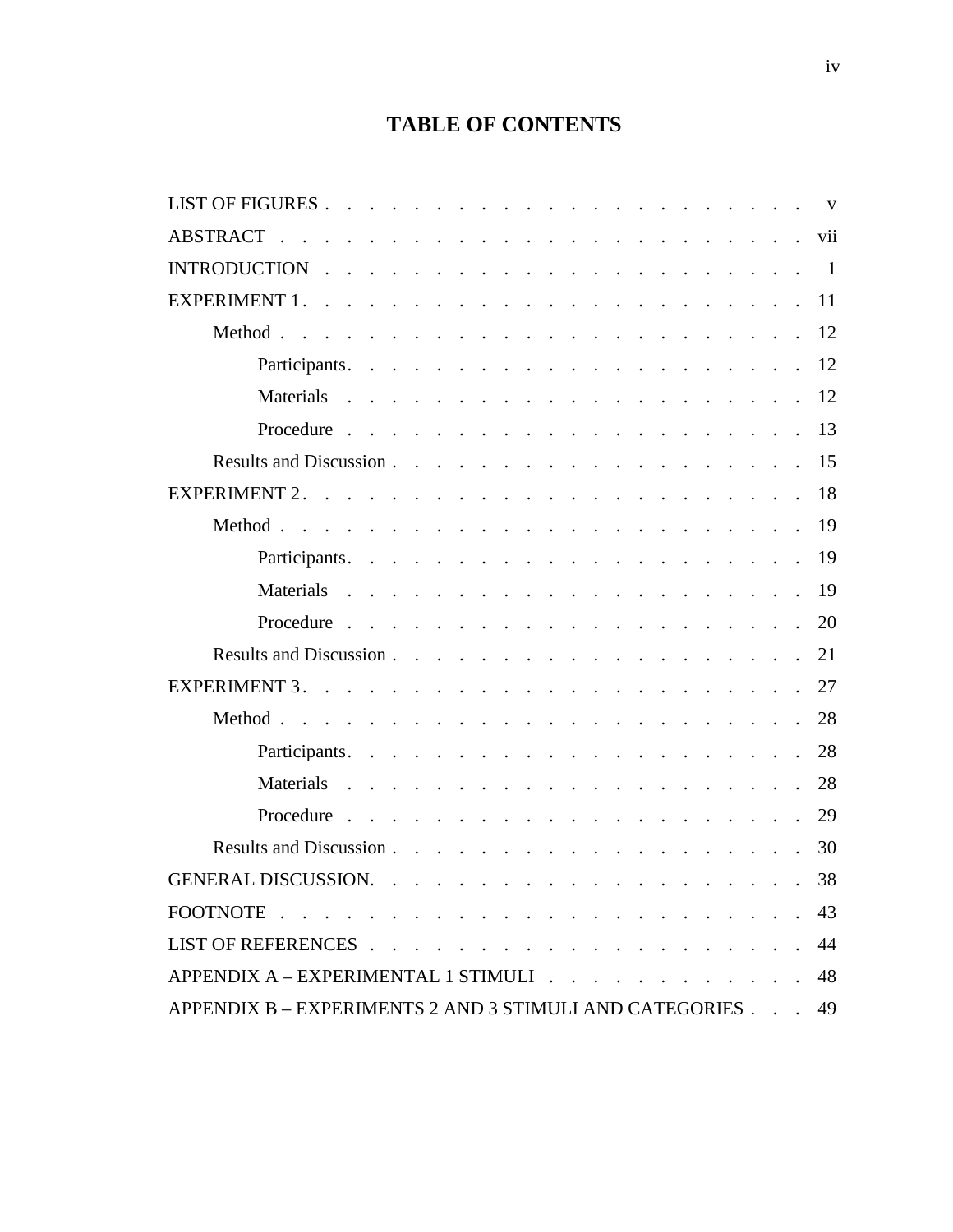## **LIST OF FIGURES**

| Figure 1: Free recall performance by choice and congruity. Congruent-Chosen is                                       |  |  |  |  |
|----------------------------------------------------------------------------------------------------------------------|--|--|--|--|
| the proportion recall for words chosen in the "more useful" condition.                                               |  |  |  |  |
| Congruent-Not Chosen is the proportion of recall for words not chosen in                                             |  |  |  |  |
| the "less useful" condition. Incongruent-Chosen is the proportion recall for                                         |  |  |  |  |
| words chosen in the "less useful" condition. Incongruent-Not Chosen is the                                           |  |  |  |  |
| proportion of recall for words not chosen in the "more useful" condition.                                            |  |  |  |  |
| Error bars represent the standard error of the mean<br>16                                                            |  |  |  |  |
| Figure 2: Free recall performance by choice and congruity. Congruent-Chosen is                                       |  |  |  |  |
| the proportion recall for words chosen in the "more representative"                                                  |  |  |  |  |
| condition. Congruent-Not Chosen is the proportion of recall for words not                                            |  |  |  |  |
| chosen in the "less representative" condition. Incongruent-Chosen is the                                             |  |  |  |  |
| proportion recall for words chosen in the "less representative" condition.                                           |  |  |  |  |
| Incongruent-Not Chosen is the proportion of recall for words not chosen in                                           |  |  |  |  |
| the "more representative" condition. Error bars represent the standard error                                         |  |  |  |  |
|                                                                                                                      |  |  |  |  |
| Figure 3: Free recall performance by choice and congruity. Congruent-Chosen is                                       |  |  |  |  |
| the proportion recall for words chosen in the "more representative"                                                  |  |  |  |  |
| condition. Congruent-Not Chosen is the proportion of recall for words not                                            |  |  |  |  |
| chosen in the "less representative" condition. Incongruent-Chosen is the                                             |  |  |  |  |
| proportion recall for words chosen in the "less representative" condition.                                           |  |  |  |  |
| Incongruent-Not Chosen is the proportion of recall for words not chosen in                                           |  |  |  |  |
| the "more representative" condition. Error bars represent the standard error                                         |  |  |  |  |
| 31<br>of the mean $\ldots$ $\ldots$ $\ldots$ $\ldots$ $\ldots$ $\ldots$ $\ldots$ $\ldots$ $\ldots$ $\ldots$ $\ldots$ |  |  |  |  |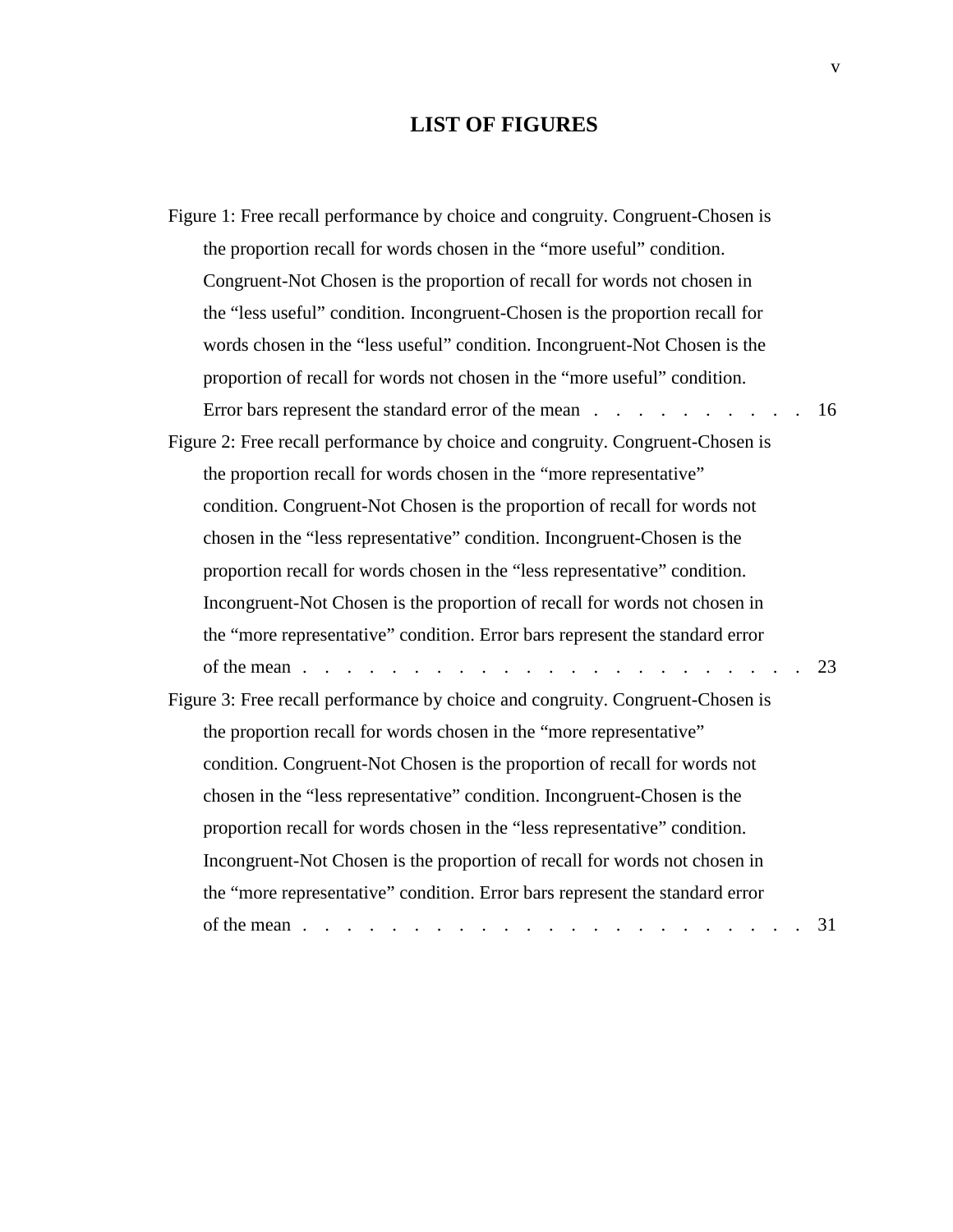Figure 4: Free recall performance by response and congruity. Congruent-Yes is the proportion recall for words that were given a "yes" response when they were presented with a congruent category. Congruent-No is the proportion of recall for words that were given a "no" response when they were of recall for words that were given a "no" response when they were with an incongruent category. Incongruent-No is the proportion of recall for with an incongruent category. Incongruent-No is the proportion of recall for words that were given a "no" response when they were presented with an incongruent category. Error bars represent the standard error of the mean. . . 35 presented with a congruent category. Incongruent-Yes is the proportion recall for words that were given a "yes" response when they were presented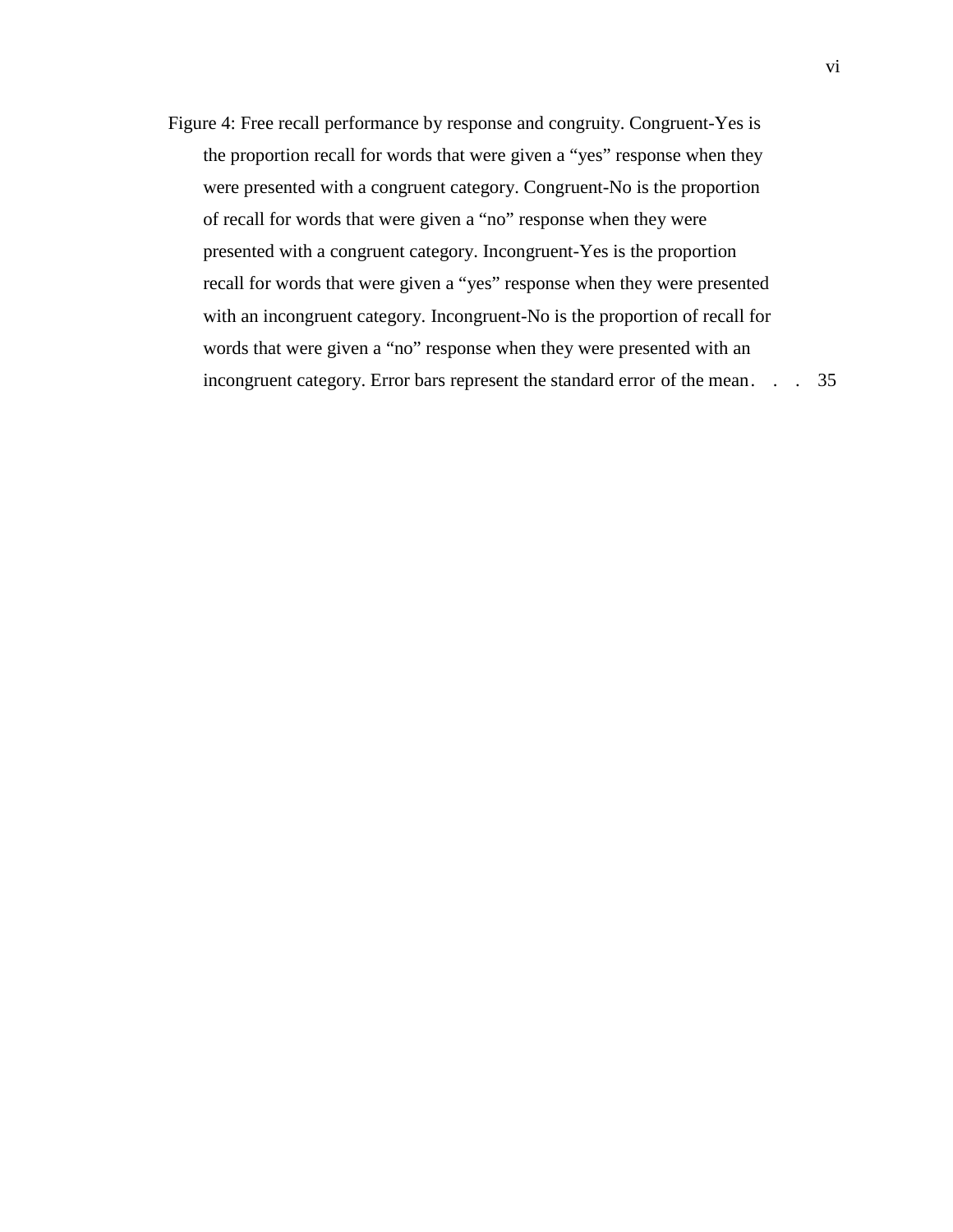#### **ABSTRACT**

 Author: Coverdale, Michelle, E. MS Degree Received: May 2018 Institution: Purdue University Title: The Mnemonic Effect of Choice Major Professor: James S. Nairne

 made for you. Beyond a mnemonic benefit for choosing, our laboratory has shown a memory. Prior research comparing memory for chosen and unchosen items has experiments manipulated both choice and congruity and showed mnemonic benefits for were given a "yes" response to those given a "no" response and found both a benefit for congruent words as well as for word-pairs that were given a "yes" response. Making choices during encoding leads to better memory than having the same choices benefit for items that have been chosen over those that are not chosen. Though many experiments in the fields of memory and education involve a choice component, little consideration has been paid to how an item's status as chosen or unchosen affects confounded choice and congruity, making the source of the recall benefit unclear. We conducted three experiments to dissociate choice and congruity effects. The first two chosen words over unchosen words and for congruent words over incongruent words, but these effects did not interact. In the third experiment, in which participants did not overtly interact with the word that they were selecting, we replicated the choice and congruity effects found in the first two experiments. We also compared recall for word-pairs that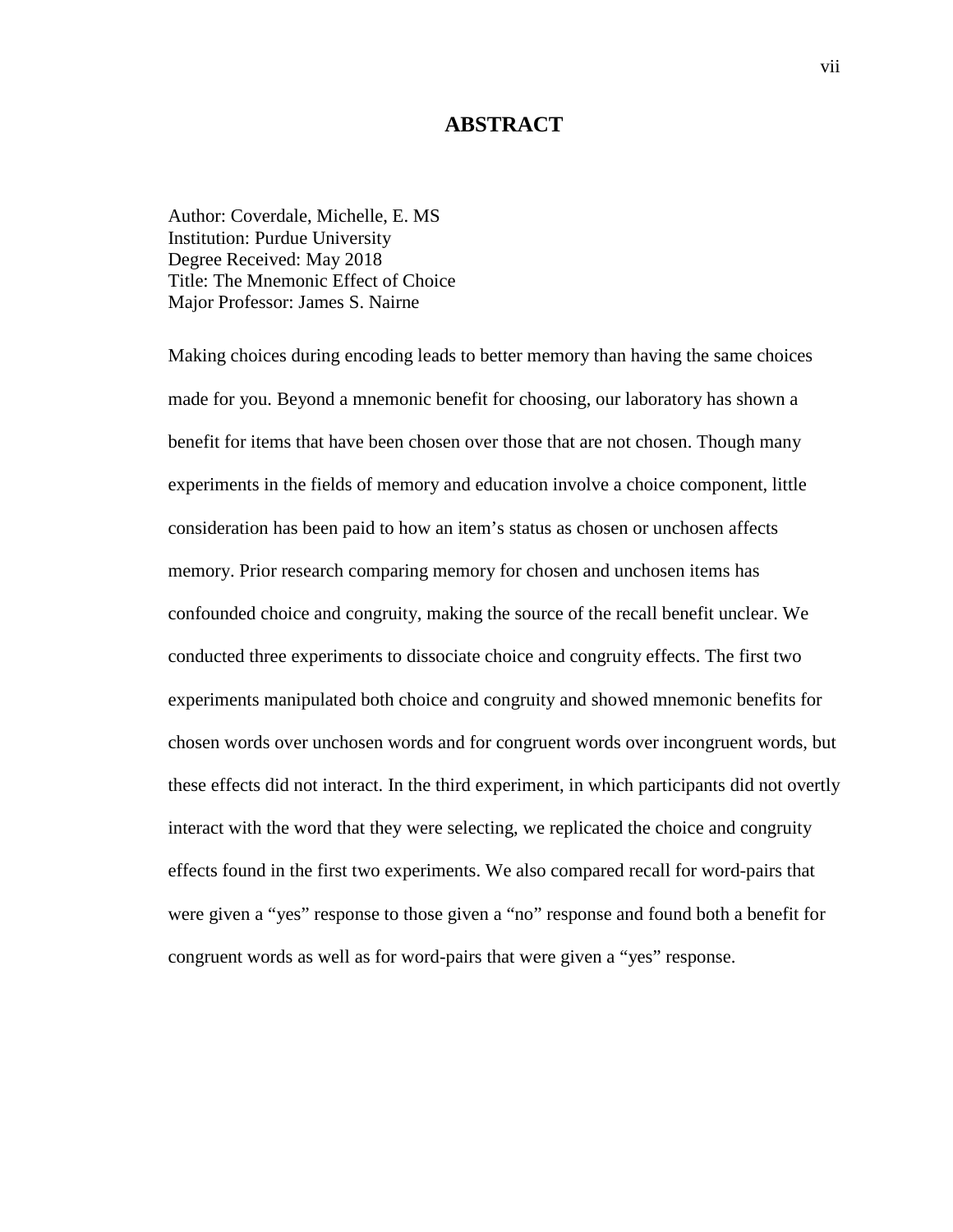#### **INTRODUCTION**

 Our daily lives are filled with choices. During a typical day, we decide what to buy, what route to take while traveling and what foods to consume. Students choose prepare for an upcoming exam. Choice plays a central role in our lives. It is important to consider how these decisions affect memory. The effects of choice on memory have which topics to study, how long to spend working on an assignment, and what way to implications for not only general memory theory but also for fields like education and consumer behavior.

 When participants choose which words to study for a test they perform better than a control group who is assigned those same words to study (Hirano & Ukita, 2003; Toyota, 2015; Watanabe, 2001; Watanabe & Soraci, 2004). Monty and Perlmuter (1975) demonstrated that participants performed better in a delayed paired-associate learning the alternatives aloud, compared to when they read the alternatives aloud and studied the Monty & Perlmuter, 1975; Perlmuter, Monty, & Kimble, 1971; Takahashi, 1992, 2002; task if they chose a stimulus (or response) from a list of alternatives, after reading each of word chosen by the previous participant. This effect, which has been labeled the *selfchoice effect*, has also been demonstrated using both recognition (Watanabe, 2001; Watanabe & Soraci, 2004) and free recall (Hirano & Ukita, 2003; Takahashi, 1992, 2002; Toyota, 2015).

 words that he or she finds more meaningful, familiar, or easier to remember. Because those words may not be as significant to the yoked partner there are item-selection concerns. Watanabe and Soraci (2004) addressed this problem by using a "constrained" One flaw in this yoked-control methodology is that the participant may select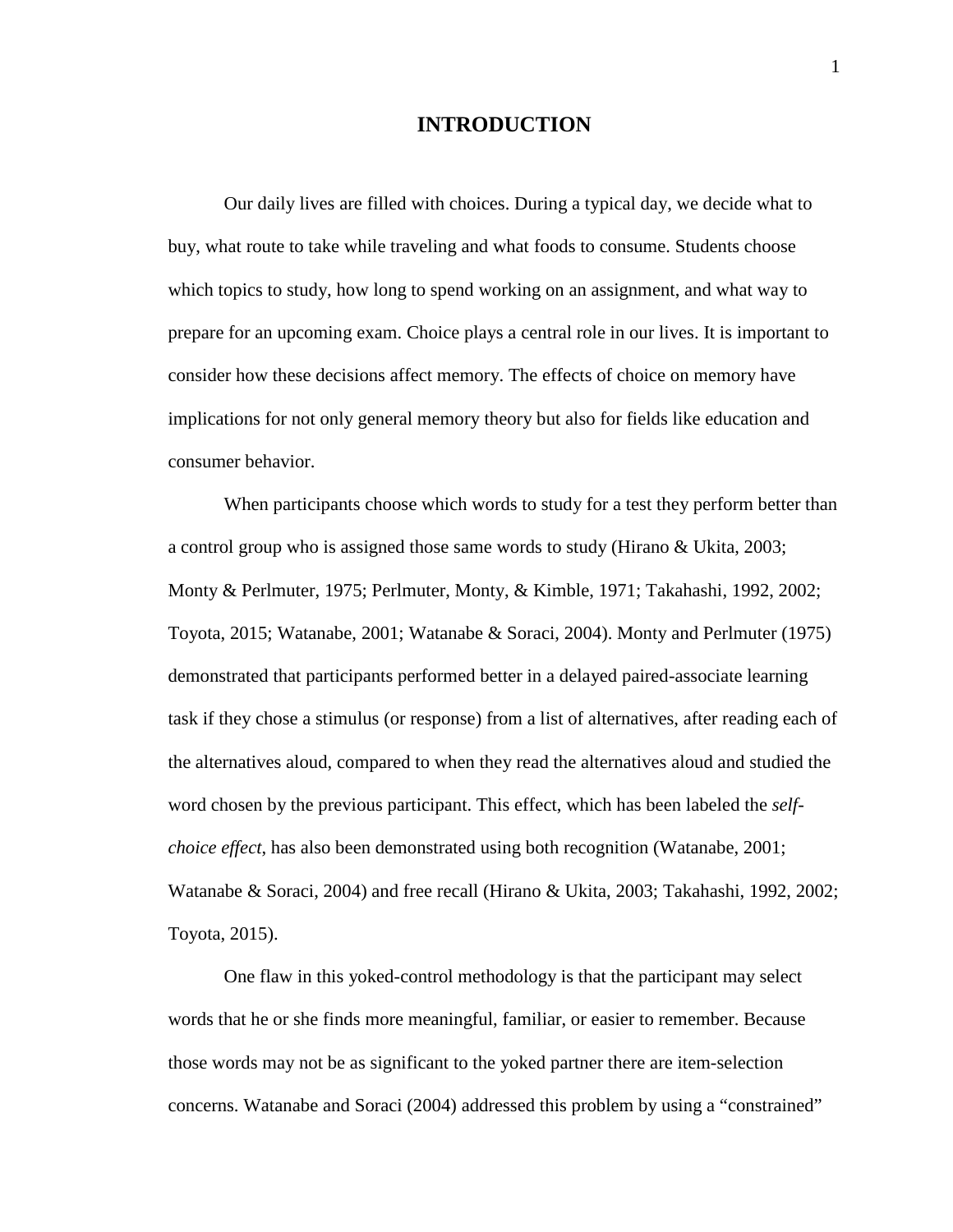choice encoding paradigm. Subjects saw a prompt (e.g. cloth made from sheep) with three response alternatives (e.g. cotton, wool, silk) and either had to choose and write the correct response (i.e., wool) or write down an experimenter circled correct choice. Even with the constrained choice procedure they found that, in a free recall task, more words condition. condition.<br>A choice benefit has also been found in a paradigm in which the stimuli were from the "constrained" choice condition were recalled than words from the forced choice

 Murty, DuBrow, and Davachi (2015), participants were presented with hiragana characters (Japanese writing symbols) that occluded the images of two objects. Below the trials (choice trials) participants made a button press choosing which occluding character experimenter (the "L" or "R" was highlighted in red font). Pressing the button removed the occluding mask and revealed the object that the participant needed to remember. though the participants could not use any characteristics of the to-be-remembered items initially hidden and not revealed until after a choice had been made. In an experiment by left character was the letter "L" and below the right was the letter "R". On half of the to reveal on the other half of the trials (fixed trials), the choice was made by the Though participants believed they were viewing only one of the two objects based on their (or the experimenter's) selection, in reality, objects were presented in a randomly predetermined order that was not affected by which button (left or right) was pressed. Murty et al. found that participants had better recognition memory for objects that had been studied in the choice condition than those studied in the fixed condition. Even to decide, because the objects were occluded, they showed a mnemonic benefit for those they believed they had chosen.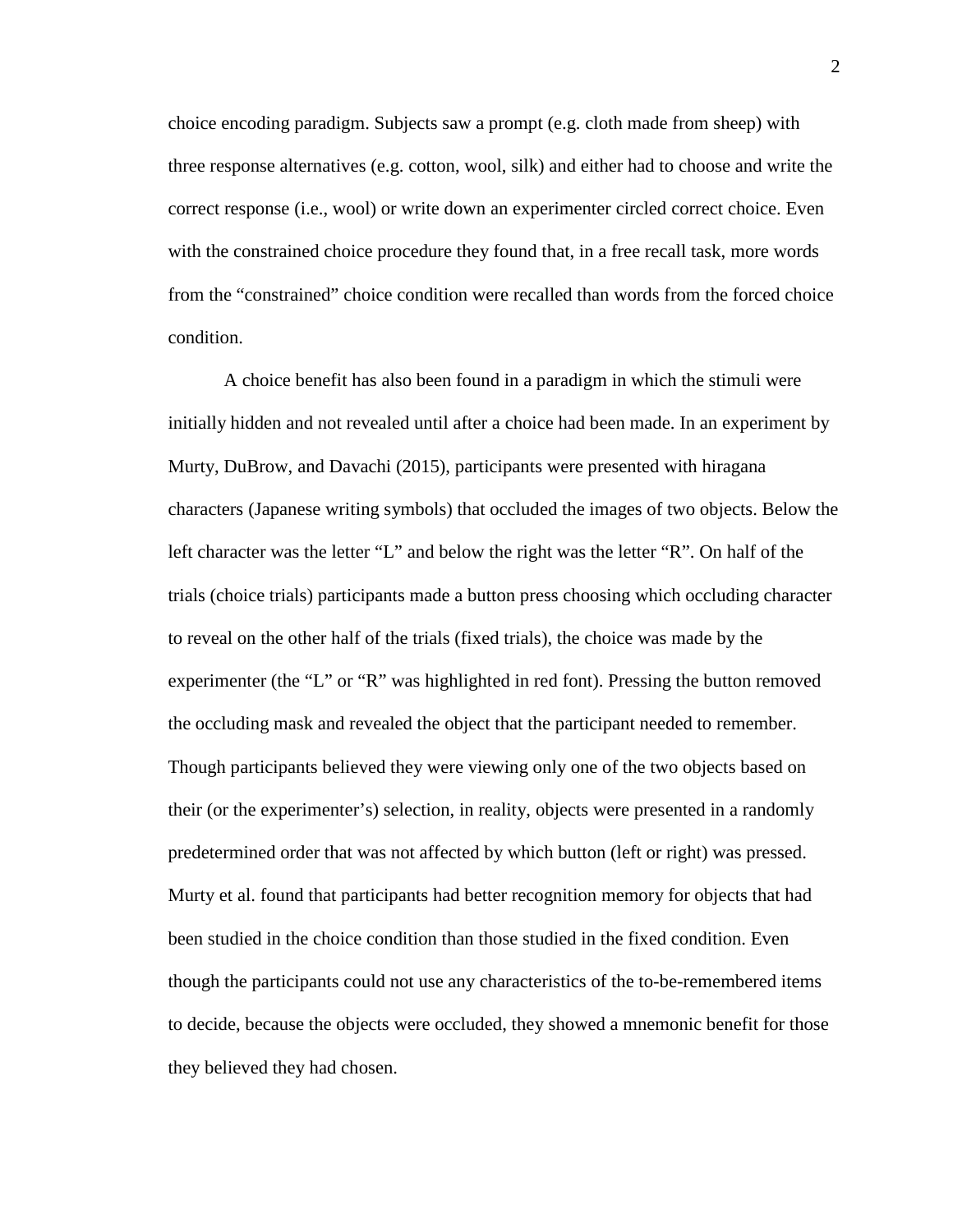The above-mentioned choice effects are similar to *self-directed learning* effects, in which participants exhibit better memory for information learned while controlling Davachi, & Gureckis, 2014). Voss, Gonsalves, Federmeier, Tranel, and Cohen (2011) demonstrated a mnemonic benefit for self-directed study in a spatial exploration task. In controlled when and where the window moved (self-directed). During the other blocks, of the study event or other uncontrolled factors such as the amount of attention devoted to aspects of the learning episode such as presentation order or duration (Markant, DuBrow, an intentional memory task, participants viewed pictures of objects on a grid through a transparent "window" in a semi-transparent mask. During half the blocks participants the window was moved by the experimental program based on the decisions of the prior participant (yoked). Participants showed better item recognition and spatial recall for objects encountered during the self-directed blocks than those during yoked blocks. Thus, controlling a study episode may improve recognition and recall for studied items. However, it was unclear whether the benefits arose from participants controlling aspects the objects.

 performed a series of experiments with the goal of incrementally equating the self- directed and yoked groups to identify the source of the self-directed advantage. First, they window movement and by adding a black outline around the window's next position to act as an attentional cue. Next, they programmed the window to move in a snaking order in which to view the objects; instead, they only controlled stimulus onset and In a replication and extension of Voss et al. (2011), Markant et al. (2014) equated attentional coordination by implementing a 600-millisecond delay before each pattern so that participants in the self-directed group were no longer able to choose the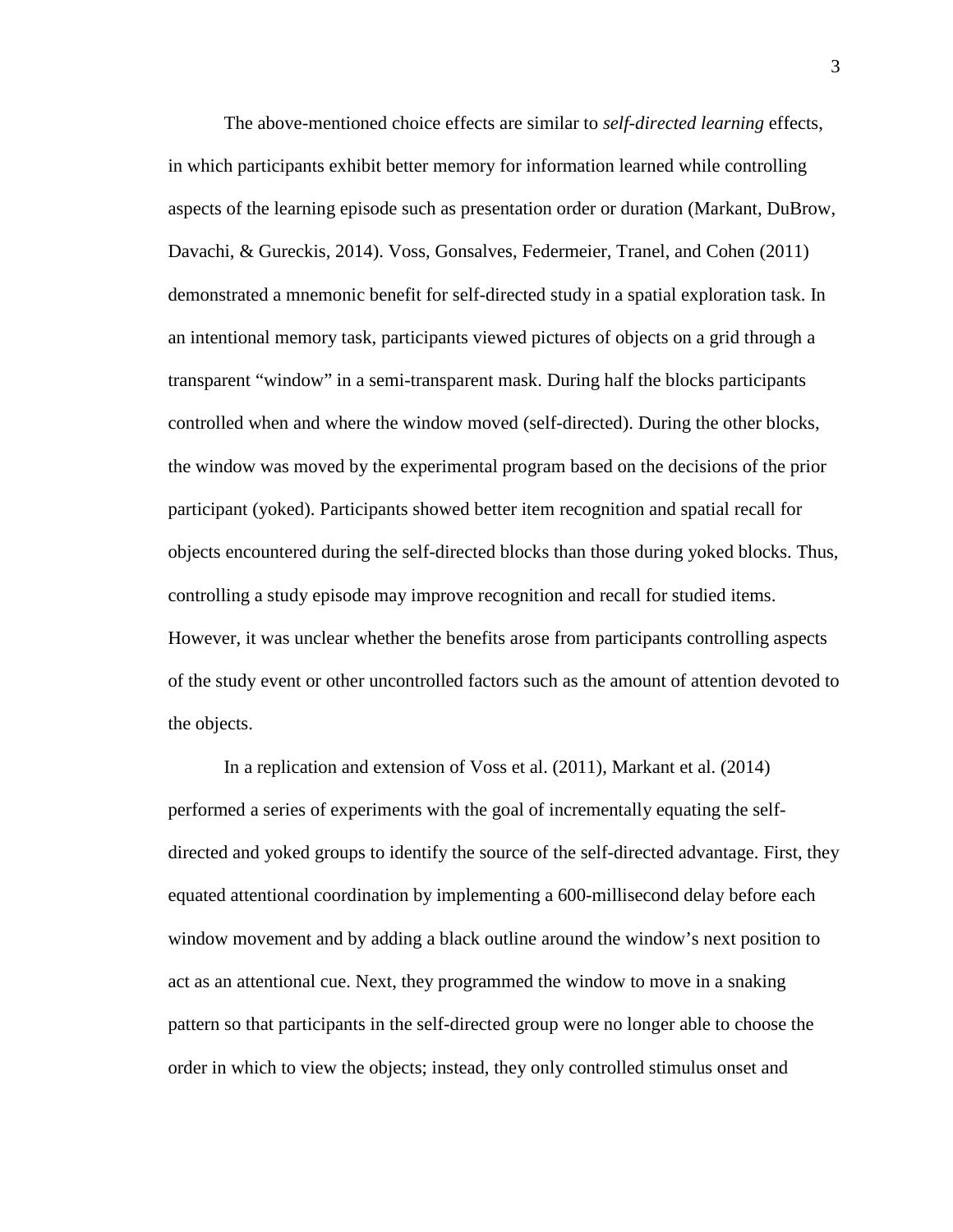be presented. In each of these experiments Markant and colleagues (2014) found that participants who were able to control some aspect of the study episode had better memory for the stimuli than their yoked partners. In short, they found that merely presentation time. Finally, presentation time of each item was also fixed such that during the self-directed blocks participants were only able to control when each stimulus would allowing participants to choose the onset timing of stimuli improved recognition memory.

 making a choice, even if that choice is merely when a stimulus will be presented. However, frequently when a choice is made it involves the selection of one alternative from a set of alternatives, yet memory for the chosen item is rarely compared to that of the unchosen alternatives. One reason is that these experiments typically employ items and do not believe that they will need to remember the alternatives, then the These examples demonstrate that there is a mnemonic benefit associated with over another. What are the mnemonic effects of choice on the chosen and unchosen items? Many self-choice experiments have participants choose to-be-remembered items intentional memory tasks. If participants are instructed to choose the to-be-remembered comparison between chosen and not chosen items is confounded with factors such as motivation and expectation. These confounds can be eliminated by using an incidental memory task.

 Recently, we observed a recall benefit for words chosen in an incidental memory task over those that were not chosen (Nairne, Coverdale, Cogdill, & Pandeirada, 2018). Participants in one condition were asked to imagine that they were moving to a new home in a foreign land and would need to locate and purchase a new house and transport their belongings. In another condition, participants were asked to imagine that they were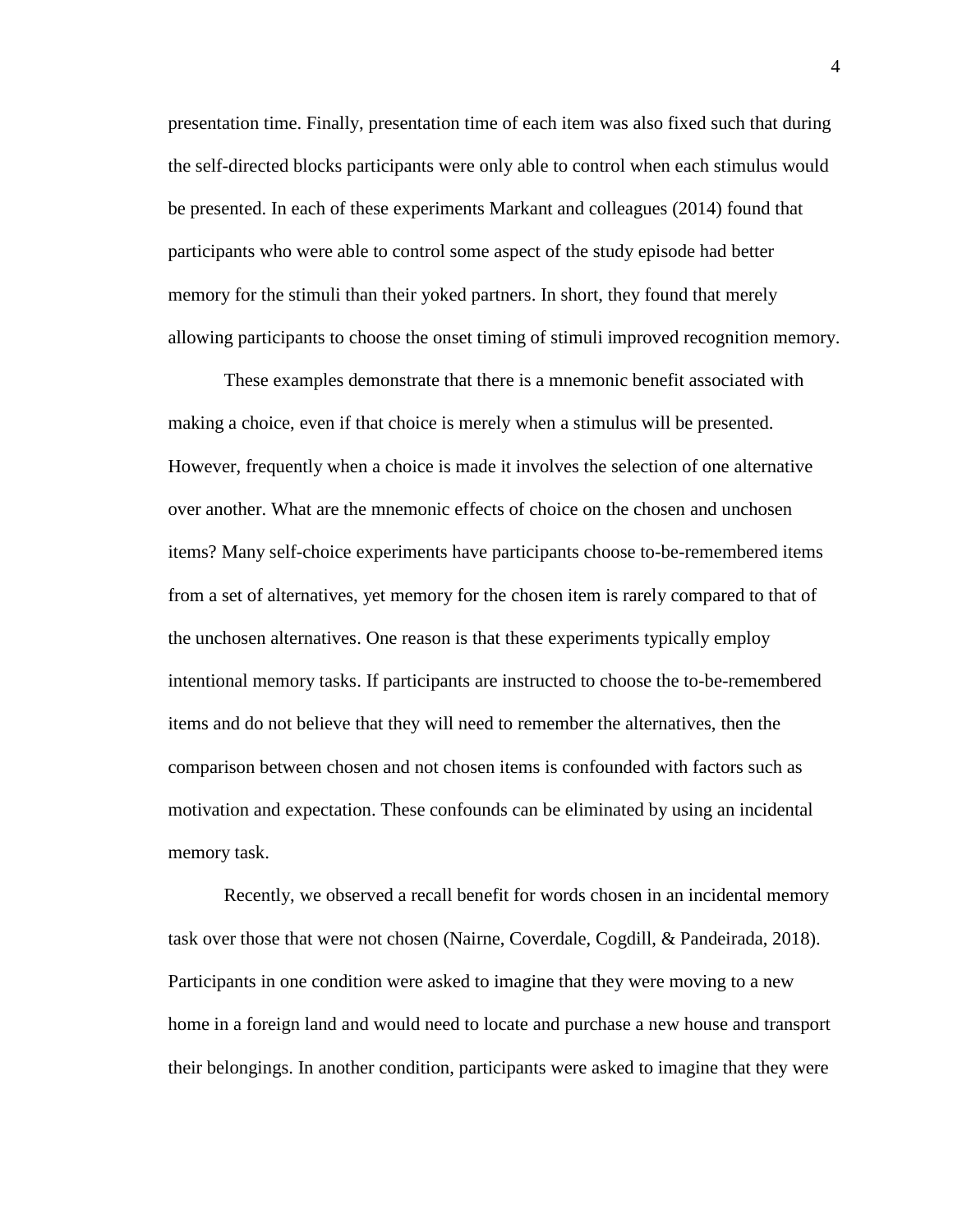remembered than words that were processed for their usefulness to moving. We also remembered than the words that were not chosen. The chosen-item benefit did not systematically examined in previous work. stranded in the grasslands of a foreign land and would need to find food and water and protect themselves from predators in order to survive. Participants were then presented with pairs of objects (e.g., a drum and a pencil). For each pair, they were asked to select which one of the two objects would be more useful in the given scenario (survival or moving). After a 2-minute distractor task, participants were given a surprise free recall task. We found a survival processing benefit (cf. Nairne, Thompson, & Pandeirada, 2007)—that is, words that were processed for their usefulness to survival were better found a benefit for chosen items; words that were chosen as more useful were better depend on whether the choice was made relative to the survival or the moving scenario. In other words, there were main effects of both condition (survival versus moving) and choice (chosen versus not chosen), but there was no interaction. These results indicate that items are more memorable if they are chosen rather than unchosen. The positive effect of choosing an item on memory is a potentially important effect that has not been

Ownership is another area of research that may be related to the effect of choice on memory. Participants better remember things that they own, even when ownership has been assigned to them by an experimenter (Cunningham, Turk, Macdonald, & Macrae, 2008; Englert & Wentura, 2016; Turk, van Bussel, Waiter, & Macrae, 2011; van den Bos, Cunningham, Conway, & Turk, 2010). For example, in work by Cunningham, Turk, Macdonald, and Macrae (2008), participants were told to imagine that they had won a basket of grocery items and took turns sorting, or watching a confederate partner sort,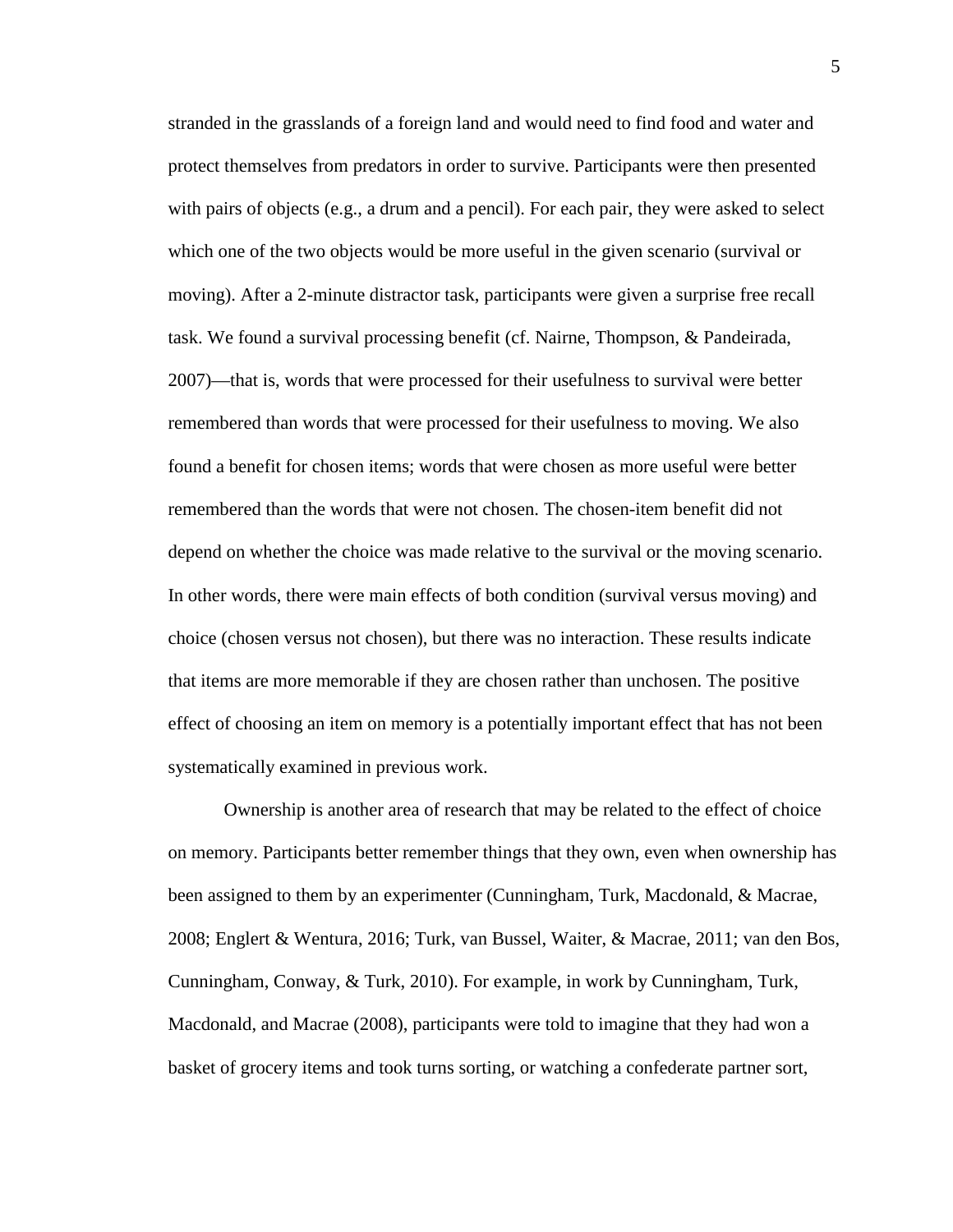won the item. There was no actual choice involved—the "stickers" simply identified the items into their basket or their partner's basket based on a sticker that indicated who had relevant basket—but one set of items was subjectively "owned" by the participant. In a surprise recognition test, people remembered more of the items that had been assigned to them as "property" than items that had been assigned to their partner. This finding is referred to as the *mere ownership effect*.

 owned rather than merely owned (i.e., when assigned as "owned" by the other However, when choice is added to the typical mere ownership experiment, items that are chosen tend to be remembered better than items that are merely owned. In Cunningham, Brady-van den Bos and Turk (2011), participants were given pairs of grocery items and were required to choose one item for their own basket (owned) and to place the other into their partner's basket (not owned). Participants took turns choosing which object of a pair would be placed in their basket and which would be assigned to their partner. Cunningham et al. (2011) found that in an old/new recognition task, participants had better recognition memory for objects that had been self-chosen to be participant); moreover, the "merely owned" items were not recognized significantly better than items in any of the other conditions.

 "illusory" choice paradigm, wherein two participants were each given a 50-number grid the other participants. Thus, people were not asked to choose actual items; rather, they A similar pattern of results was found by Cunningham et al. (2011) using an and asked to choose 25 of the numbers that they were told would correspond to the objects that they could keep; the other 25 corresponded to objects that would be given to merely chose numbers that they believed corresponded to items. In reality, the items were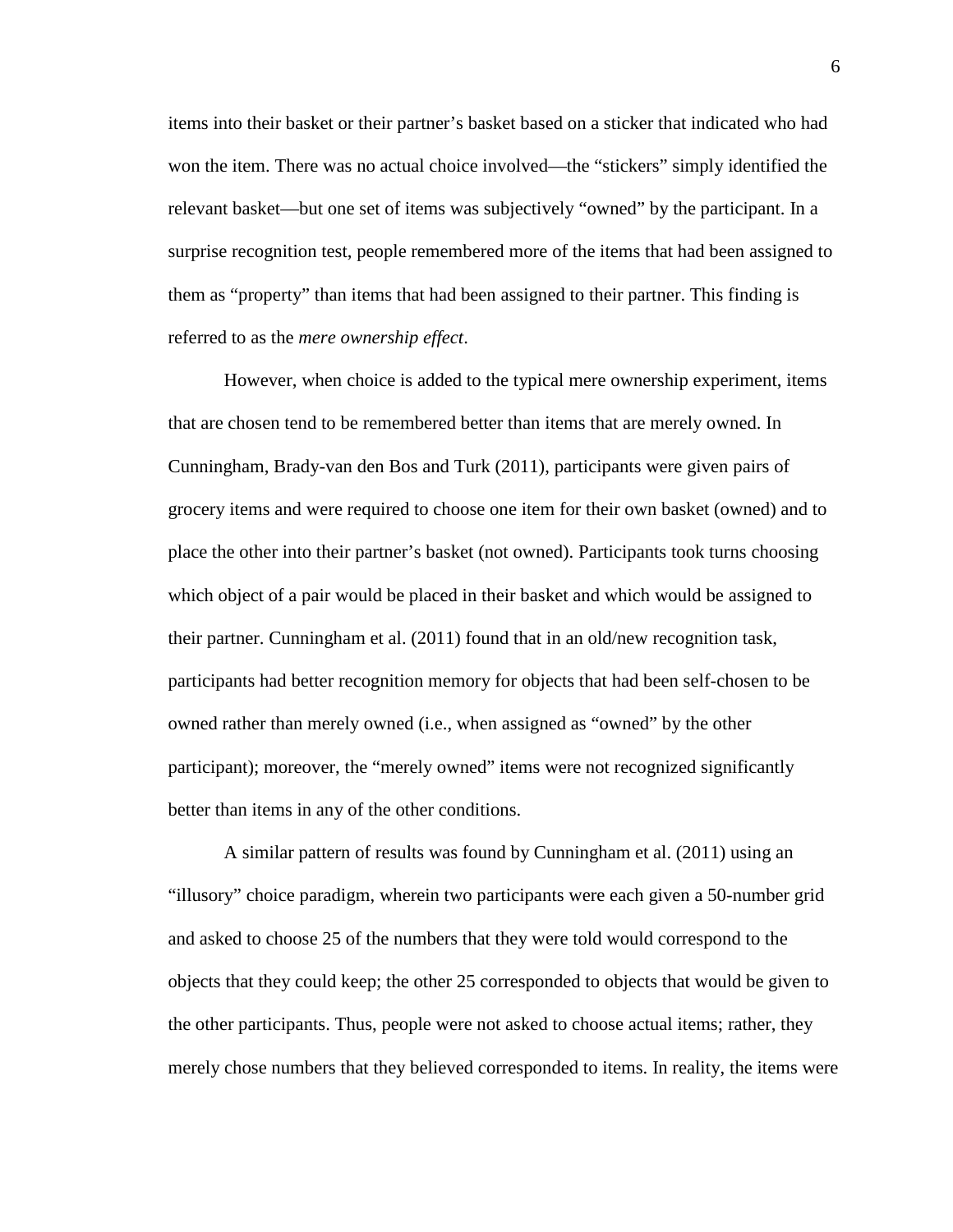chosen items are not only owned, but also chosen during a choice condition (as opposed surprising that they are the most memorable. These results suggest that choice is a assigned randomly and were not determined by the numbers that were selected by the participants. Following the number selection task, participants performed two computerized sorting tasks, one that they were told was based on their own decision and the other one based on their partner's decisions. They again found that participants recognized more of the objects that they believed they had selected to own compared to those that were owned or chosen by the other participant. Considering that the selfto the other-unchosen items that are essentially assigned to the participant), it is not powerful mnemonic variable.

 control improves cognitive processing generally, including memory (Findley & Cooper, 1983; Henry & Sniezek, 1993; Leotti, Iyengar, & Ochsner, 2010). This explanation can (2014) which are otherwise very difficult to explain. In both cases the only difference account for the mnemonic benefit of chosen over unchosen items because for both words What accounts for the mnemonic benefits associated with choice? One explanation for the benefit of chosen versus assigned words is that the perception of account for the mnemonic benefits found by Murty et. al (2015) and Markant et al. between the forced and choice conditions is one minor aspect of control. For Murty et al. subjects only controlled which occluding mask to remove and in Martkant et al.'s fourth experiment they only controlled when stimulus presentation would begin. Though this explanation can account for the benefits of self-choice and self-directed learning it cannot the participant is able to make a selection. In other words, they have control over both which item to choose and which item not to choose.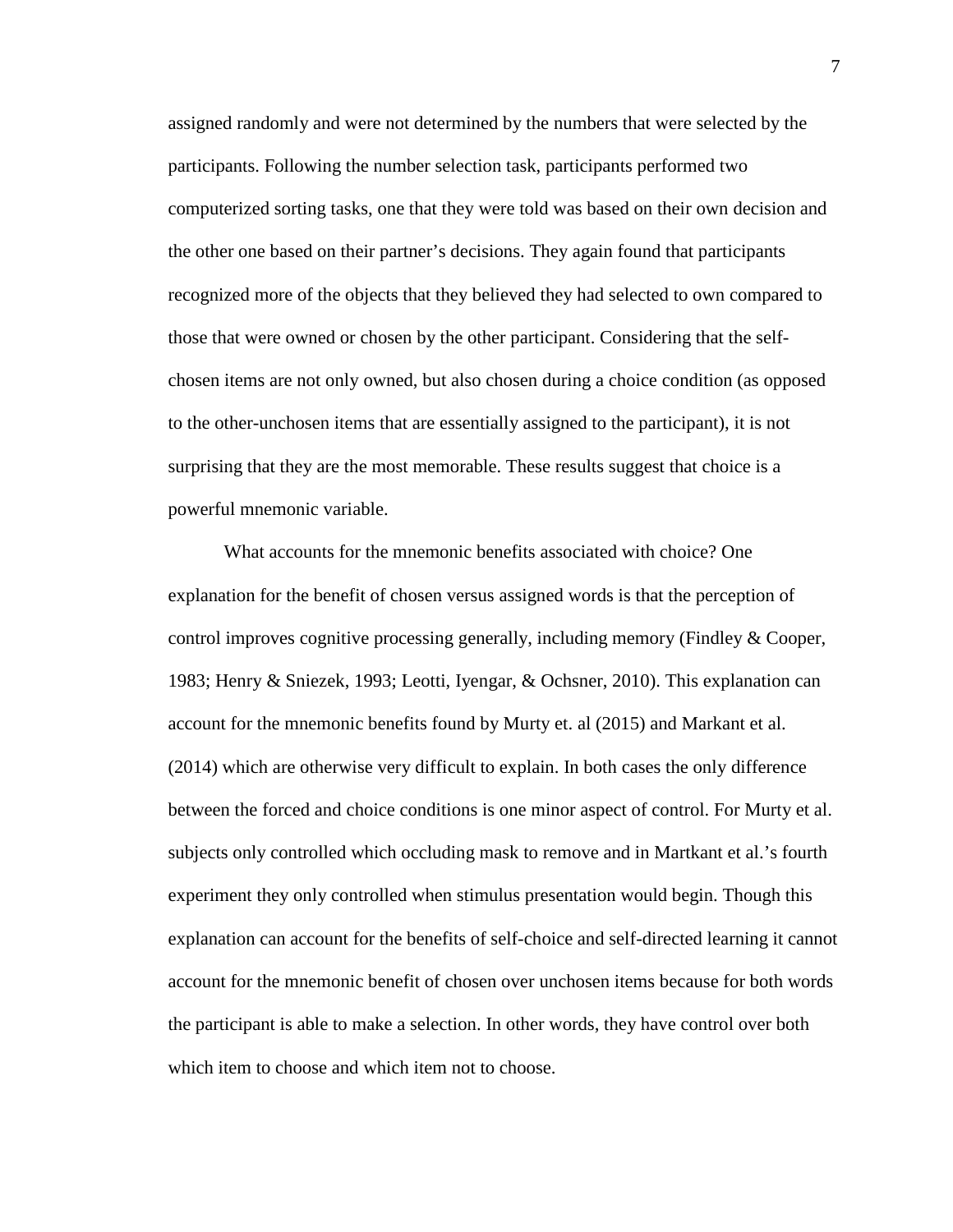From a general memory perspective, congruity may account for the benefit of chosen words over unchosen words. Craik and Tulving (1975) suggested that when found that when participants were asked to judge whether a word (e.g. "friend") fit into a sentence (e.g. "The boy met a \_\_\_\_\_ on the street"), participants later remembered more of response. This effect, originally demonstrated by Schulman (1974), is referred to as *the*  (i.e. a benefit for "yes" responses versus "no" responses), it has since been demonstrated color backgrounds and instructed them to imagine each item being the color presented. plausibility or unusualness or the word-color combination (e.g. cheese green). Combinations that were judged as being plausible ("yes") and usual ("no" to the question "unusual?") were considered congruent whereas word-color combinations that were implausible ("no") and unusual ("yes") were incongruent. An effect of congruency was stimuli form an integrated unit with the encoding context or question (congruent), they are better recalled than those that do not (incongruent). For example, Craik and Tulving the words that they had given a "yes" response than words that they had given a "no" *congruity principle*. Though it was originally considered to be an effect of response type that it is not the type of response that it crucial, but rather the compatibility of the item with the context (Marks, McFalls, & Hopkinson, 1992; Staresina, Gray, & Davachi, 2009). Staresina et al. (2009) presented participants with names of items (e.g. cheese) on Prior to the presentation of each word-color pair, participants were prompted with either the question "plausible?" or "unusual?". They then answered "yes" or "no" regarding the found such that congruent combinations were better recalled than incongruent combinations, but there was no effect of response. Put differently, compatibility between the item and the context (color) improved recall regardless of whether the response was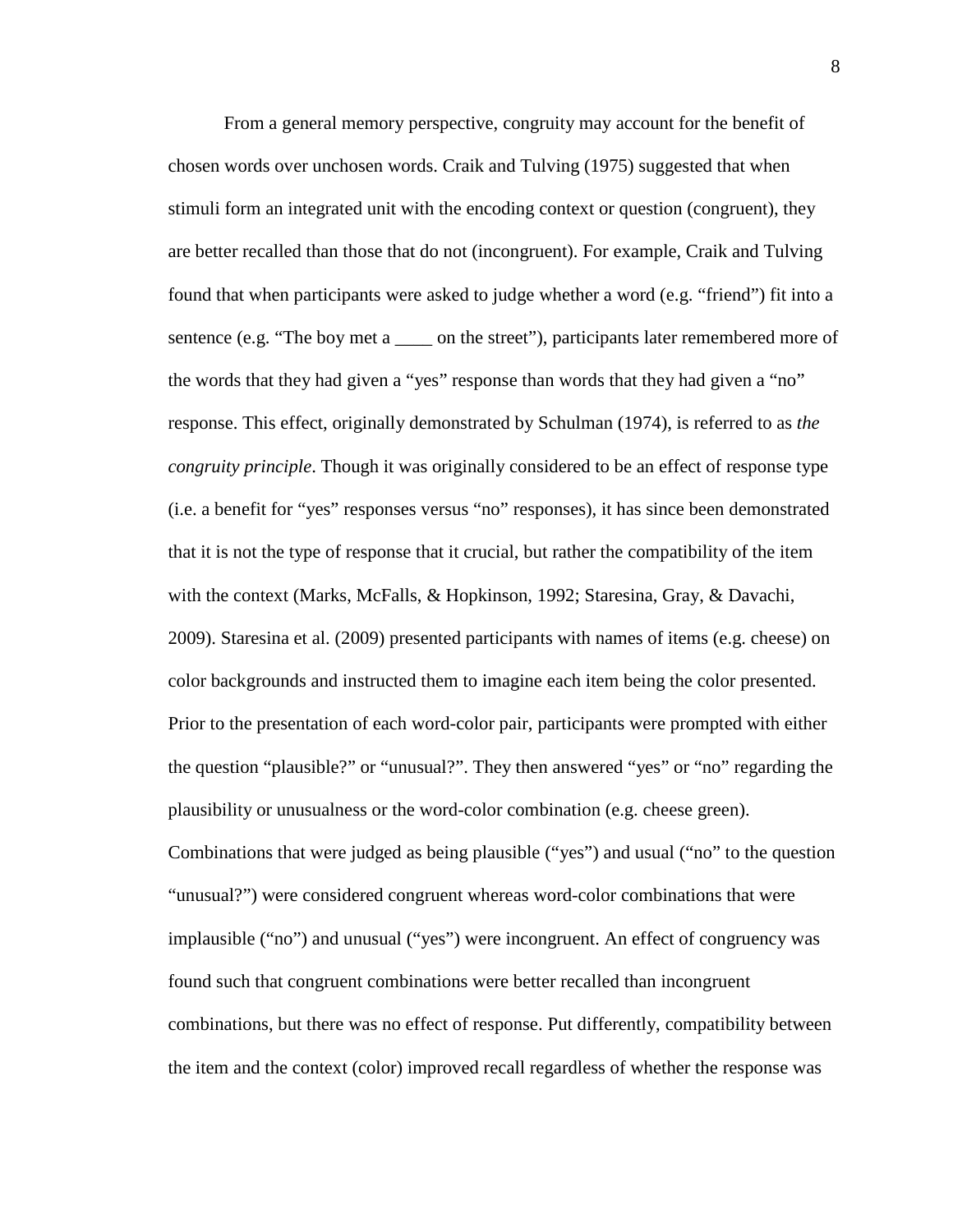objects. They found that an image of an object that was consistent with a scene (e.g. "yes" or "no". Marks et al. (1992) found a similar effect using pictures of scenes and scissors and a barber shop) was more memorable than an inconsistent object (e.g. a dress) during a cued recall task, regardless of the participant's response to a prompt about whether the object fit (or did not fit) in the scene.

 Congruity between the object and the scenario is one explanation of the benefit congruent with the scenario and that congruity leads to better memory for those words. A similar interpretation of the self-choice effect was proposed by Toyota and Kobayashi (2009), who named this the integration hypothesis. They claimed that the key component in the self-choice effect was a clear "criterion" for choosing. If participants have a well- structured dimension along which to choose, their choices will be better integrated into for the chosen items may potentially be confounded by the congruity of the items. for chosen words over unchosen words; participants choose the word that is more existing cognitive structures and therefore more memorable (Toyota, 2015). When participants make choices along a dimension (e.g. usefulness to survival) a recall benefit

 The purpose of the present research was to better understand the chosen-item benefit. For example, it is important to separate choice from congruity to see if congruity explains some or all of the observed advantage for chosen items. Three experiments are reported that are designed to separate choice from congruity. The goal was to determine if the effect of choice is independent from or interacts with congruity by having participants choose in one instance the less congruent of two items and in the other the more congruent. If they are indeed separate effects, then it is important to know whether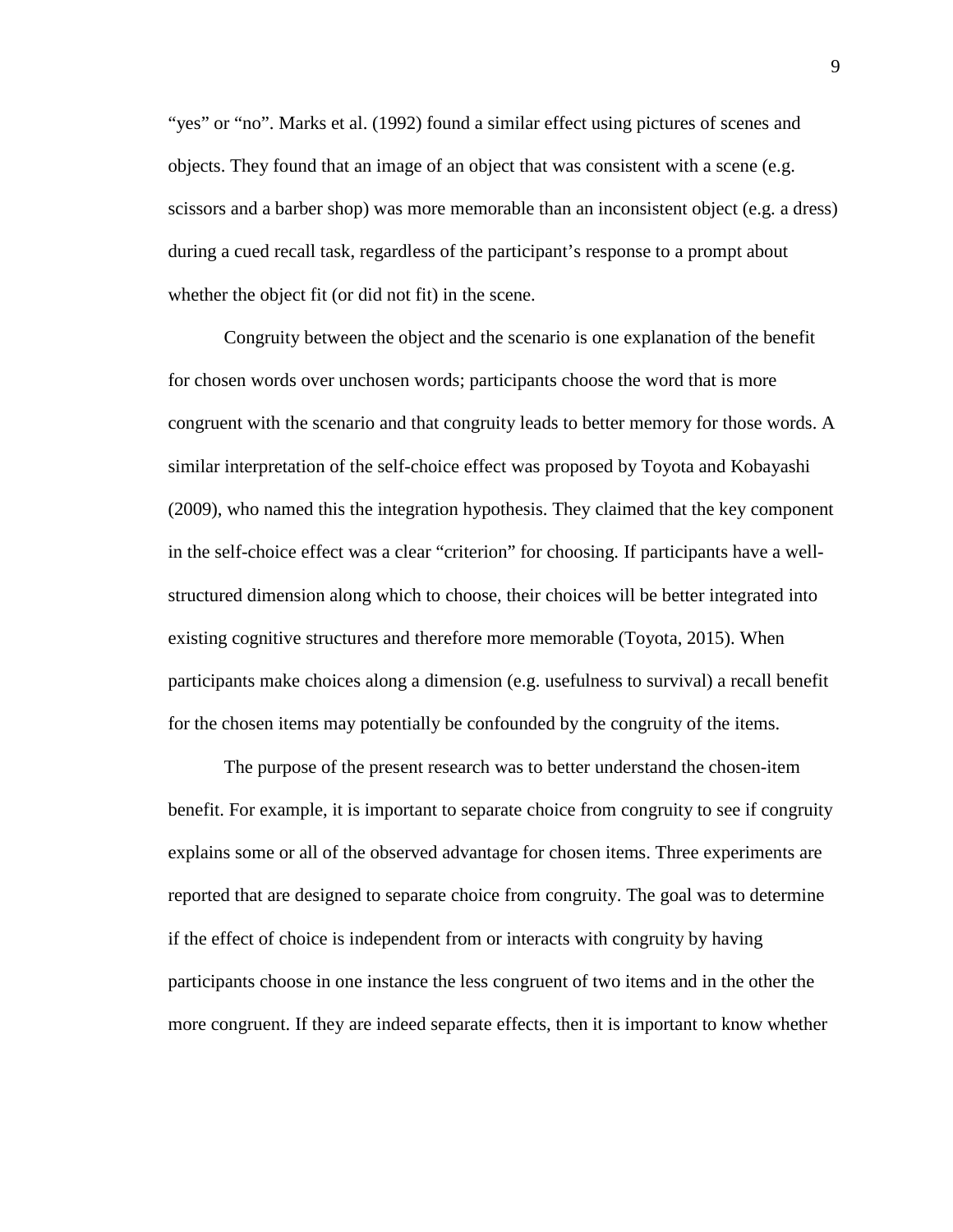choosing improves memory for the chosen item or hinders memory for the unchosen item.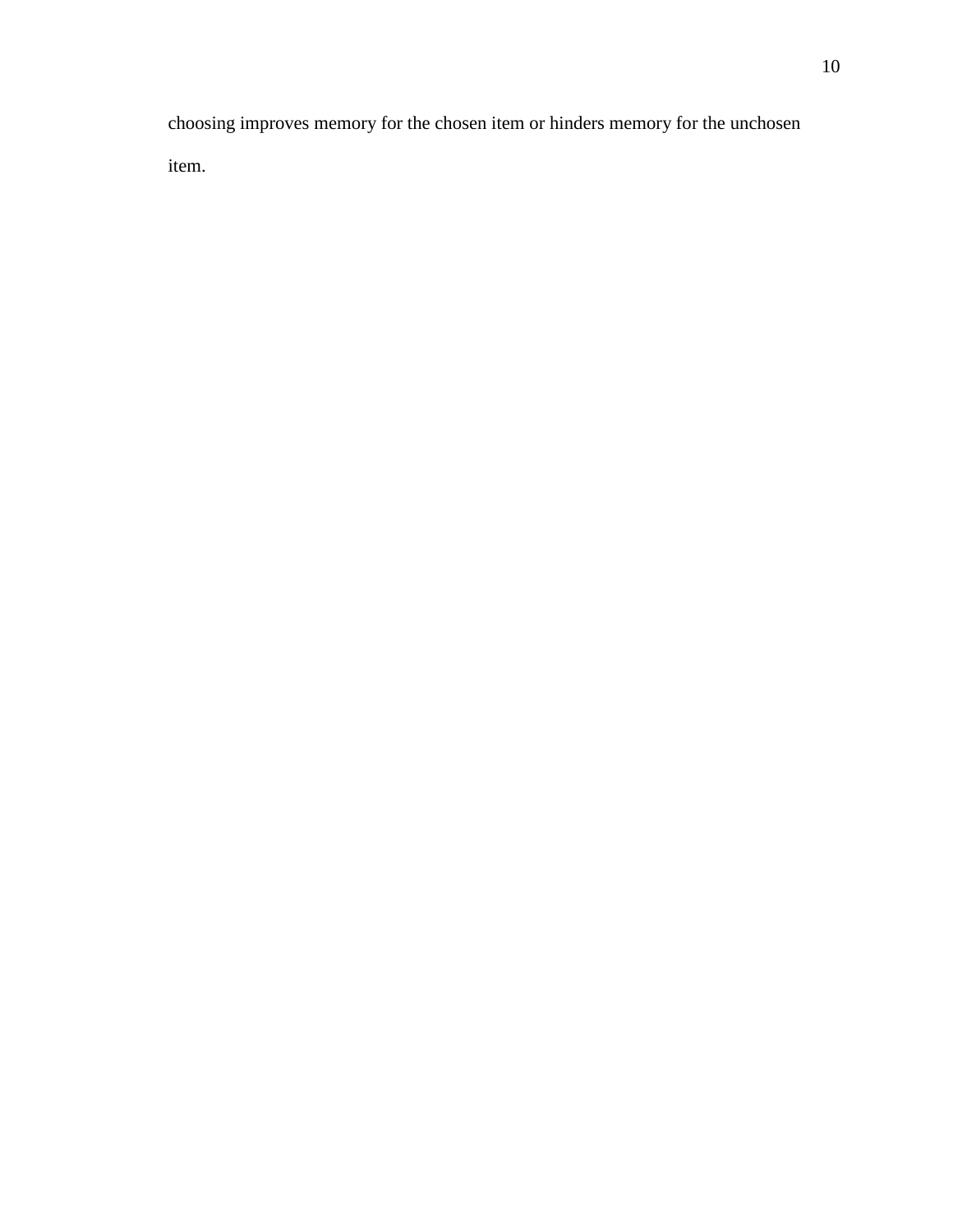#### **EXPERIMENT 1**

 Our first experiment was designed to disentangle congruity from choice. We used choose which of two objects is more useful within a given scenario. In previous experiments using this paradigm, the chosen words were remembered better but they mnemonic benefit from choosing a word may have been due merely to congruity. The goal of Experiment 1 was to determine whether choice, the item's congruity with the scenario, or a combination of both lead to improved memory for an item. In order to disentangle these two factors (choice and congruity), the "two-object" choice task was *more useful* in a survival situation (congruent) and in another condition, they choose which would be *less useful* (incongruent). With this design, we were able to look at the effect of choice (chosen versus not chosen) on memory at two levels of congruity the "two-object" choice paradigm developed by Nairne et al. (2018) in which participants were also more useful and presumably more congruent with the situation. Therefore, the modified such that in one condition participants choose which of two objects would be (congruent versus incongruent).

 congruity but not choice would suggest that the observed mnemonic benefit of choosing a If congruity is the controlling factor then we would expect the chosen items in the "more useful" condition and the not-chosen items in the "less useful" condition to be remembered well—both are more congruent with the scenario. On the other hand, if choice is important then we would expect chosen items to be remembered well regardless of condition—e.g., the chosen items in the "less useful" condition should be remembered better than the not-chosen items in the "more useful" condition. A main effect of word was due to a word's fit with the situation, and not the act of choosing. A main effect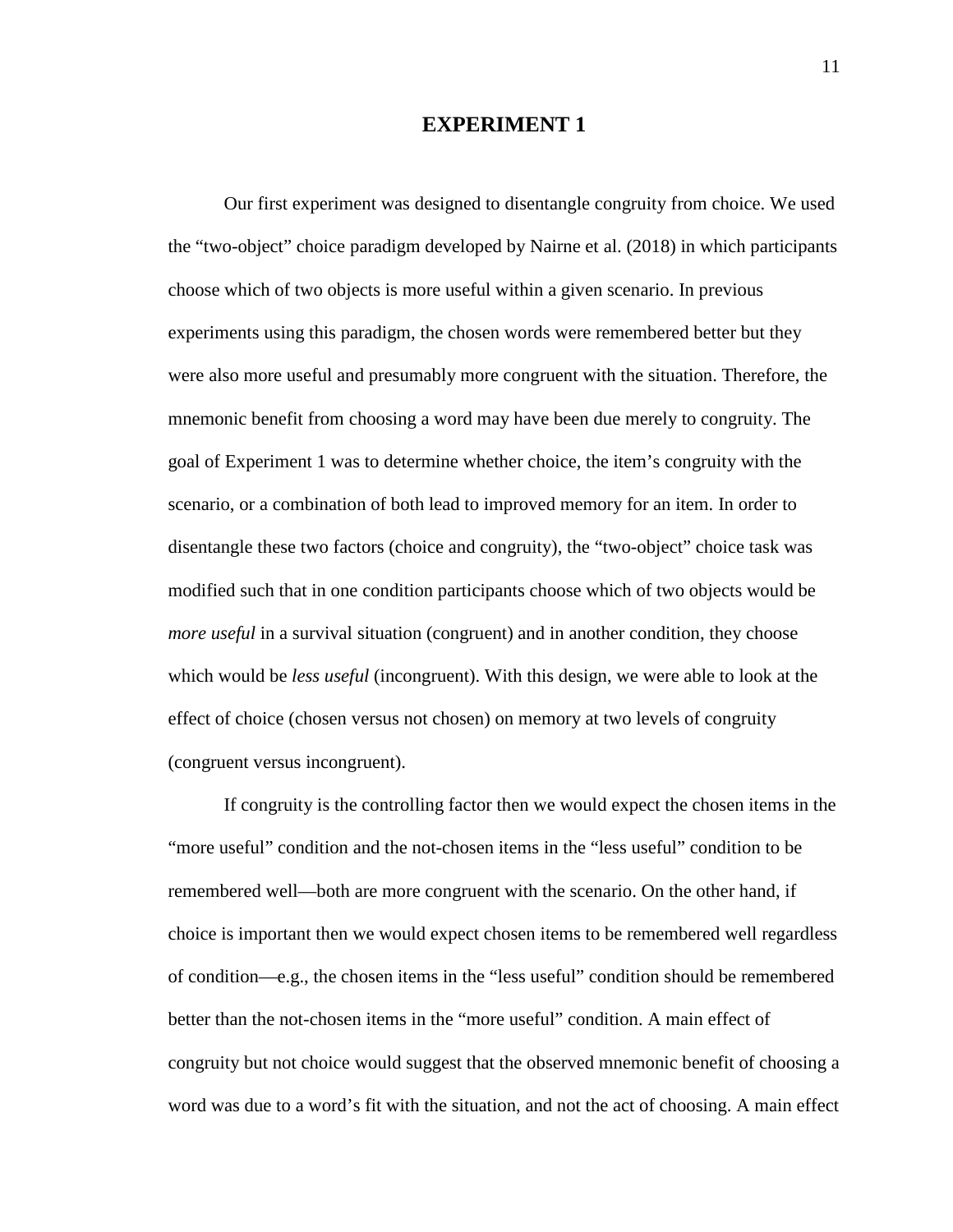of choice and no main effect of congruity would suggest that the act of choosing was responsible for the obtained memory benefit. Main effects of both congruity and choice caused both by the act of choosing *and* the word's congruity independently of each other. with no interaction between the two would suggest that the observed choice effects were

#### **Method**

#### **Participants**

Forty-eight Purdue University undergraduates (25 females, 23 males) were recruited from an introductory psychology class and participated in exchange for partial course credit. Only native English speakers were included in the analyses and participants were run in groups of one to four.

#### **Materials**

 pairs (e.g. pencil and drum) were used. All forty-eight words were manipulable objects The experiment was completed on individual computers using the keyboard and mouse to respond. Each session lasted fewer than 30 minutes. Twenty-four two-object with familiarity, concreteness and imageability values above 450 based on normative data from the Medical Research Council (MRC) Psycholinguistic Database (Wilson, 1988). All participants saw the same pairs of words, which are shown in Appendix A.

 Word-pairs were divided into four blocks of six pairs. Block order was held constant across all participants, such that each person saw the same set of six pairs in the first block regardless of the decision type (more useful or less useful). However, within each block presentation order of the pairs was randomized.

 For half of the pairs participants chose the word that they thought would be more useful (M) in a survival situation and the other half the word that they thought would be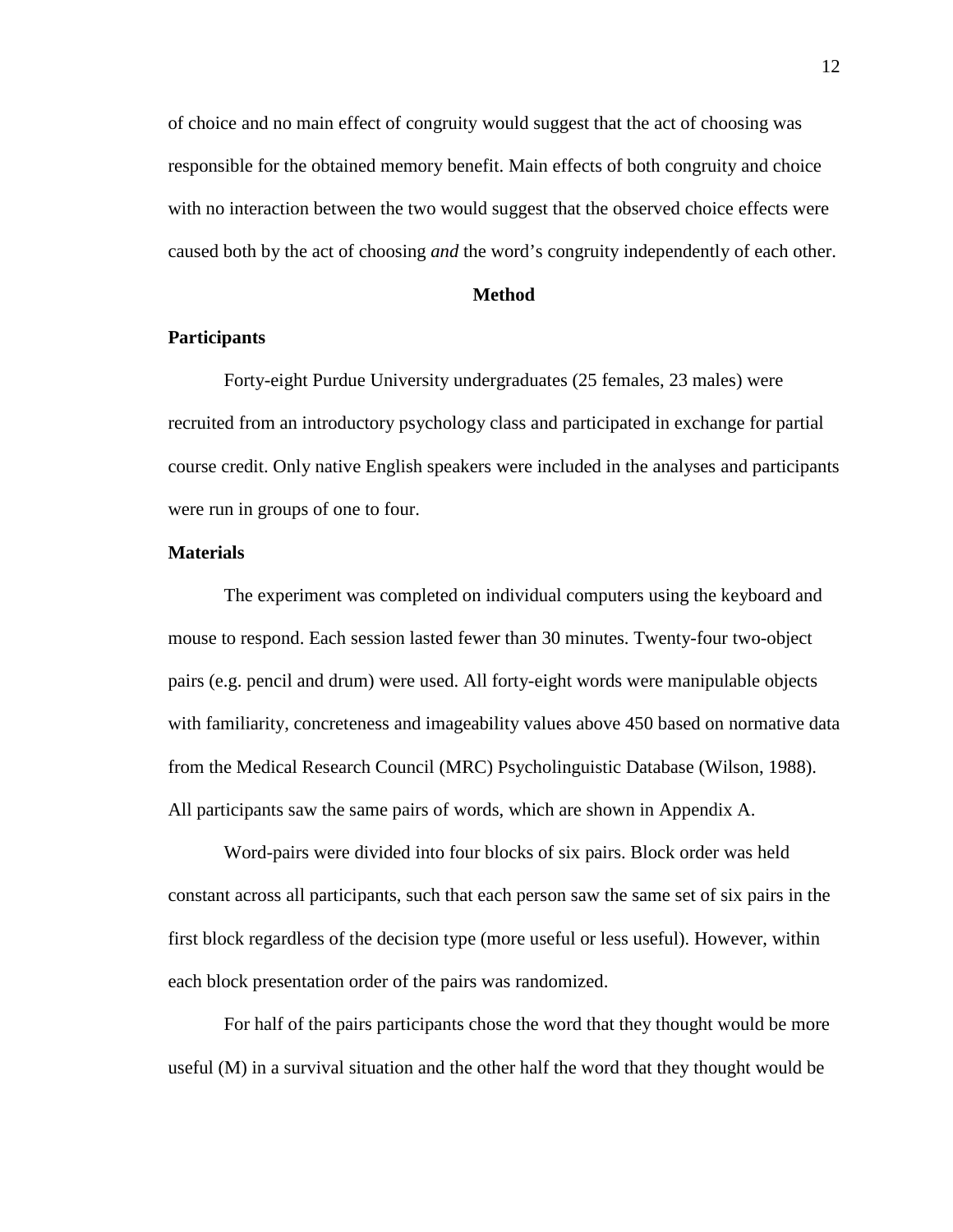LMLM). The choice task was followed by a 2-minute even/odd parity task. After the 2- minute distractor task, participants were given a 5-minute surprise free recall task. Except for the counterbalancing of the decision type across the block and ordering of the pairs less useful in a survival situation (L). Decision type alternated between blocks and was counterbalanced such that half of the participants made a "more useful" judgement first and the other half made a "less useful" judgement first (i.e. half did MLML and half did within each block, all other variables were held constant across participants.

#### **Procedure**

 performing a series of tasks on the computer. Before each block of choices and before participants made their choices about the same survival situation. The survival situation, At the start of the experiment, participants were told that they would be each task, instructions were presented. For both types of decisions (more/less useful), and instructions for the two types of decisions, were as follows:

 *Survival Situation* "We would like you to imagine that you are stranded in the grasslands of a foreign land, without any basic survival materials. Over the next few months, you'll need to find steady supplies of food and water and protect yourself from predators."

 *More Useful* "We are going to show you pairs of words, representing objects, and we would like you to decide which of the two objects would be MORE useful to you in the survival situation."

 *Less Useful* "We are going to show you pairs of words, representing objects, and we would like you to decide which of the two objects would be LESS useful to you in the survival situation."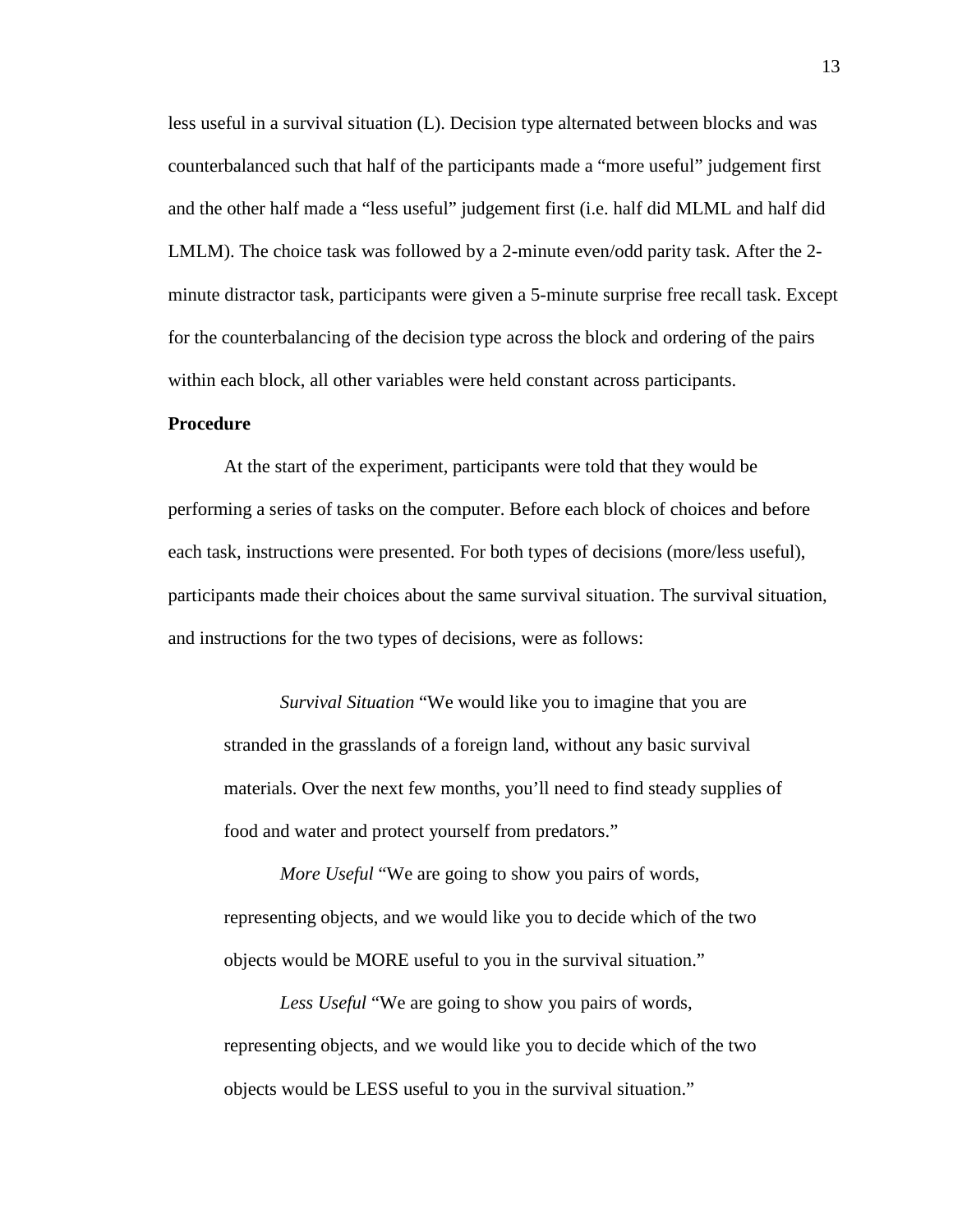Before the first block of both decision tasks (more/less useful), participants performed two practice trials. These trials were excluded from all analyses. Each pair of survival situation?". Participants had 5 seconds per pair of objects to decide. Participants objects was accompanied by the prompt "Which is MORE (or LESS) useful in the made their choices by clicking, with the mouse, on the word that they wished to select. In total, participants made 24 decisions, 12 for each type (more/less useful).

 Following the distractor task, participants were given a 5-minute surprise free recall task. instructions were as follows: The encoding task was followed by a 2-minute distractor task. During this task participants saw a single digit number on the screen for 2 seconds and made a parity judgment by clicking on either the word "even" or "odd" presented below the number. Participants were asked to recall the names of all the objects that were encountered during the experiment, regardless of whether the item had been chosen or not. The recall

*Recall Instructions* "During this experiment, you were asked to make choices about pairs of objects.

Now, we would like to see if you can remember all of the objects that you made decisions about throughout this experiment. Try to remember all of the objects regardless of the choices you made.

Type the objects that you saw in any order you like. You do not have to remember them in pairs or based on the type of decision you made about them. We just want you to remember as many individual objects as you can."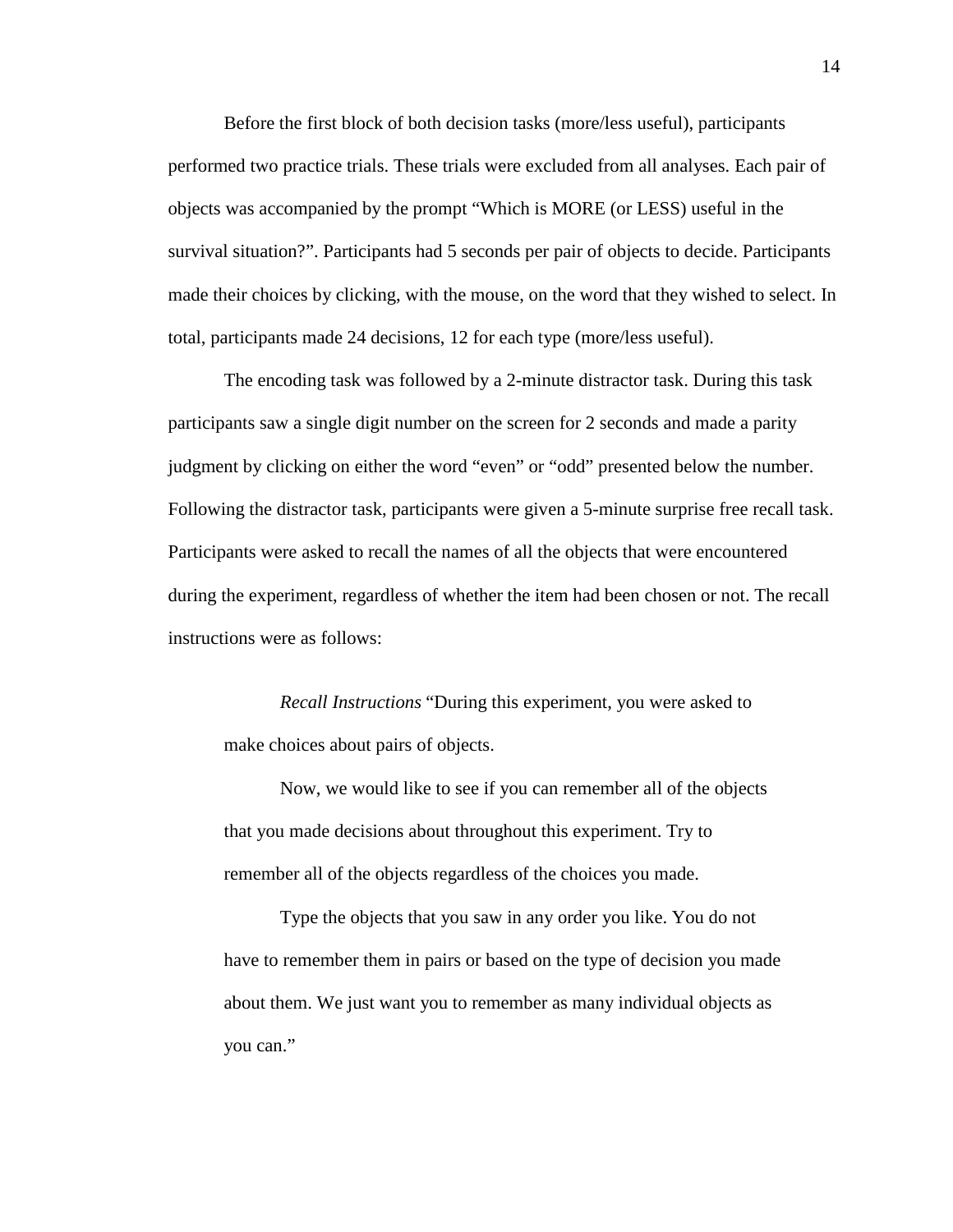which was visible on the screen for the entire duration of the recall task. Participants typed the names of the objects that they recalled into a text-box

#### **Results and Discussion**

 For all analyses, we set alpha = .05 (two-tailed), unless otherwise noted. For the were not chosen in the "more useful" condition or chosen in the "less useful" condition were considered to be "incongruent". Therefore, we had four categories of words: purpose of these comparisons we considered words that were chosen in the "more useful" condition and not chosen in the "less useful" condition to be "congruent". Words that chosen, congruent; not chosen, congruent; chosen, incongruent; not chosen, incongruent.

 experiments, participants recalled a greater proportion of chosen objects (*M* = .46, *SD* = .12) than not chosen objects ( $M = .39$ ,  $SD = .13$ ). Using a repeated measure analysis of variance (ANOVA) we found both a main effect of choice  $(F(1, 47) = 10.35, p < .01,$  $MSE = .02$ ,  $\eta^2 = .18$ ) and a main effect of congruity  $(F(1, 47) = 25.41, p < .001, MSE =$ .03,  $\eta^2$  = .35) but no interaction between choice and congruity,  $F(1, 47)$  = .65,  $p = .43$ ,  $MSE = .02$ ,  $\eta^2 = .01$ . In other words, objects that were chosen were more memorable than objects that were not chosen, and objects that were congruent with the survival situation were more memorable than incongruent objects. The effect of choice on recall was the same for both congruent and incongruent words. The results of main interest are shown in Figure 1. Consistent with previous

 in the "more useful" condition to the proportion of times that same word was not chosen in the "less useful" condition and found that the two were highly correlated ( $r = .92 p <$  .001). Put simply, if participants chose an object in the "more useful" condition, then that As a manipulation check we compared the proportion of times a word was chosen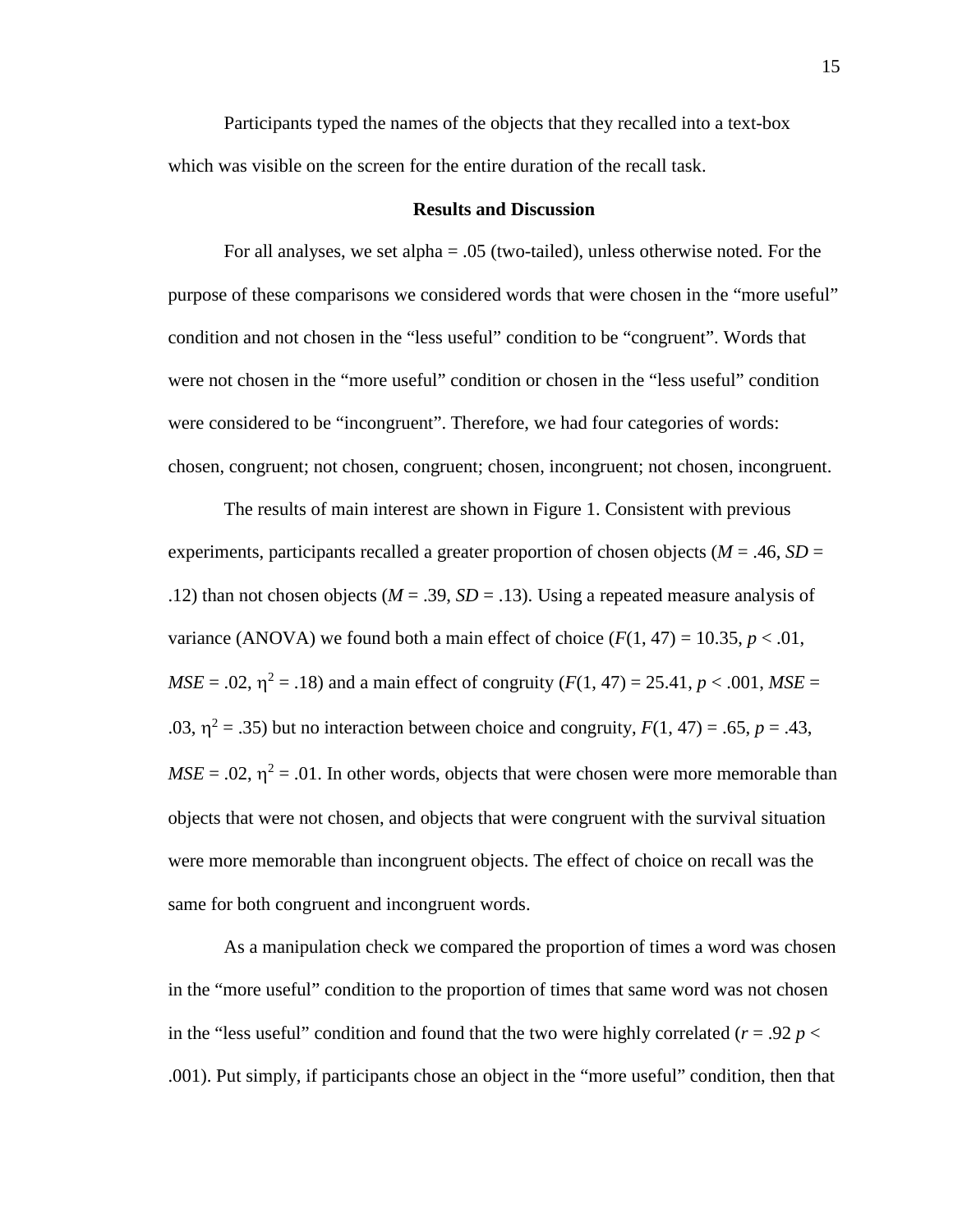

 *Figure 1.* Free recall performance by choice and congruity. Congruent-Chosen is the proportion recall for words chosen in the "more useful" condition. Congruent-Not Chosen is the proportion of recall for words not chosen in the "less useful" condition. Incongruent-Chosen is the proportion recall for words chosen in the "less useful" condition. Incongruent-Not Chosen is the proportion of recall for words not chosen in the "more useful" condition. Error bars represent the standard error of the mean.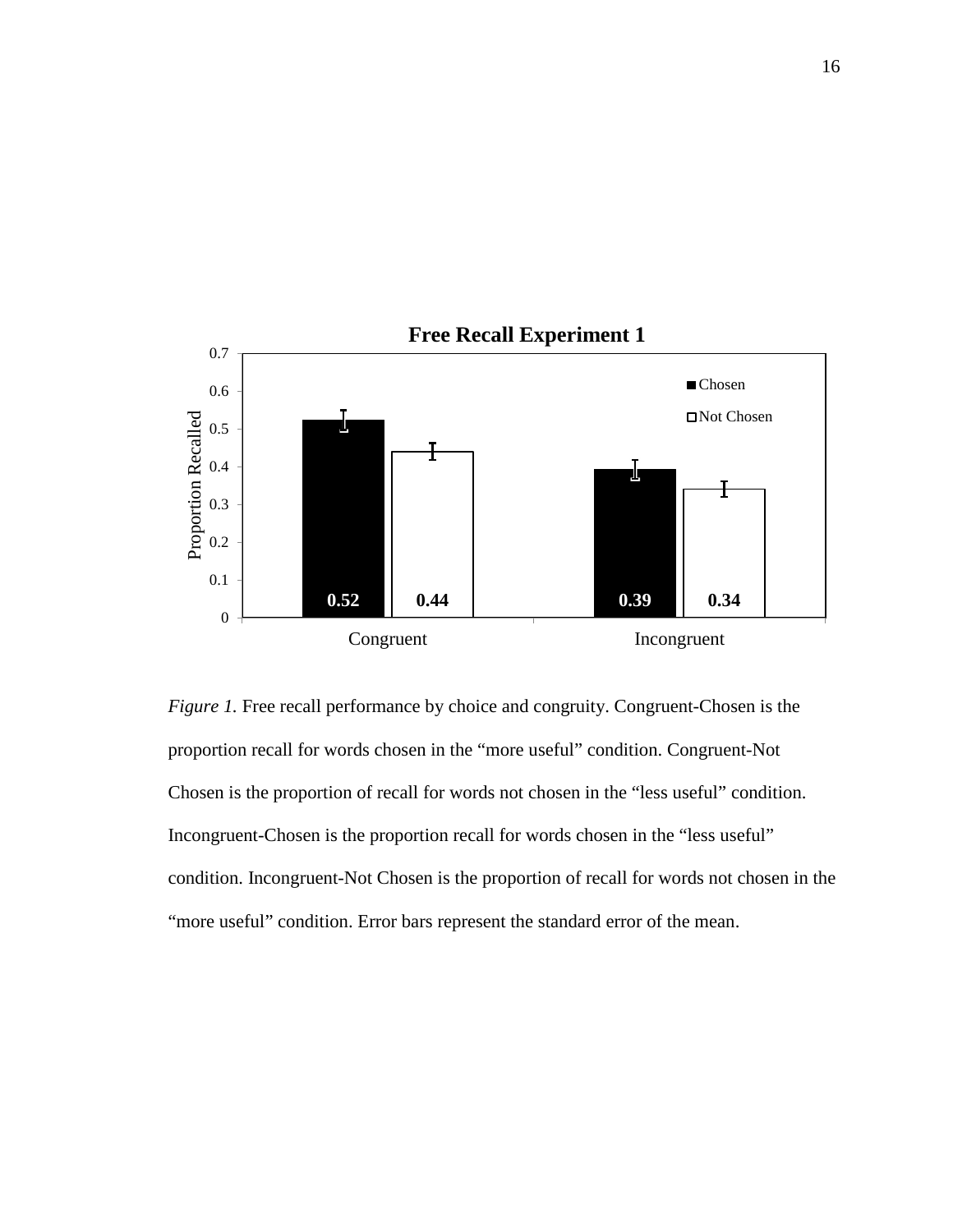same object was very likely not to be chosen in the "less useful" condition. This suggests comprised one set of words and the "incongruent" another. that participants were analyzing the items in the same way across the two instruction conditions—e.g., they were making a relative usefulness judgment and then deciding which item to choose based on the instructions. In other words, the "congruent" words

 significantly faster to make a choice in the "more" task (*M* = 2.73 s, *SD* = .37) than in the "less" task (*M* = 2.94 s, *SD* = .43), *t*(47) = 3.70, *p* < .001. Response time can be used as an indicator of task difficulty – that is, participants will take longer to respond when they differences between the "more" task  $(M = .43, SD = .12)$  and the "less" task  $(M = .42, SD$  $=$  .12),  $t(47) = .75$ ,  $p > .1$ , suggesting that the response time differences cannot account for the observed pattern of results. Response times, the time in seconds from the stimulus onset to the first mouse click, for the "more" and the "less" task were also compared. Participants were are doing a more difficult task. This suggests that it may have been more difficult for participants to do the "less" task than to do the "more" task. However, we found no recall

 This suggests that the choice effect found in previous experiments, was due only partially to congruity effects. In other words, something beyond congruity increases chosen items' In sum, we found that congruity and choice both benefit recall but do not interact. memorability.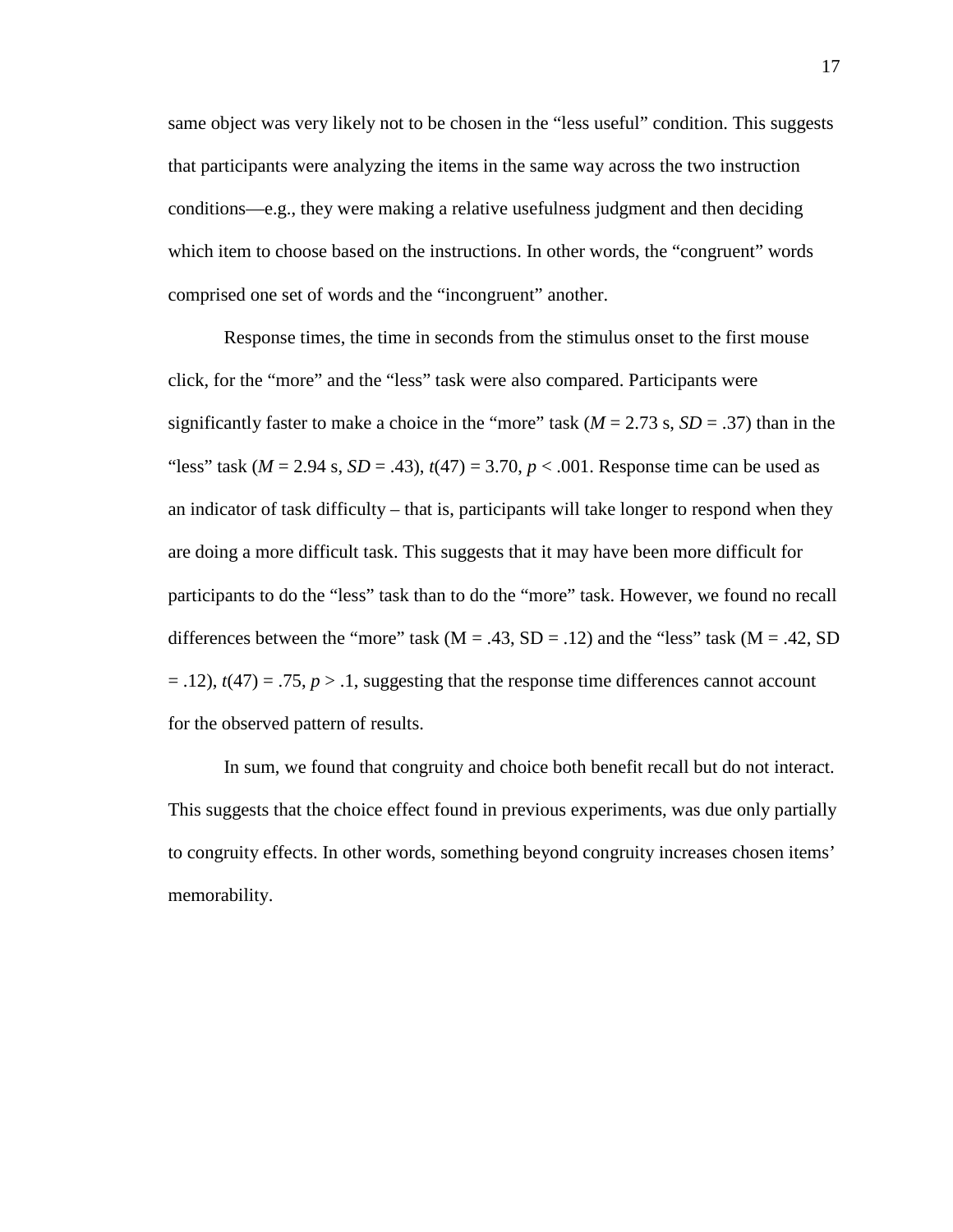#### **EXPERIMENT 2**

As noted above there was a strong correlation ( $r = .92$ ,  $p < .001$ ) between the selection, because the same words were being compared for both the chosen and not item-selection – the set of words that were deemed as more useful was a more memorable order to rule out item-selection as an explanation of the main effect of congruity in words chosen in the "more useful" condition and those not chosen in the "less useful" condition. This pattern indicates that the main effect of choice was not an artifact of item chosen conditions. However, a main effect of congruity could potentially be the result of set of words than the less useful words but not necessarily because of their congruity. In Experiment 2 we manipulated the congruity for each word.

 choice effect from Experiment 1. As before, participants saw pairs of words and selected regarding the usefulness of each object to survival, each pair of words was accompanied by a category description that applied to only one of the two words. For example, a were congruent with one set of words while the other half of participants saw prompts that were congruent with the other set of words; in this way, each word participated as This experiment was designed to fix the item-selection problem and replicate the one of the words based on a provided prompt. However, rather than seeing a prompt participant might see the words "golf" and "boot" accompanied by the category "a sport" and they would need to choose the word that is either *more* representative of the category (golf) or *less* representative of the category (boot). Crucially, we manipulated the category prompt between subjects such that half of the participants saw prompts that both a congruent and an incongruent item across participants.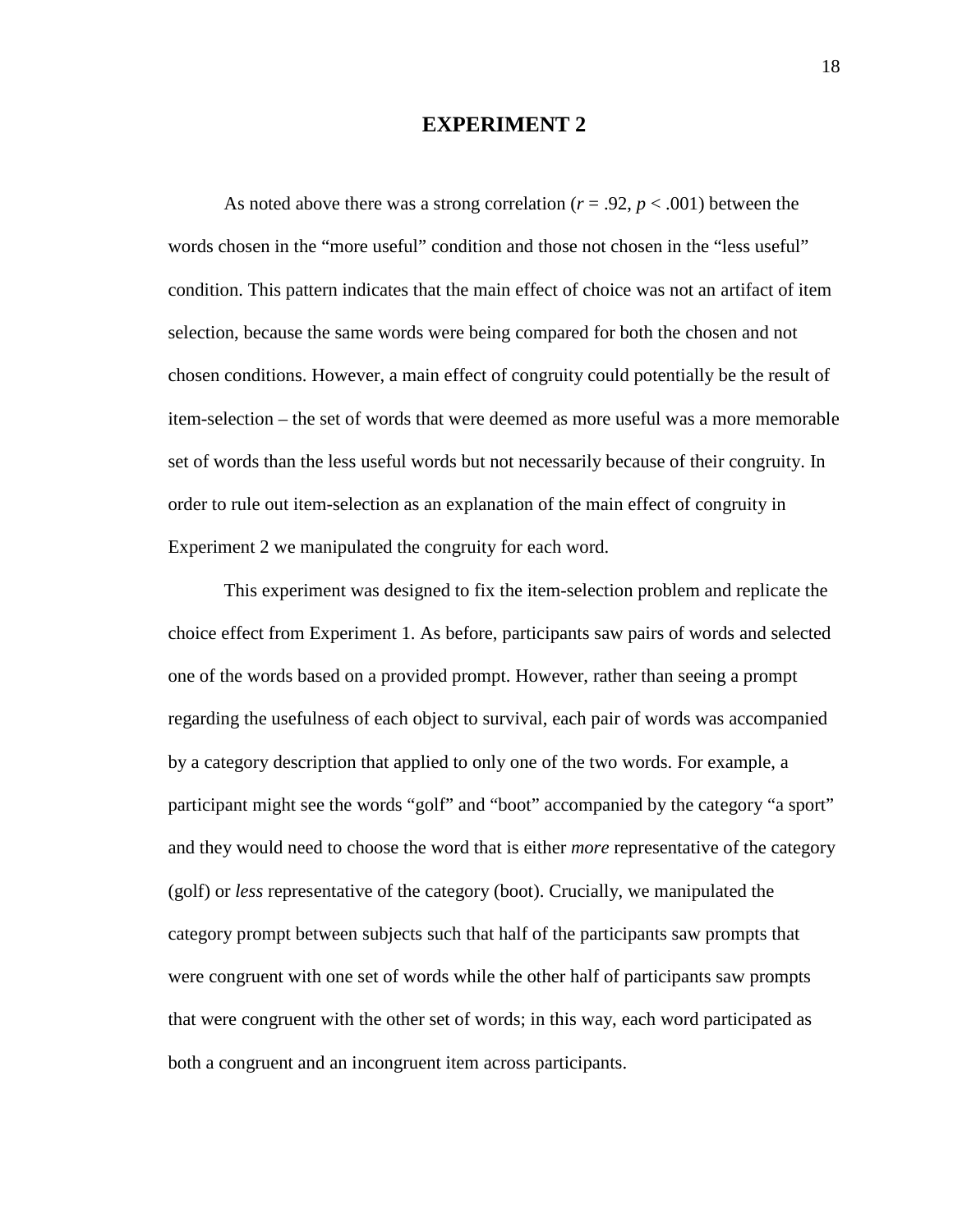#### **Method**

#### **Participants**

alpha = .05 and power = .95 is  $N = 64^1$ . We performed a statistical power analysis to estimate sample size for this experiment based on the choice effect found in Experiment 1,  $f(U) = .0.47$ . Using G\*Power 3.1 (Faul, Erdfelder, Buchner, & Lang, 2009) the estimated sample size for 2 groups (congruent and incongruent) with 2 measurements (chosen and not chosen) with

 Sixty-four Purdue University undergraduates (26 males, 38 females) participated in groups of one to four in sessions lasting fewer than 30 minutes, and only nativein exchange for partial course credit. As described in Experiment 1, participants were run English speaking participants were included in the analyses.

#### **Materials**

 Forty word and category stimuli were selected from the Van Overschelde, paired together into 20 word-pairs that were presented in blocks of five. Decision criteria (more representative or less representative) alternated between blocks and was representative word (M) first and the other half selected the less representative word (L) first (MLML and LMLM respectively). Each word-pair had two category descriptions, one congruent and one incongruent, for each word (see Appendix B). Half of the descriptions were presented in one version (A) and the other half were presented in the other version (B), such that each word was congruent in one version while it was incongruent in the other. Version (A or B) was also counterbalanced between subjects, Rawson, and Dunlosky category norms (2004; see Appendix B). The 40 words were counterbalanced between subjects such that half of the participants selected the more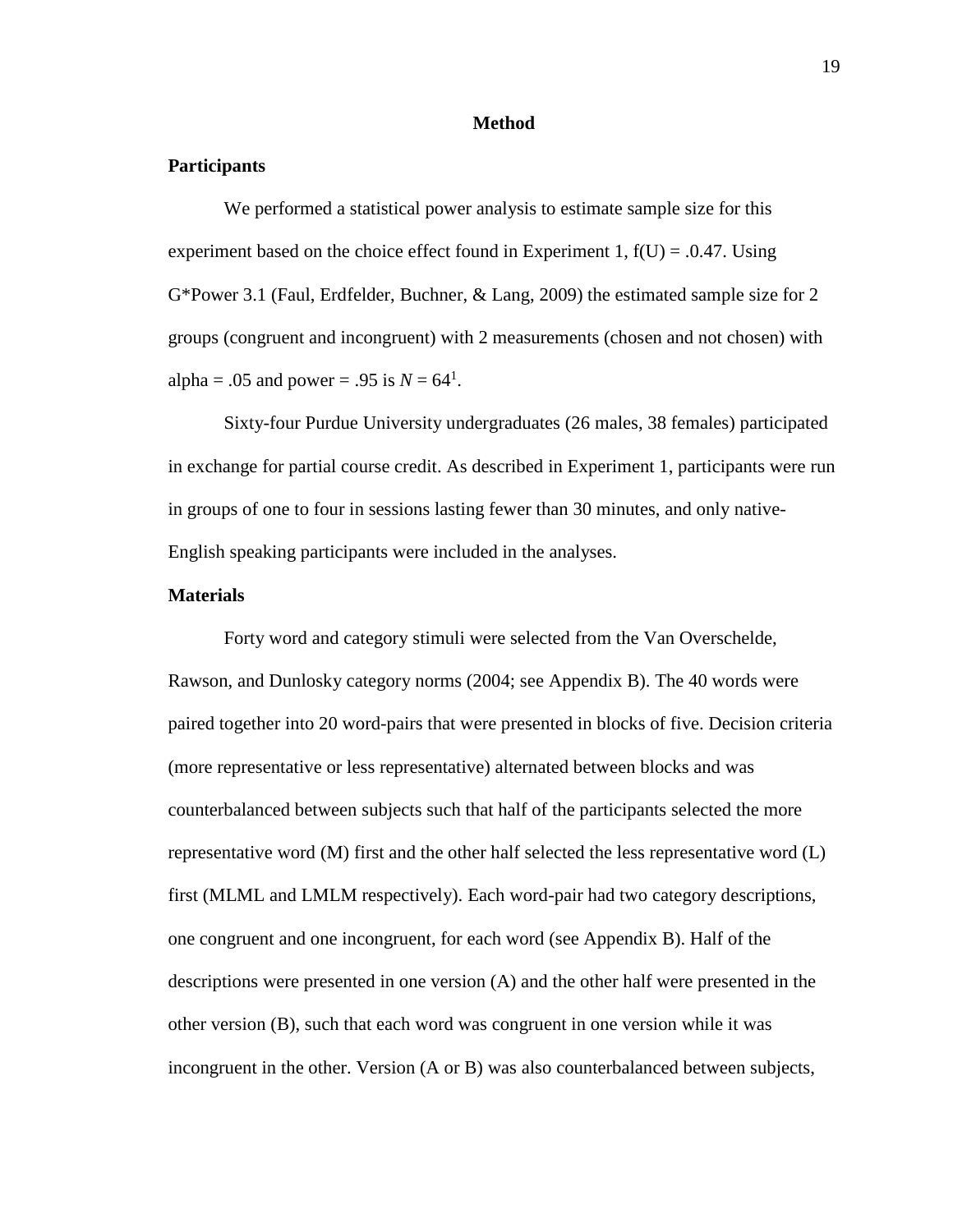held constant across participants but presentation order within blocks was randomized. All other materials were as described in Experiment 1. resulting in four counterbalance conditions that each had 16 subjects. The length of the category description (measured in number of characters) was matched between the two versions. The set of words that were congruent in version A did not differ significantly from those in version B in their average word length, familiarity, concreteness, or imageability (Wilson, 1988). Importantly, the words in the two versions were also matched for their category representativeness, as measured for each word by the average number of subjects in Van Overschelde et al. (2004) who responded with that word when given the category as a cue. As in Experiment 1, the set of word-pairs in each block was

#### **Procedure**

 instructed that they would be performing a series of tasks on the computer. Instructions were presented on the computer screen before each task, and before each of the four blocks of the choice task. The instructions for the two types of choice task were as On arrival participants were seated at individual computers and verbally follows:

 *More Representative*: "In this task, we are going to show you pairs category. You will make your choice by using the mouse to click on the of words along with a description of a category. For each pair of words, we would like you to choose the word that is MORE representative of the word you choose to select."

 *Less Representative*: "In this task, we are going to show you pairs of words along with a description of a category. For each pair of words,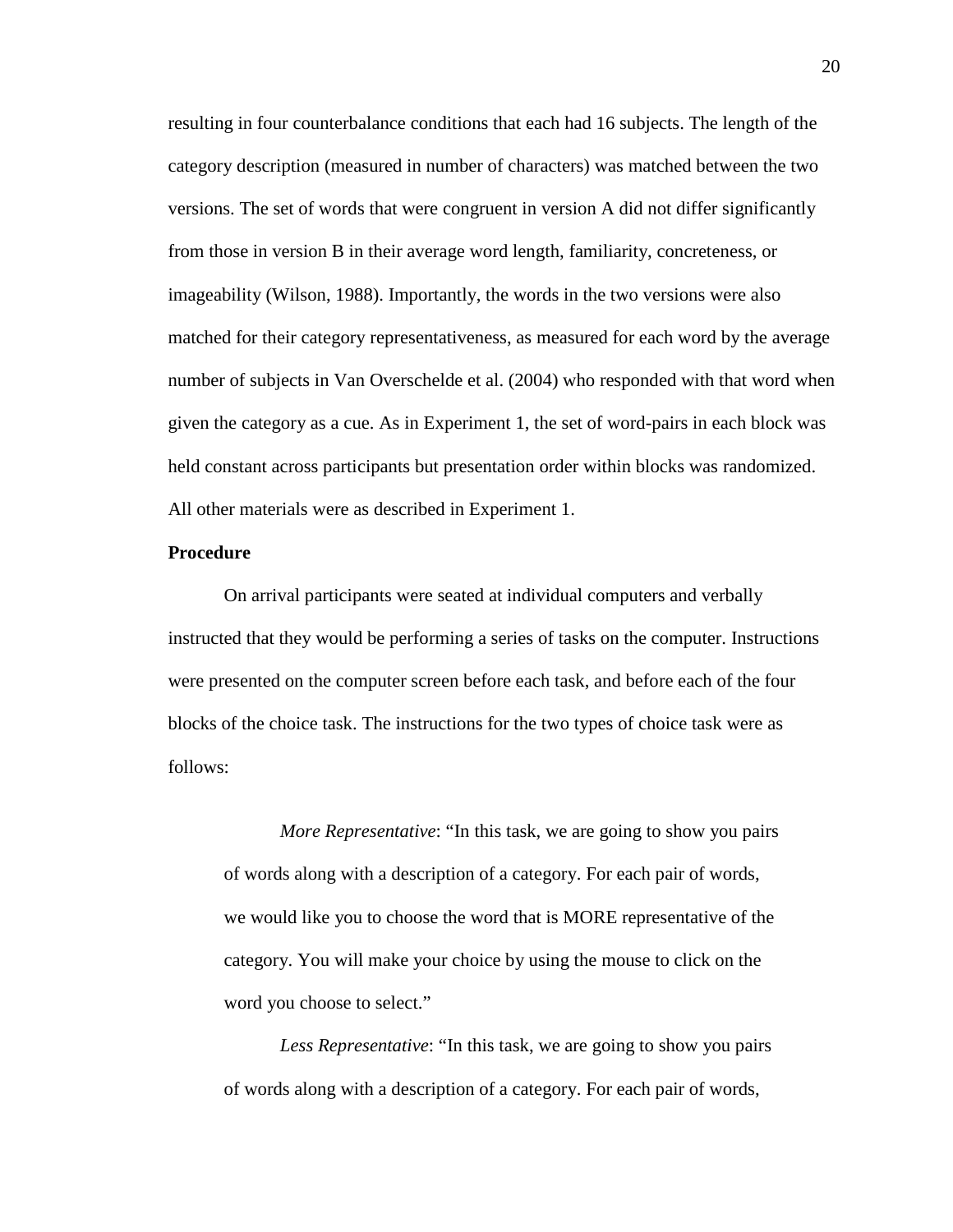category. You will make your choice by using the mouse to click on the we would like you to choose the word that is LESS representative of the word you choose to select."

 prompt was the category. Under the category label were the two target words. Participants performed two practice trials before the first block of each of the two decision tasks (more/less) for a total of 4 practice trials overall. These trials were excluded from all analyses. For each pair of words, the prompt "Which is MORE (or LESS) representative of the category?" appeared at the top of the screen, and below the Participants made choices by using the mouse to click the word that they wished to select. In total, participants made 20 decisions, 10 for each decision type (more/less representative).

 The distractor task was identical to the one described in Experiment 1. For the minutes to recall as many words as possible. recall test, participants were asked to recall the names of all the objects that they made decisions about during the experiment, regardless of whether the item had been chosen or not. They were also instructed that they did not need to remember the category that the words were presented with, only the individual words. Each participant was given 5

#### **Results and Discussion**

The goal of this experiment was to replicate Experiment 1 while also fixing the item-selection problem. We predicted that we would find the same pattern of results as in the prior experiment such that congruent words would be more memorable than incongruent words and chosen words would be more memorable than not chosen words.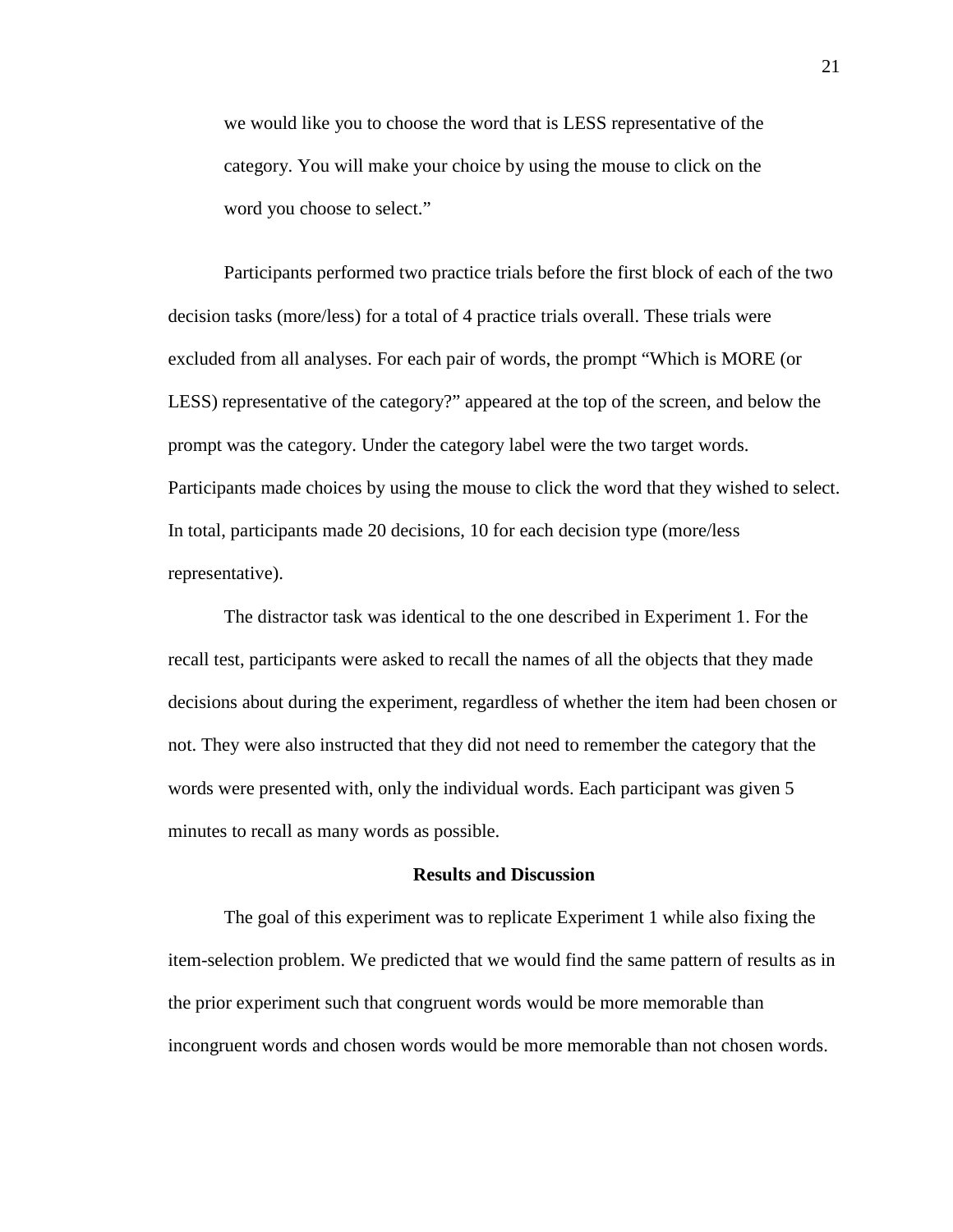We also anticipated that these two effects (choice and congruity) would not interact with one another.

 replicated the effects found in Experiment 1. There was both a main effect of choice (*F*(1, 63) = 8.34,  $p < .01$ ,  $MSE = .01$ ,  $\eta^2 = .12$ ) and a main effect of congruity ( $F(1, 63) =$ 83.51,  $p < .001$ ,  $MSE = .01$ ,  $\eta^2 = .57$ ) but no interaction between choice and congruity  $(F(1,63) = .26, p = .61, MSE = .03, \eta^2 = .004)$ . Words that were chosen were more presented category were more memorable than words that were incongruent with the presented category. The effect of congruity on recall did not vary based on whether the The main results of interest are shown in Figure 2. We used a repeated measure analysis of variance (ANOVA) to compare the four categories of words: chosen, congruent; not chosen, congruent; chosen, incongruent; not chosen, incongruent. We memorable than those that were not chosen, and words that were congruent with the word had been chosen or not.

As in Experiment 1, participants were faster to respond in the "more" task  $(M =$  2.14 s, *SD* = .44) than in the "less" task (*M* = 2.26 s, *SD* = .52), *t*(63) = 2.58, *p* < .05. The between the words processed in the "more" task  $(M = .19, SD = .11)$  and "less" task  $(M = .19, SD = .11)$ " response time differences between the two tasks did not lead to recall differences .20,  $SD = .12$ ),  $t(63) = .51$ ,  $p > .1$ .

 several reasons why this may be the case. Experiment 1 used survival processing for the One might notice that the recall levels are much lower for this experiment than they were for Experiment 1 despite the fact that fewer words were presented. There are encoding task. Survival processing is a powerful encoding technique which is known to lead to better memory than most other deep processing tasks (Nairne, Pandierada, &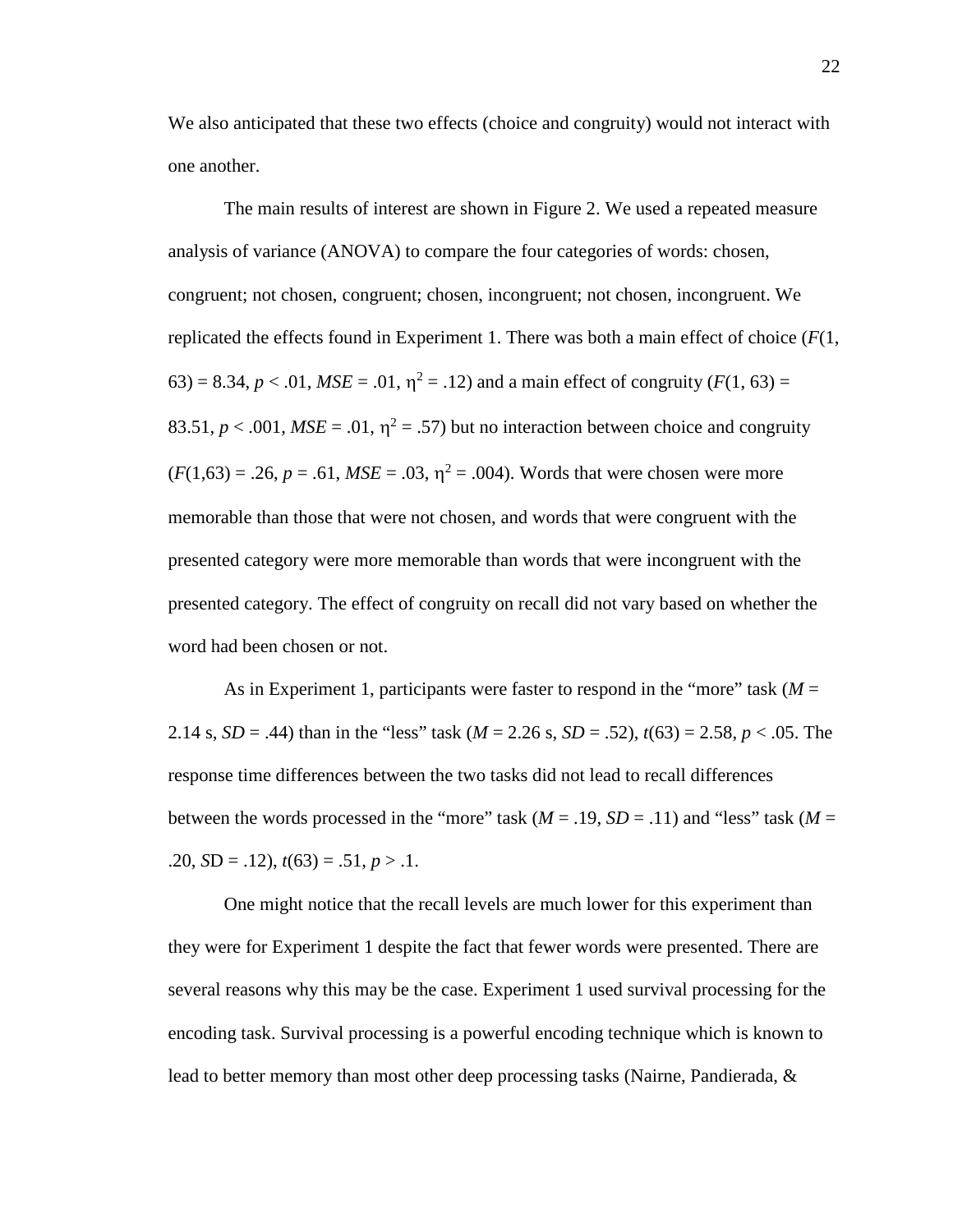

**Free Recall E2** 

 *Figure 2.* Free recall performance by choice and congruity. Congruent-Chosen is the proportion recall for words chosen in the "more representative" condition. Congruent-Not Chosen is the proportion of recall for words not chosen in the "less representative" condition. Incongruent-Chosen is the proportion recall for words chosen in the "less representative" condition. Incongruent-Not Chosen is the proportion of recall for words not chosen in the "more representative" condition. Error bars represent the standard error of the mean.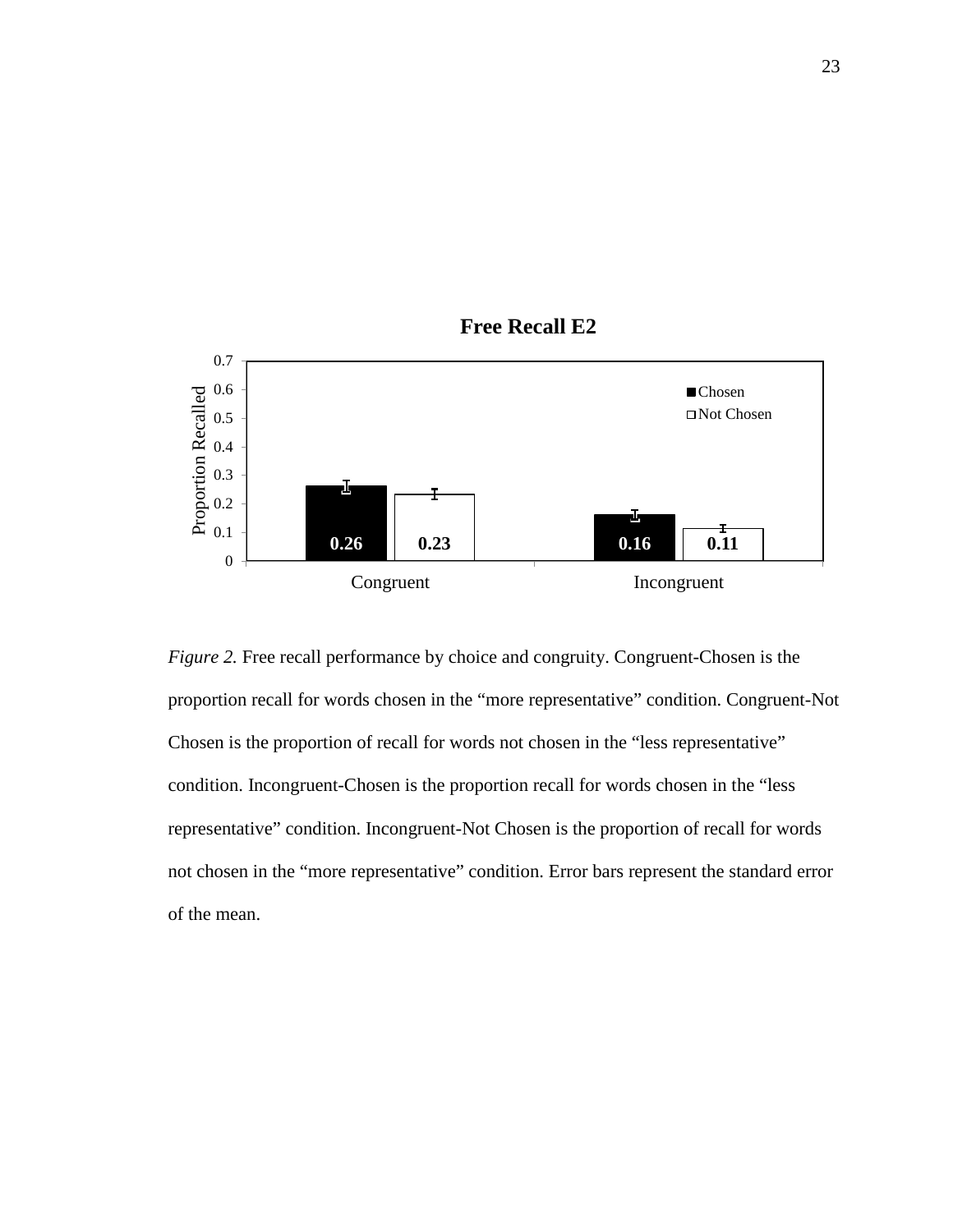objects that had familiarity (*M* = 557.40), concreteness (*M* = 594.48) and imageability (*M*  = 589.46) values above 450. In the present experiment, though many of the stimuli were objects, some were abstract concepts (e.g. week) and they had lower average familiarity  $(M = 538.95)$ , concreteness  $(M = 571.38)$  and imageability  $(M = 564.88)$  values than the words used in Experiment 1. An additional factor that may have contributed to the low Thompson, 2008). The lower recall in this experiment may also be due in part to the stimuli used in this experiment. In Experiment 1 all stimuli were the names of concrete recall levels observed in this experiment is that unlike in Experiment 1, in which participants encoded all words relative to a common dimension (their usefulness to survival), participants had no sematic dimension along which to relate all the words. Not having a common dimension along which to encode the words may have made it more difficult to recall the words because the encoding dimension could not be used as a cue for recall. However, despite the low recall levels in this experiment, we still found the same pattern of effect that we observed in Experiment 1.

 one side of the screen and only 8 times on the other, was found after the data for this correct words on the right side of the computer screen. Collapsing across participants, the A programming error, which resulted in the correct answer appearing 12 times on experiment were collected. This meant that half of the participants saw more correct words on the left side of the computer screen and the other half of participants saw more correct answer appeared the same number of times on both sides of the screen. Although we have no theoretical reason to anticipate that this confound should affect either the main effect of choice or the main effect of congruity, we performed an additional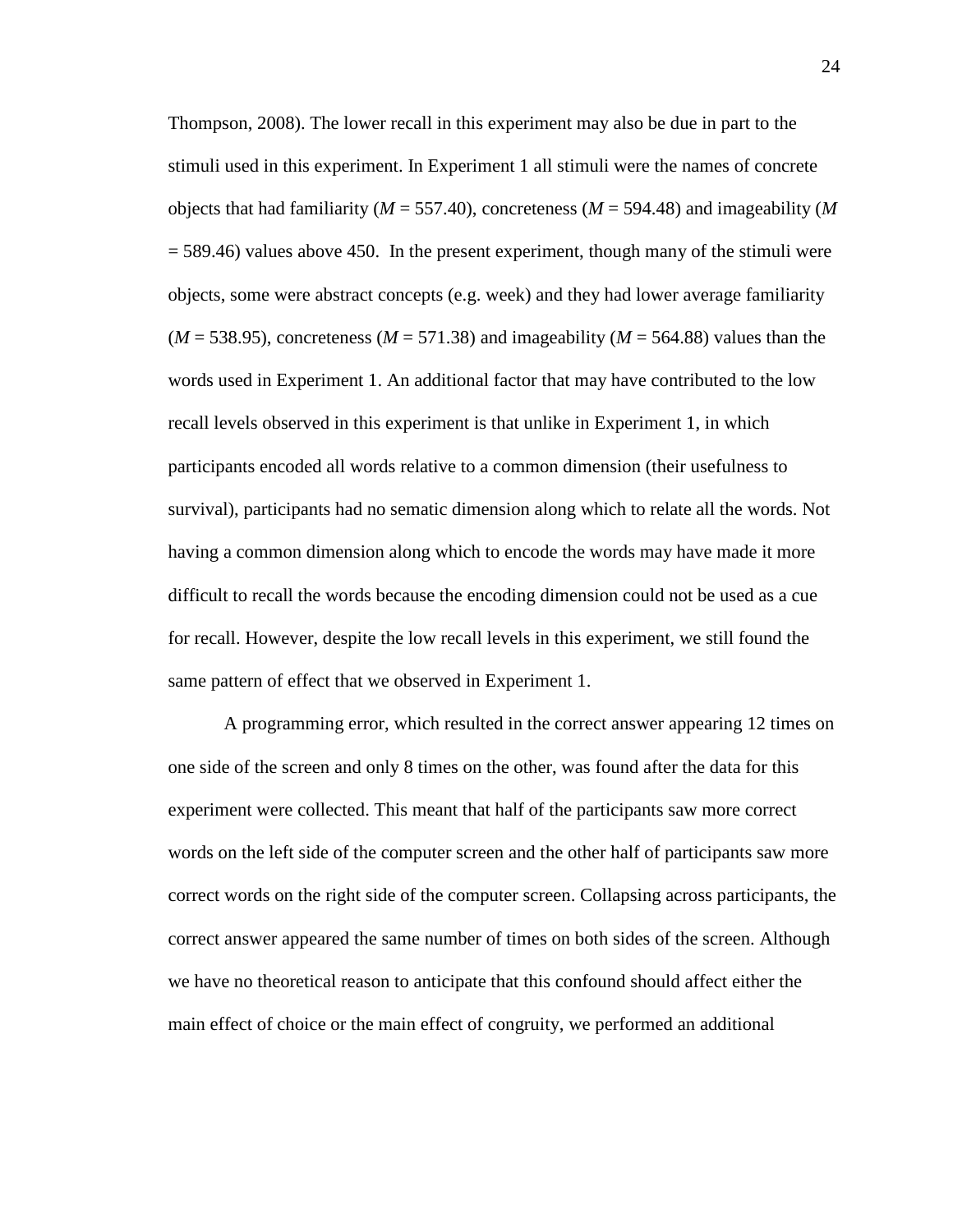repeated measures ANOVA and included which side had more correct answers ("side") as a between-subjects factor.

We found no significant effect of side on recall  $(F(1, 62) = 2.83, p = .10, MSE =$ .028,  $\eta^2$  = .04) such that participants recalled an equal number of words when they saw more correct answers on the right side of the screen than on the left side of the screen. There was also no interaction between the effect of choice and side  $(F(1, 62) = .28, p >$ .10,  $MSE = .01$ ,  $\eta^2 = .004$ ), or the effect of congruity and side ( $F(1, 62) = 3.17$ ,  $p > .05$ ,  $MSE = .009$ ,  $\eta^2 = .05$ ) such that the effects of choice and congruity were the same for participants who saw more correct answers on the right and those who saw more correct side ( $F(1, 62) = .45$ ,  $p > .10$ ,  $MSE = .03$ ,  $\eta^2 = .007$ ). With side included as factor in the ANOVA there was still a main effect of choice ( $F(1, 62) = 8.24$ ,  $p < .01$ ,  $MSE = .01$ ,  $\eta^2 =$ .12) and a main effect of congruity  $(F(1, 62) = 86.38, p < .001, MSE = .009, \eta^2 = .58)$ with no interaction between choice and congruity ( $F(1, 62) = .26$ ,  $p > .10$ ,  $MSE = .03$ ,  $\eta^2$  = .004). These results indicate that having more correct answers appear on one side of the screen did not change the effects of choice or congruity or their interaction. As such, the answers on the left. There was also no 3-way interaction between choice, congruity and factor of side does not change our interpretation of the results.

 An important feature of this experiment is that we manipulated both the congruity choice. The correct response was made 99% of the time  $(SD = .03)$ . This means that and level of choice (chosen/not chosen) for each word by making one word of each pair objectively the correct answer. Participants were highly accurate when making their when we compare conditions, we are comparing recall of virtually the same words under four different conditions. This experiment eliminates any item-selection concerns.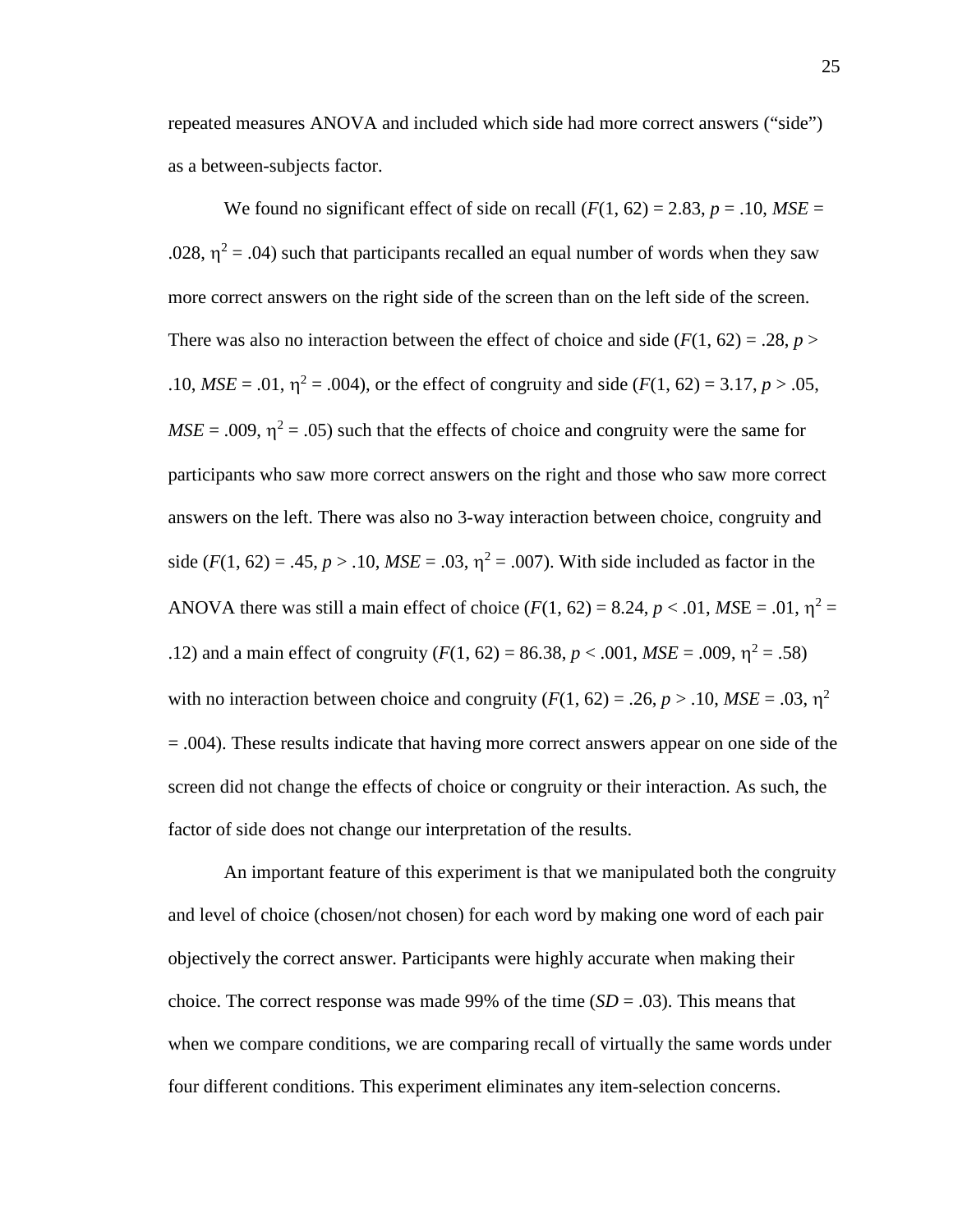is also evidence that there is something other than congruity that improves memory for chosen items. Overall, this experiment provides additional evidence that the choice effects found in Nairne et al. (2018) and Experiment 1 were not exclusively due to congruity effects. This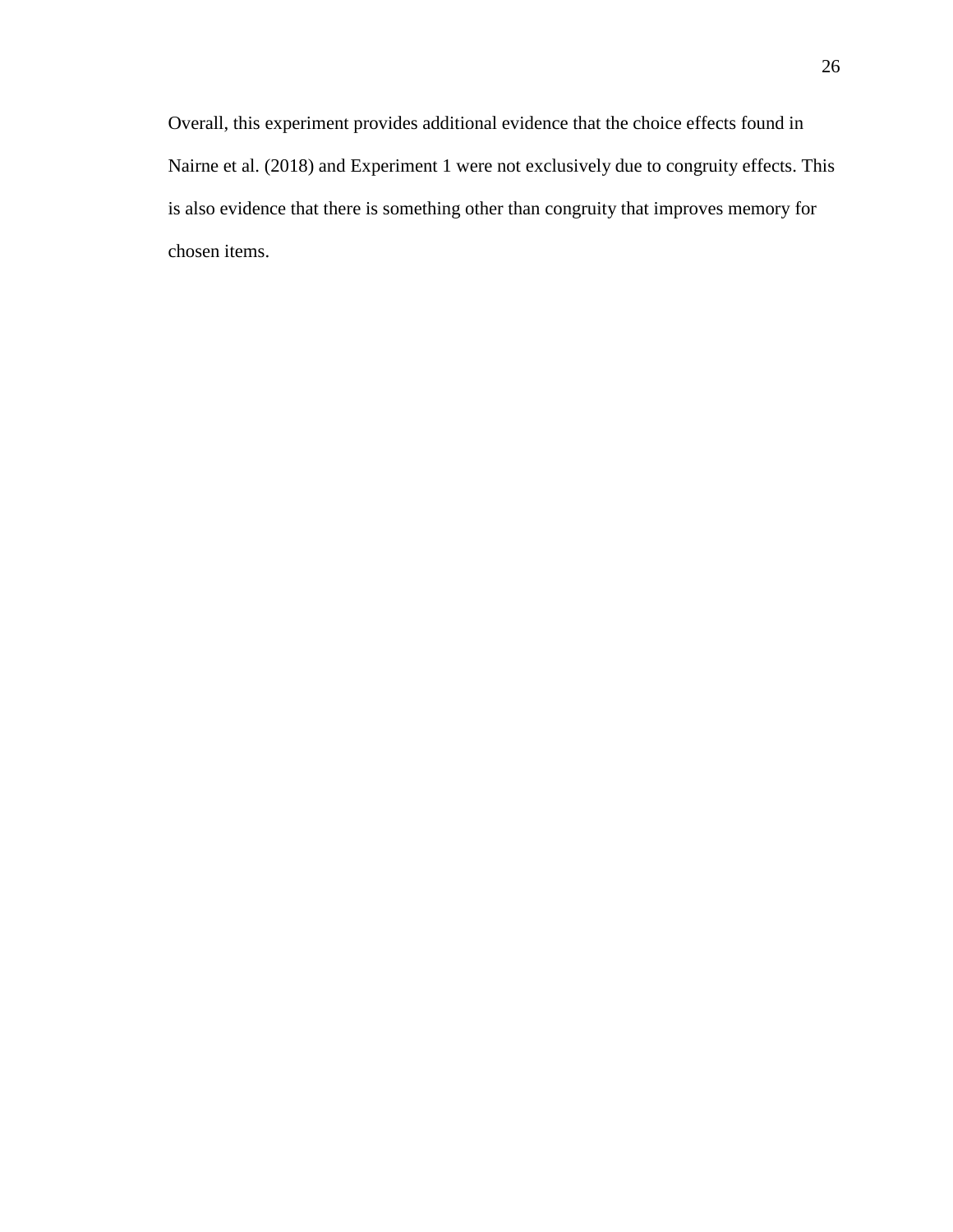#### **EXPERIMENT 3**

 appears to be a choice effect is really an artifact of the way participants perform the choice task – that is, when a participant uses the mouse to select a word they spend more direction) which leads to the observed mnemonic benefit. If chosen items are indeed more memorable than unchosen items, as Experiments 1 and 2 suggest, what accounts for this advantage? One possibility is that when words are selected memory for those words is improved. Alternatively, it may be that not choosing (i.e., rejecting) inhibits recall for unchosen words. An alternative explanation is that what time looking at that word (because they are coordinating their mouse movement in that

being unchosen decreases its memorability relative to a baseline condition. For our third experiment, we wanted to explore these possible explanations for the chosen-item benefit. This experiment had two goals. One goal was to see if a choice effect would still be obtained without having participants click directly on the word. The other was to examine whether being chosen increases an item's memorability, and/or if

 wished to select, instead they clicked on either the word "left" or "right" to make their question (e.g. "Is *golf* MORE representative of the category than *boot*") about which of adopted because we needed a baseline condition that required participants to make the same type of judgement about the object as in the two-object choice condition without To accomplish these goals, we made two changes to Experiment 2. First, we altered the choice task such that participants no longer clicked on the word that they selection. Second, we included a new yes/no task to act as a baseline comparison. This new task involved the participant responding by clicking either "yes" or "no" to answer a the two words is more (or less) representative of the category (e.g. a sport). This task was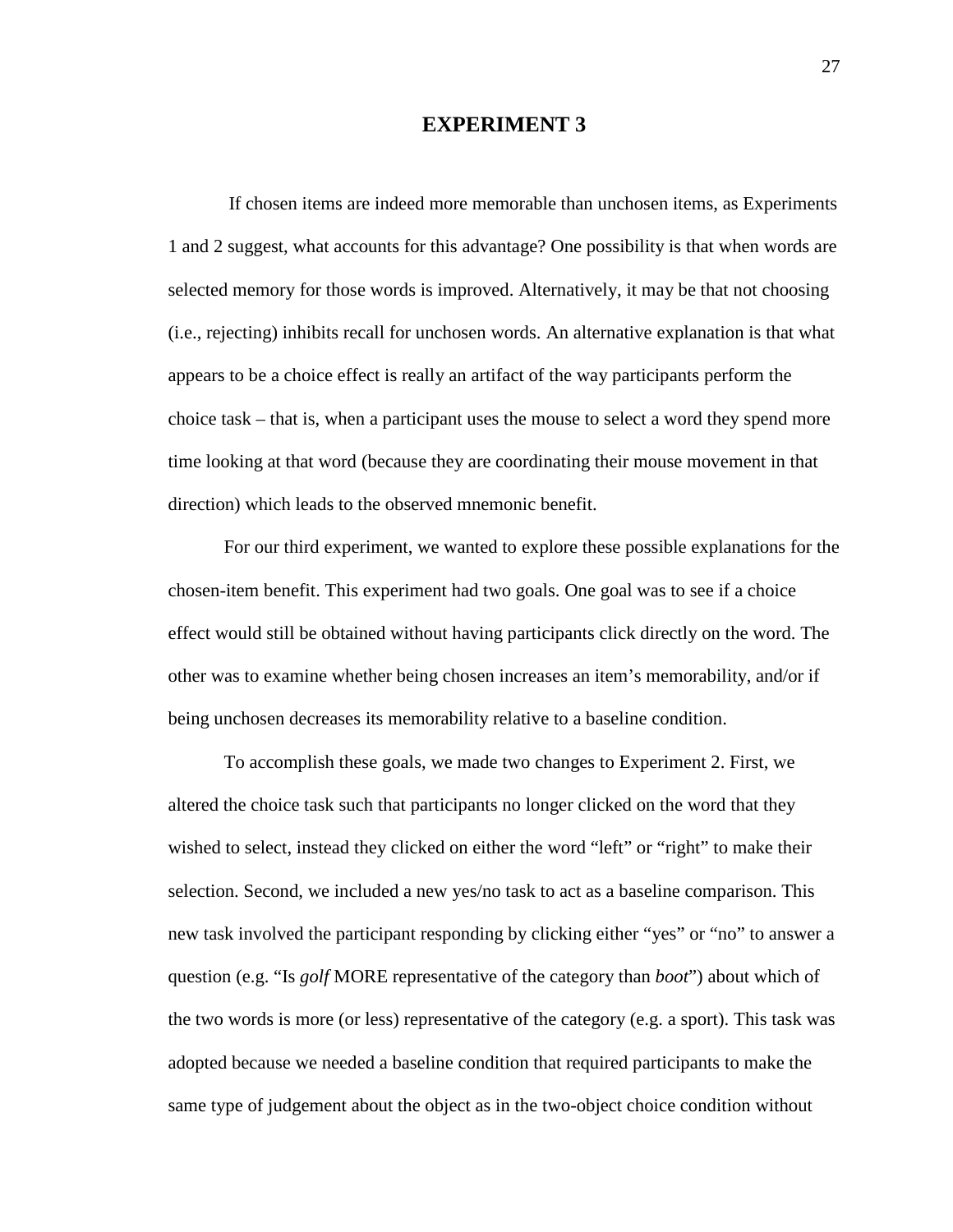selecting one of the words over the other. By making this comparison we hoped to identify the source of the choice effect. That is, we wanted to see whether it was an enhancement for the chosen words or a detriment for the not chosen words that led to the differences in the two conditions.

#### **Method**

#### **Participants**

 sample size for 4 groups (chosen, not chosen, yes and no) and 2 measurements (congruent and incongruent) with alpha = .05 and power = .95 is  $N = 104$ . We performed a statistical power analysis to estimate sample size for this experiment based on the choice effect found in Experiment 2,  $f(U) = 0.37$ . The estimated

 credit in an introductory psychology class. As in the prior two experiments, groups of one to four people were run in sessions lasting fewer than 30 minutes. One-hundred and four (43 males, 61 females) Purdue University undergraduate students, who were native English-speakers, participated in exchange for partial course

#### **Materials**

 Experiment 2. Task type (yes/no and left/right) was manipulated between subjects such The stimuli used in this experiment were the same as those were used in that half of the participants did the two-object choice task and the other half made yes/no judgements. The choice task was the same as it had been in Experiment 2 except that participants were asked to click on the word "left" or "right," which appeared below the target words, to make their choices.

The yes/no task was very similar to the choice task except that instead of seeing the more/less prompt, the category, and a word pair, participants saw the category and a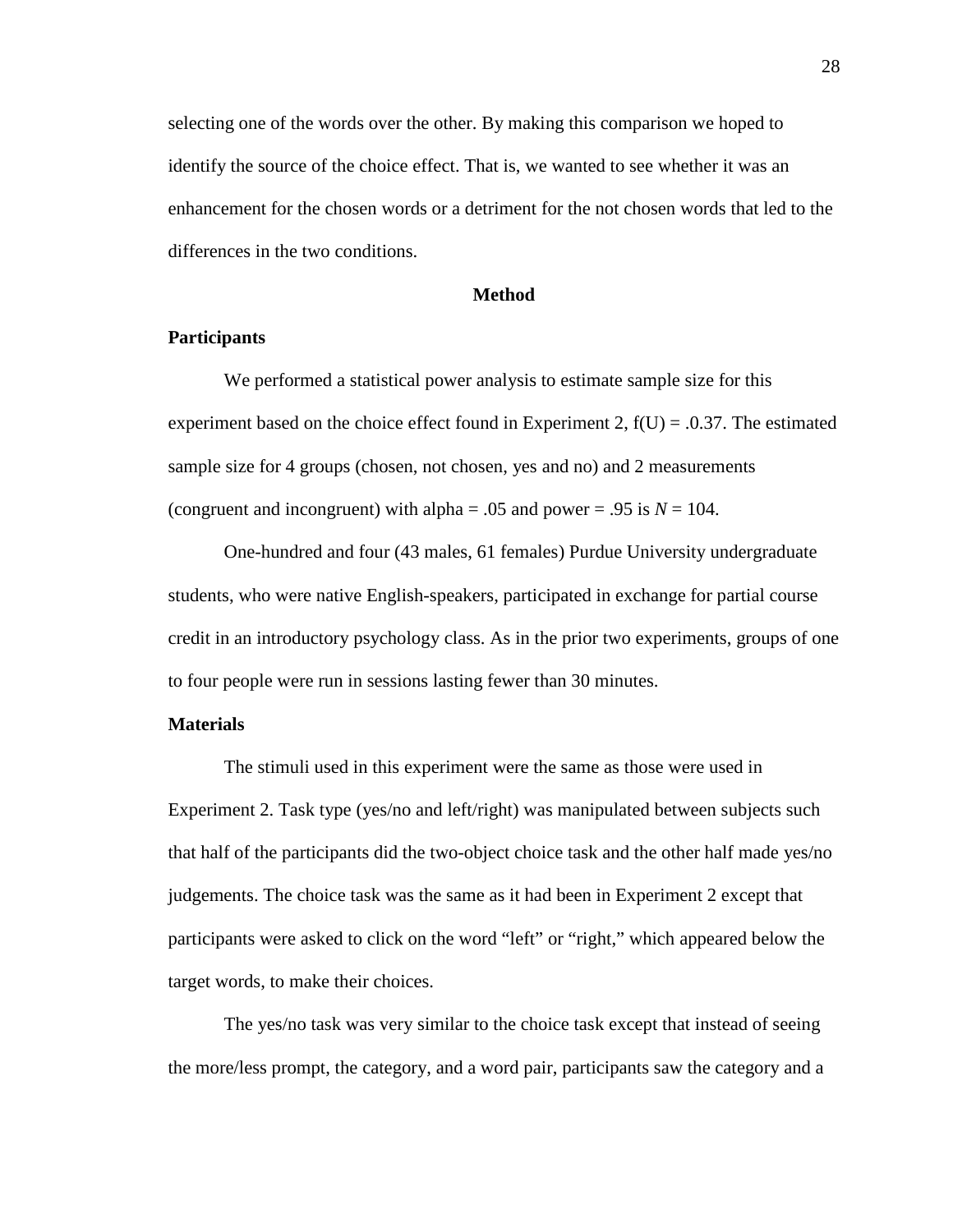(e.g. "Is golf MORE representative of the category than boot"). Participants responded by question asking if one word was more/less representative of the category than the other clicking either the word "yes" or "no" to make their decision. All other aspects of the materials were the same as those reported in Experiment 2.

#### **Procedure**

Participants received instructions at the start of the experiment, and before each block and task. The instructions for the four tasks (yes/no-more; yes/no-less; left/rightmore; left/right-less) are as follows:

 *Left/right-More*: "In this task, we are going to show you pairs of words in bold along with a description of a category. For each pair of bolded words, we would like you to choose the word that is MORE representative of the category. You will make your choice by using the mouse to click on either the word "Left" or "Right" to indicate which word you wish to select."

 *Left/right-Less*: "In this task, we are going to show you pairs of words in bold along with a description of a category. For each pair of bolded words, we would like you to choose the word that is LESS representative of the category. You will make your choice by using the mouse to click on either the word "Left" or "Right" to indicate which word you wish to select."

*Yes/No-More*: "In this task, we are going to show a series of categories and questions with two words in bold. Each question will ask if one of the bolded words is MORE representative of the category than the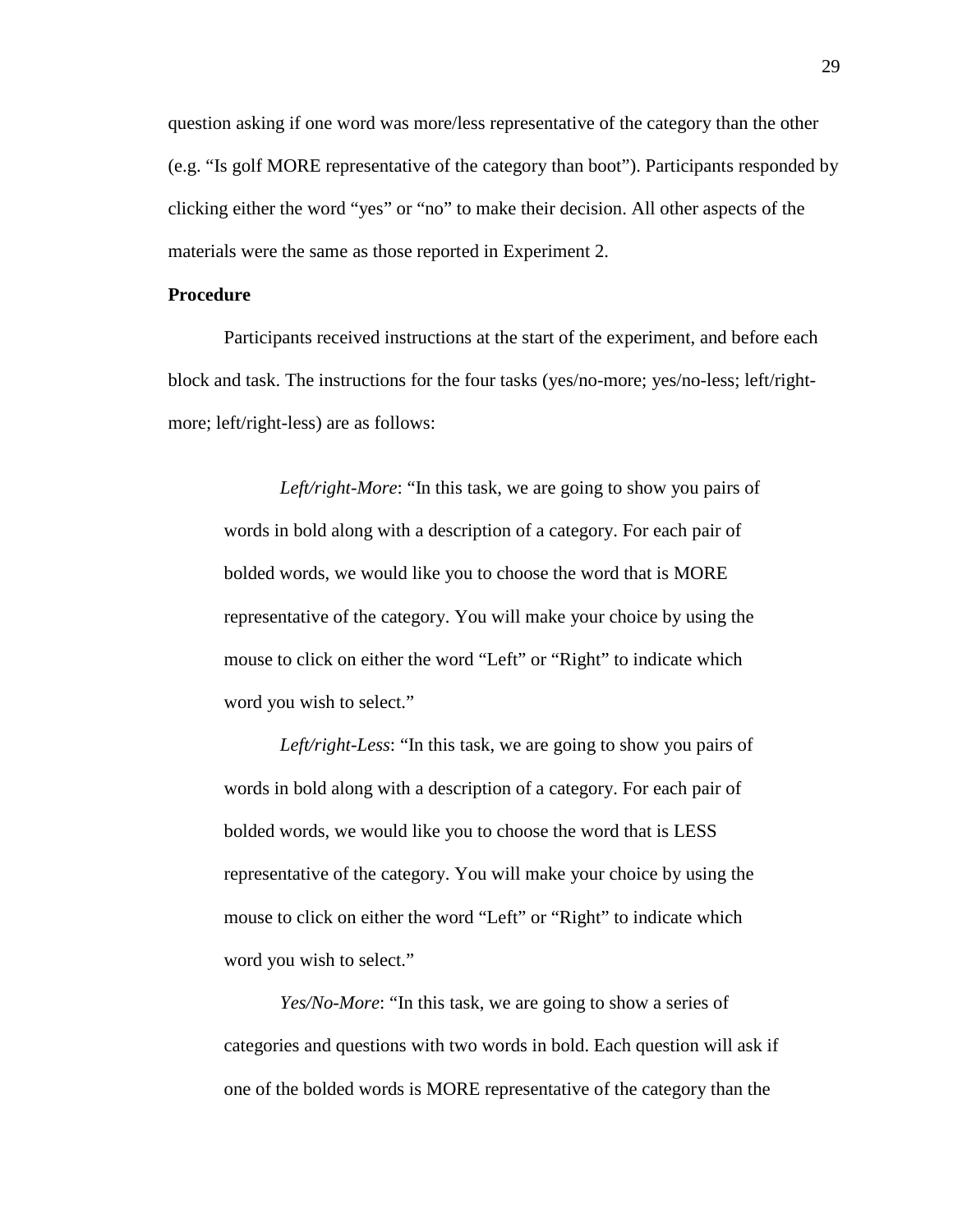other. We would like you to choose the correct answer to the question, either "yes" or "no". You will make your choice by using the mouse to click on the answer you wish to select.

 either "yes" or "no". You will make your choice by using the mouse to *Yes/No-Less*: "In this task, we are going to show a series of categories and questions with two words in bold. Each question will ask if one of the bolded words is LESS representative of the category than the other. We would like you to choose the correct answer to the question, click on the answer you wish to select."

 minutes of an even/odd distractor task and spent 5 minutes recalling as many words as possible. As with the prior two experiments, after the encoding task participants completed 2

#### **Results and Discussion**

 This experiment had two goals: First, to rule out the action of clicking on the word as an explanation for the chosen item effect and second, to compare chosen and not choice task such that participants clicked on the words "left" and "right" as opposed to chosen items against a yes/no baseline. With respect to this first goal, we altered the clicking directly on the word that they were choosing. We found that the choice effect remained even when participants did not click on the word that they were choosing to make their selections.

 remembered more words that they had chosen than words that they had not chosen (*F*(1, The recall data for the choice conditions are shown in Figure 3. For the two-object choice task, we replicated the findings of Experiment 2 such that participants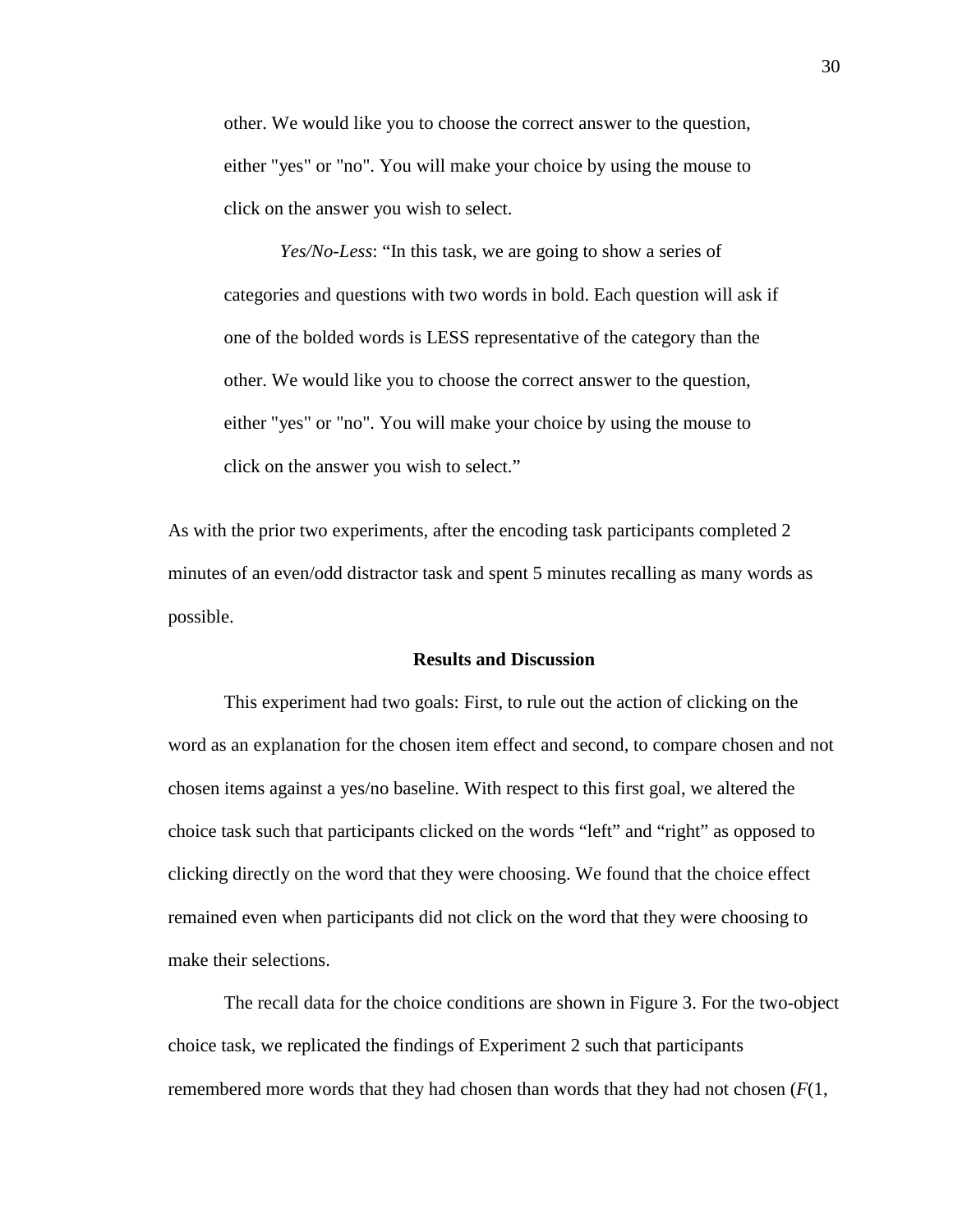

 *Figure 3.* Free recall performance by choice and congruity. Congruent-Chosen is the proportion recall for words chosen in the "more representative" condition. Congruent-Not Chosen is the proportion of recall for words not chosen in the "less representative" condition. Incongruent-Chosen is the proportion recall for words chosen in the "less representative" condition. Incongruent-Not Chosen is the proportion of recall for words not chosen in the "more representative" condition. Error bars represent the standard error of the mean.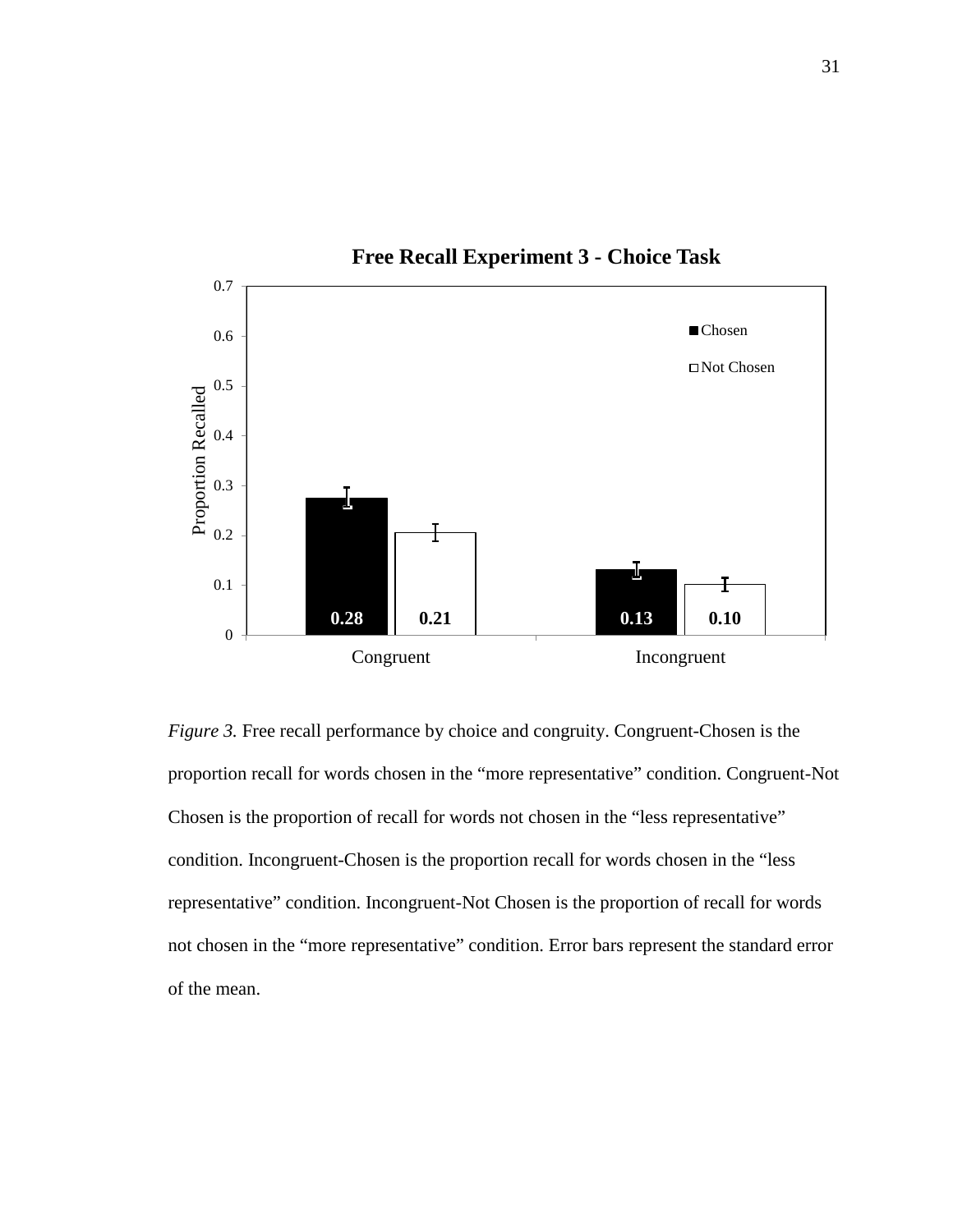$51) = 15.24, p < .001, MSE = .01, \eta^2 = .23$ ), and they remembered more categorycongruent words than category-incongruent words  $(F(1, 51) = 89.81, p < .001, MSE =$ .01,  $\eta^2 = .64$ ), but these two effects did not interact  $(F(1, 51) = .91, p > .10, MSE = .03$ ,  $\eta^2$  = .02). As in Experiments 1 and 2, participants took significantly longer to make their decisions in the "less" task ( $M = 2.34$  s,  $SD = .50$ ) than they did in the "more" task( $M =$ 2.13 s,  $SD = .47$ ),  $t(51) = 3.76$ ,  $p < .001$ , but there were no recall differences between the "more" ( $M = .19$ ,  $SD = .11$ ) and "less" ( $M = .17$ ,  $SD = .11$ ) conditions  $t(51) = .92$ ,  $p > .10$ . suggests that the choice effect is not merely an artifact of participants physically clicking on the word that they are selecting. This experiment provides evidence that neither the congruity effect nor the choice effect is dependent on participants clicking on the target words to make their choices. This

 side of the screen (and thus clicked on the word "left" more often) and the other half saw same when side was included in the ANOVA as a between-subjects factor – that is, there congruity  $(F(1, 50) = 91.23, p < .001, MSE = .01, \eta^2 = .65)$  but no interaction between choice and congruity  $(F(1, 50) = .89, p > .01, MSE = .03, \eta^2 = .02)$ . There was also no main effect of side ( $F(1, 50) = .04$ ,  $p > .10$ ,  $MSE = .02$ ,  $\eta^2 = .001$ ), such that participants more often. Side did not interact with either the main effect of choice  $(F(1, 50) = .20, p >$ .10,  $MSE = .01$ ,  $\eta^2 = .004$ ) or the main effect of congruity ( $F(1, 50) = 1.80$ ,  $p > .10$ ,  $MSE$ As in Experiment 2, half of the participants saw more correct answers on the left more correct answers on the right side of the screen (and thus clicked on the word "right" more often). Despite the confound, however, the observed pattern of effects remained the were main effects of choice ( $F(1, 50) = 15.00$ ,  $p < .001$ ,  $MSE = .01$ ,  $\eta^2 = .23$ ) and who clicked "left" more often did not recall more words than those who clicked "right"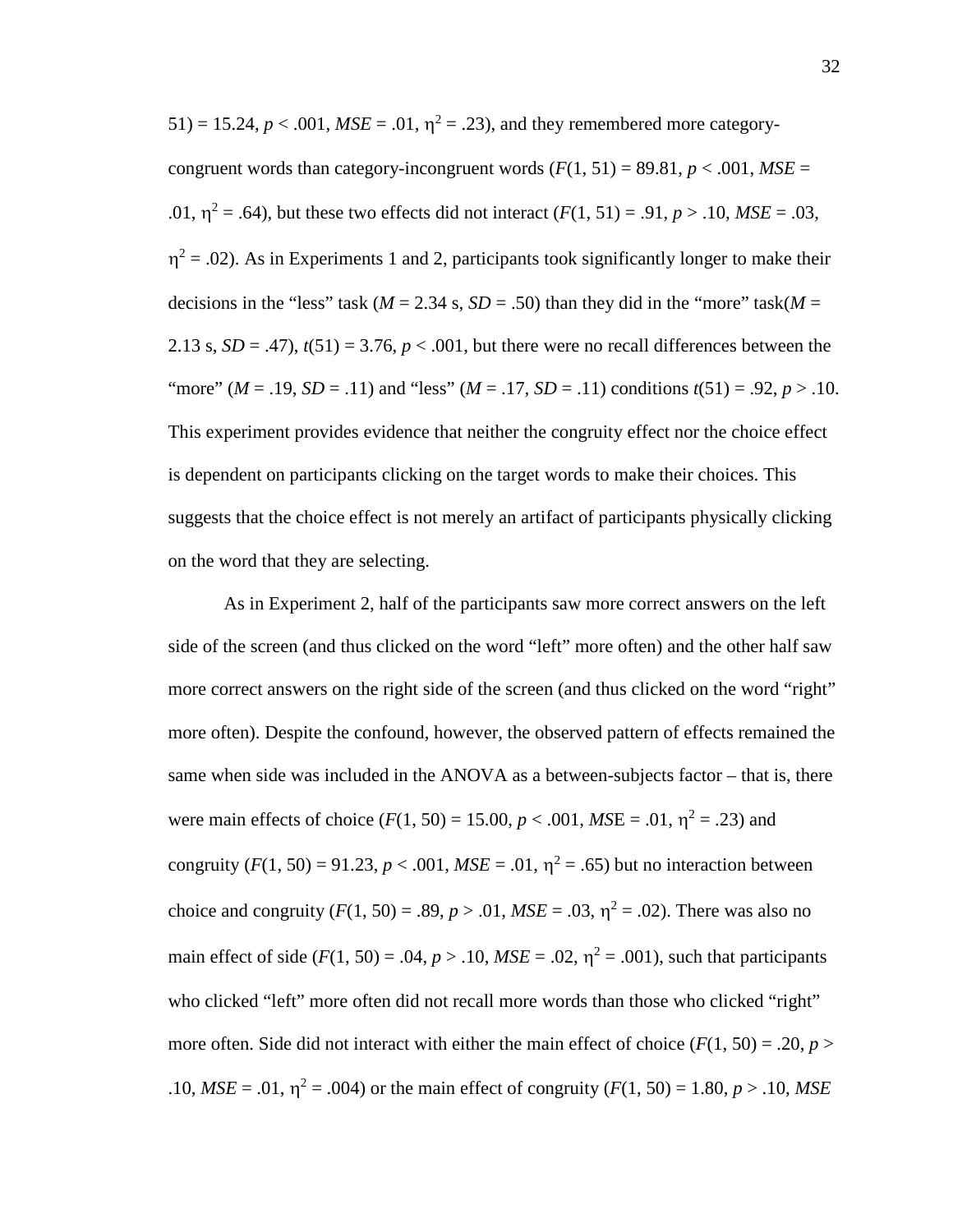$=$  .01,  $\eta^2$  = .04), nor did it form a 3-way interaction with choice and congruity (*F*(1, 50) = .18,  $p > 0.10$ ,  $MSE = 0.03$ ,  $\eta^2 = 0.002$ ). In other words, there was no effect of having more correct answers appear on one side of the screen on the pattern of results.

 "no" to questions about which of two words was more or less representative of a found an effect of contextual congruity and no effect of response (yes/no) in paradigms The second goal of this experiment was to compare recall of chosen and not chosen items to recall of items that were neither chosen nor unchosen. To do this we had half of the participants perform a yes/no judgment task in which they responded "yes" or category. Though congruity effects were originally conceptualized as a mnemonic benefit for yes responses over no responses, both Staresina et al. (2009) and Marks et al. (1992) designed to manipulate both response and congruity. In other words, they found mnemonic benefits for congruent items over incongruent items but no difference between "yes" and "no" responses.

 question asked about them was given a "yes" response. However, we found a marginally response ( $M = .17$ ,  $SD = .10$ ). Items that were part of "true" questions ("Is golf is more were part of "false" questions ("Is golf less representative of the category [a sport] than repeated measures ANOVA we found a main effect of congruity  $(F(1, 51) = 64.12, p <$ Based on those findings we did not predict a recall difference between response types. That is, we did not anticipate that pairs of words would be recalled better if the significant mnemonic benefit for word-pairs (i.e. both the congruent and incongruent words) that received a "yes" response ( $M = .21$ ,  $SD = .12$ ), over those that received a "no" representative of the category [a sport] than boot") were recalled better than items that boot"). Furthermore, when we compared the effects of response and congruity using a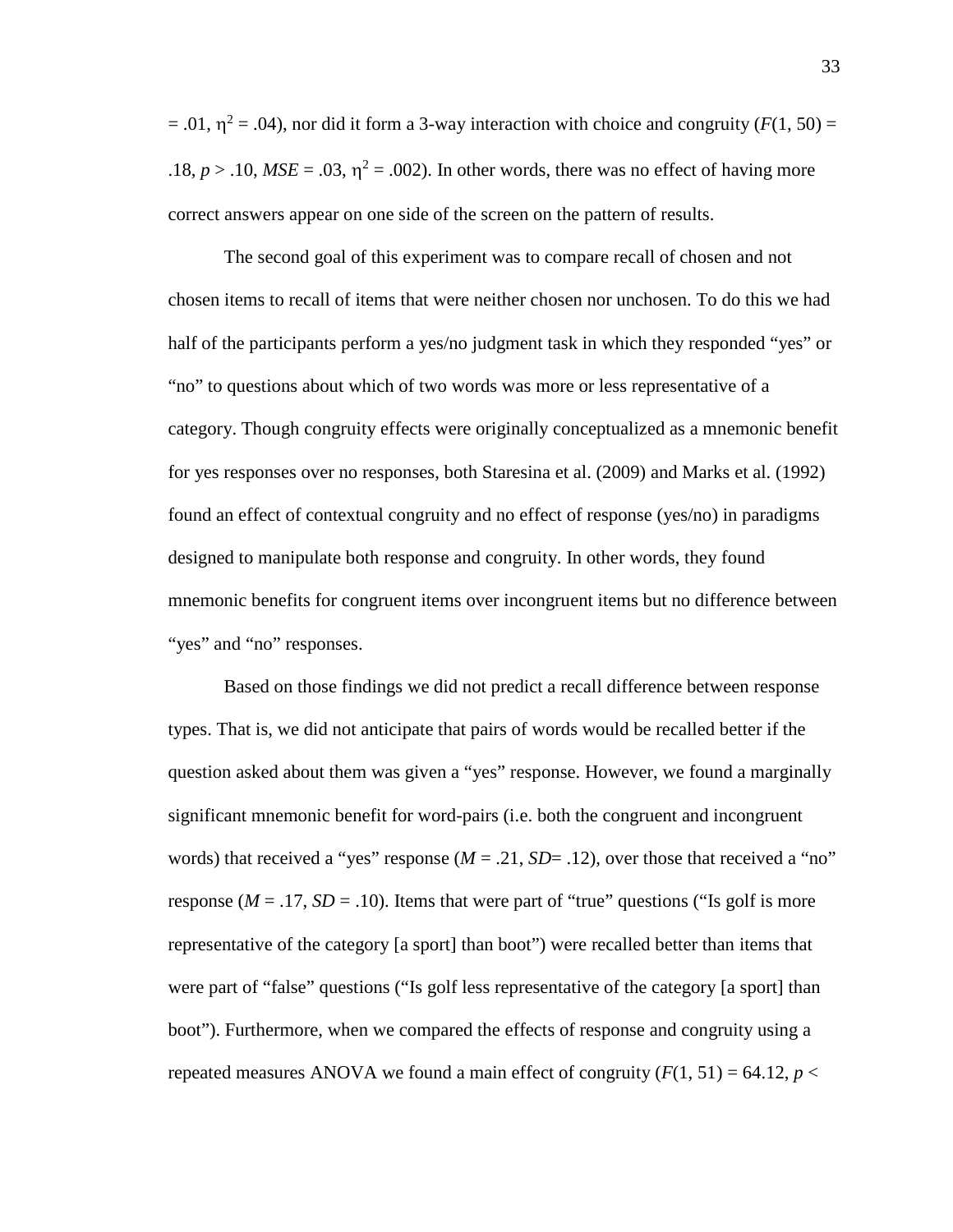.001,  $MSE = .02$ ,  $\eta^2 = .56$ ), such that words that were members of the presented category a marginal effect of response type  $(F(1, 51) = 4.00, p = .05, MSE = .02, \eta^2 = .07)$ , such that words that were given a yes response were more memorable than those that were given a no response. We found no interaction between response and congruity  $(F(1, 51) =$ .61,  $p > 0.10$ ,  $MSE = 0.02$ ,  $\eta^2 = 0.01$ ) such that the effect of response on recall did not change choice task, one word of the pair benefits from being selected, whereas in the yes/no task, both words in a pair benefit from receiving a yes response. Put differently, the effect of choice benefits an item whereas the effect of response benefits a pair of items. were more memorable than words that were not members of the presented category, and between the two levels of congruity (congruent/incongruent). This pattern of results is similar to what was found in the choice task with the primary difference being that in the

 is that response times were shorter for the "more" task (*M* = 3.21 s, *SD* = .60) than for the "less" task ( $M = 3.62$  s,  $SD = .76$ ),  $t(51) = 5.35$ ,  $p < .001$ . As in the choice task, this response time difference did not yield recall differences between the "more" (*M* = .19, *SD*  = .11) and the "less" (*M* = .18, *SD* = .09) tasks, *t*(51) = .33, *p* > .10. It is also worth noting that response times were significantly slower for the yes/no task  $(M = 3.4 \text{ s}, SD = .62)$ than they were for the choice task ( $M = 2.23$  s,  $SD = .44$ ), ( $t(102) = 11.17, p < .001$ ) suggesting that the choice task may have been an easier task than the yes/no task. task (*M* = .18, *SD* = .08) and the choice task (*M* = .18, *SD* = .07),  $t(102) = .36, p > .10$ . An additional similarity between the yes/no task performance and the choice task However, once again this difference did not lead to recall differences between the yes/no

 creating a baseline condition to compare the choice effect against. In fact, it is worth The observed benefit for "yes" over "no" suggests that we were not successful at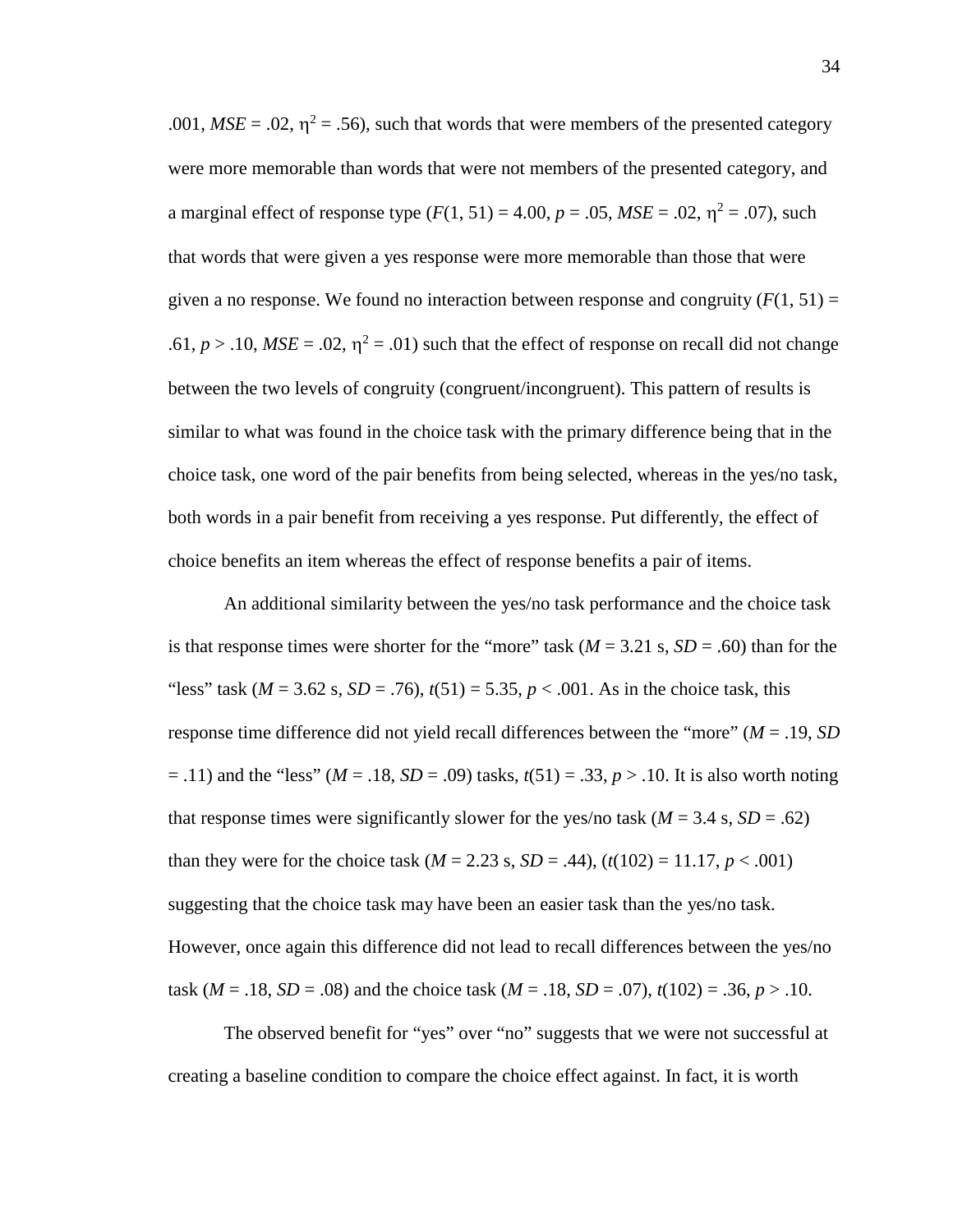

 *Figure 4.* Free recall performance by response and congruity. Congruent-Yes is the given a "no" response when they were presented with a congruent category. Incongruent- words that were given a "no" response when they were presented with an incongruent proportion recall for words that were given a "yes" response when they were presented with a congruent category. Congruent-No is the proportion of recall for words that were Yes is the proportion recall for words that were given a "yes" response when they were presented with an incongruent category. Incongruent-No is the proportion of recall for category. Error bars represent the standard error of the mean.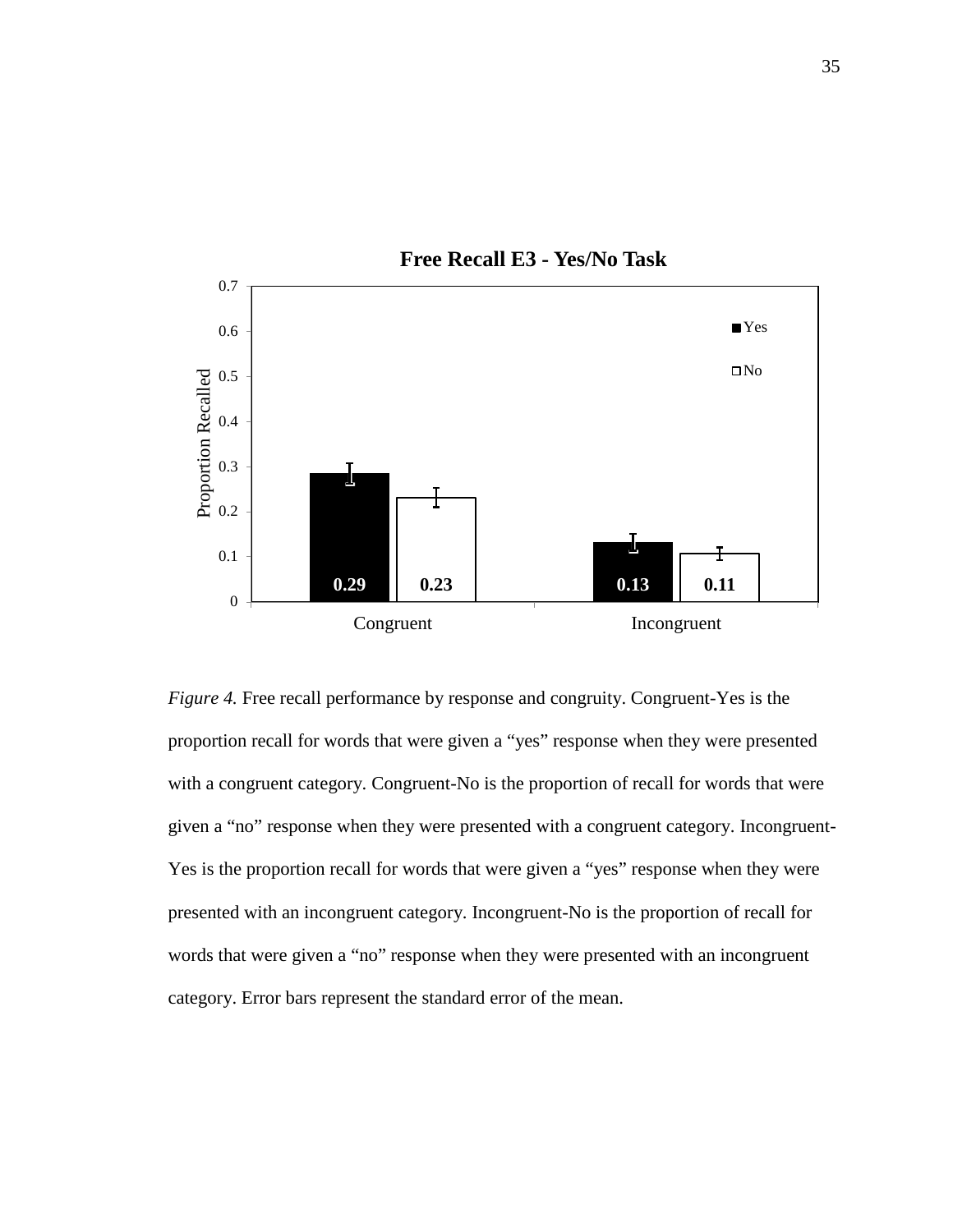either by choosing it or by giving it a "yes" response, enhances the recallability of that considering the similarity of these two effects and the possibility that they might be different manifestations of the same effect. It may be that the act of endorsing an item, item. Whether or not a "yes" over "no" benefit can be considered a type of choice effect is beyond the scope of these experiments, however, it merits further investigation. Unfortunately, because recall differed in the yes and no conditions we were unable to use the yes/no task as an intended baseline condition for comparison.

 is that due to the same programing error that was present in Experiment 2, half of the participants made more "yes" responses than "no" responses and the other half made significant interaction between the effect of response (yes/no) on recall and which response had been selected more times  $(F(1, 50) = 6.14, p < .03, MSE = .02, \eta^2 = .11)$ .33,  $p > 0.10$ ,  $MSE = 0.03$ ,  $\eta^2 = 0.007$ ) and number of "yes" responses did not interact with either the main effect of congruity ( $F(1, 50) = .23$ ,  $p > .10$ ,  $MSE = .02$ ,  $\eta^2 = .005$ ) or the interaction between response and congruity  $(F(1, 50) = 1.36, p > .10, MSE = .02, \eta^2 =$ An additional factor that makes the results of this experiment difficult to interpret more "no" responses than "yes" responses. Though this error did not impact the results of either the choice task in Experiment 2 or the choice task in the current experiment, it did have a significant impact on the results of the yes/no task. Specifically, we found a such that participants who made more "yes" responses showed a larger benefit for "yes" responses over "no" responses in recall than those who made more "no" responses. However, there was not a significant overall difference in recall between participants who made more "yes" responses and participants who made more "no" responses  $(F(1, 50) =$ .03).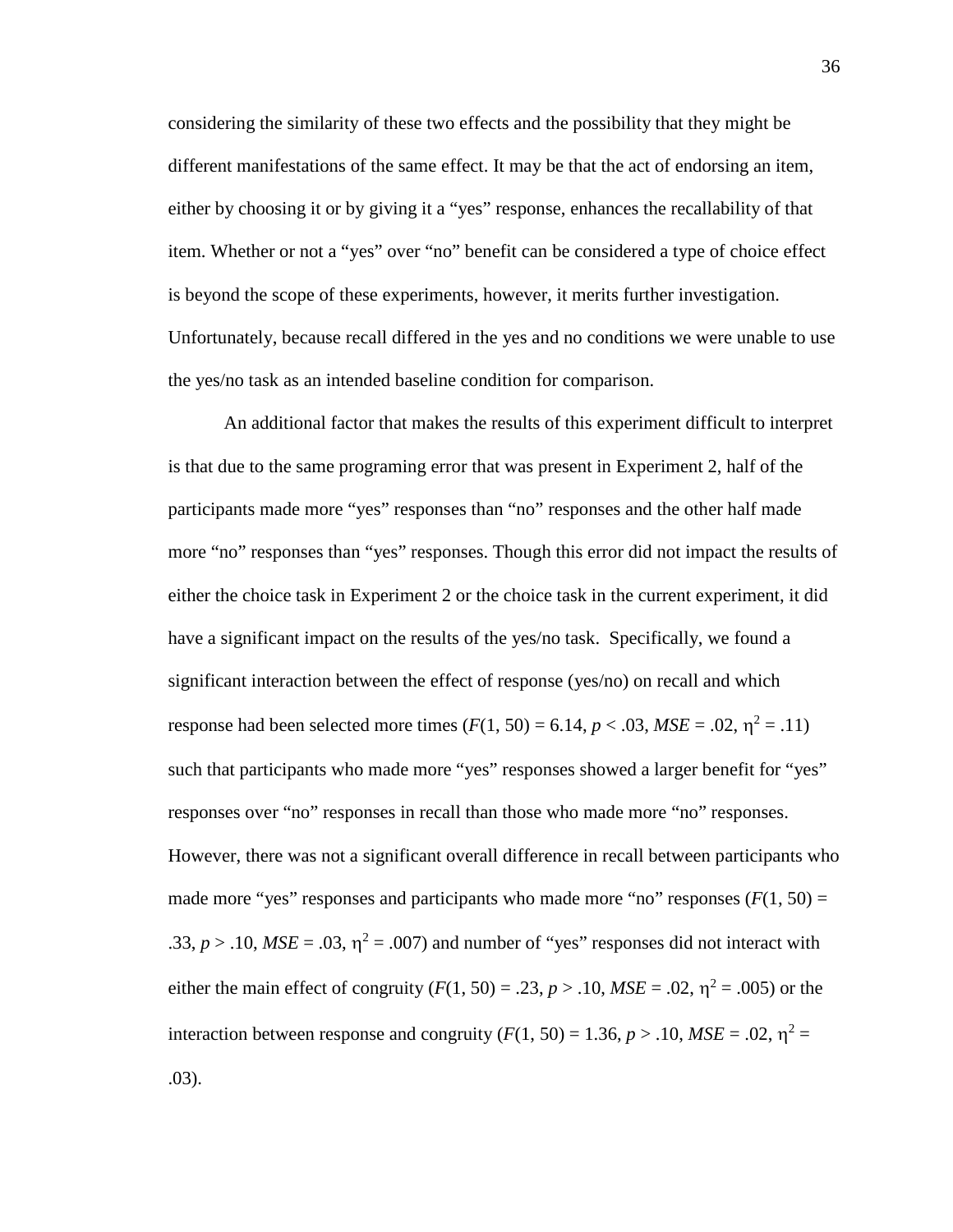successful at creating a baseline condition, we did not compare recall for the two tasks Considering that participants made more of one type of response than the other, which interacted with the effect of response on recall, it is difficult to interpret the recall results from the yes/no task. For this reason, in addition to the fact that we were not (left/right and yes/no) as we had initially planned. This means that although we replicated the chosen item benefit that we had shown in Experiments 1 and 2, we were unable to determine if this benefit is due to a memory enhancement for chosen items or a memory detriment for not chosen items. Nonetheless, we successfully demonstrated that the chosen item benefit holds even when participants click on the words "left" and "right" to make choices.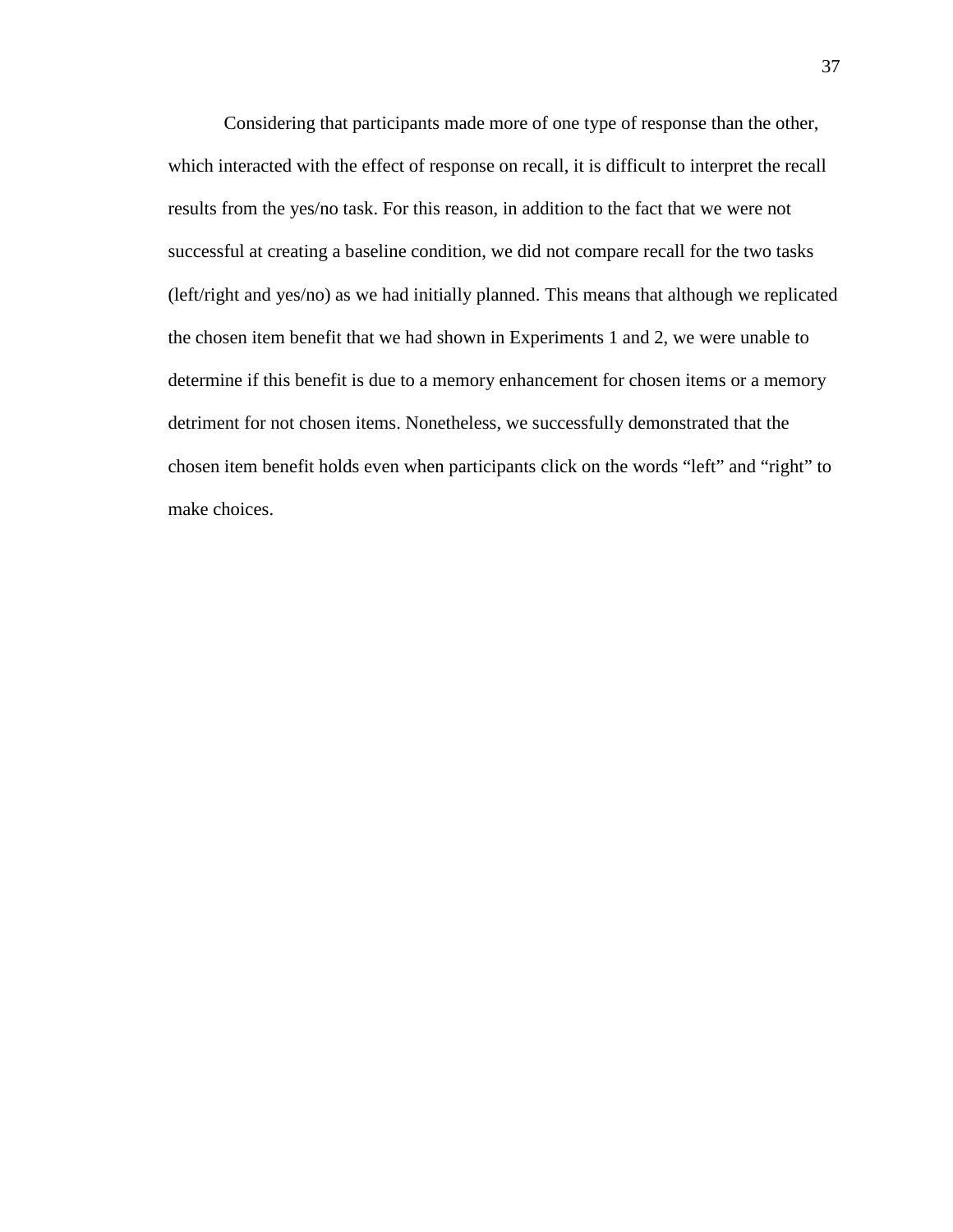### **GENERAL DISCUSSION**

 participants remembered more words that had been chosen as being more useful to a given situation than unchosen alternatives, suggesting that there may be a mnemonic confounded with congruity – that is, the words that were chosen were also more congruent and the other half of their choices based on which word was less congruent. We designed three experiments to dissociate the congruity effect from the mnemonic benefit for chosen items. Nairne et al. (2018) showed in two experiments that benefit for chosen words over unchosen. However, in those experiments choice was congruent with the situation. For that reason, it was unclear whether there was a benefit for chosen words over unchosen words, or merely a benefit for congruent words over incongruent words. In the current experiments, we disentangled choice and congruity effects by having participants make half of their choices based on which word was more

We found in three experiments that not only did participants have better memory for congruent words than incongruent words, but they also had better memory for chosen words than for unchosen words. Furthermore, these effects did not interact– that is, the size of the choice effect did not depend on the level of congruity between the word and the encoding situation/category. These results suggest that something other than congruity is responsible for the chosen-item mnemonic benefit.

 they clicked on the words "left" or "right" to choose which of the two words they wanted We also found that the chosen item benefit did not depend on participants physically interacting with the word while making their selections. In the third experiment, we replicated the pattern of effects found in Experiments 1 and 2 but crucially, participants did not click on the chosen word to make their decisions, instead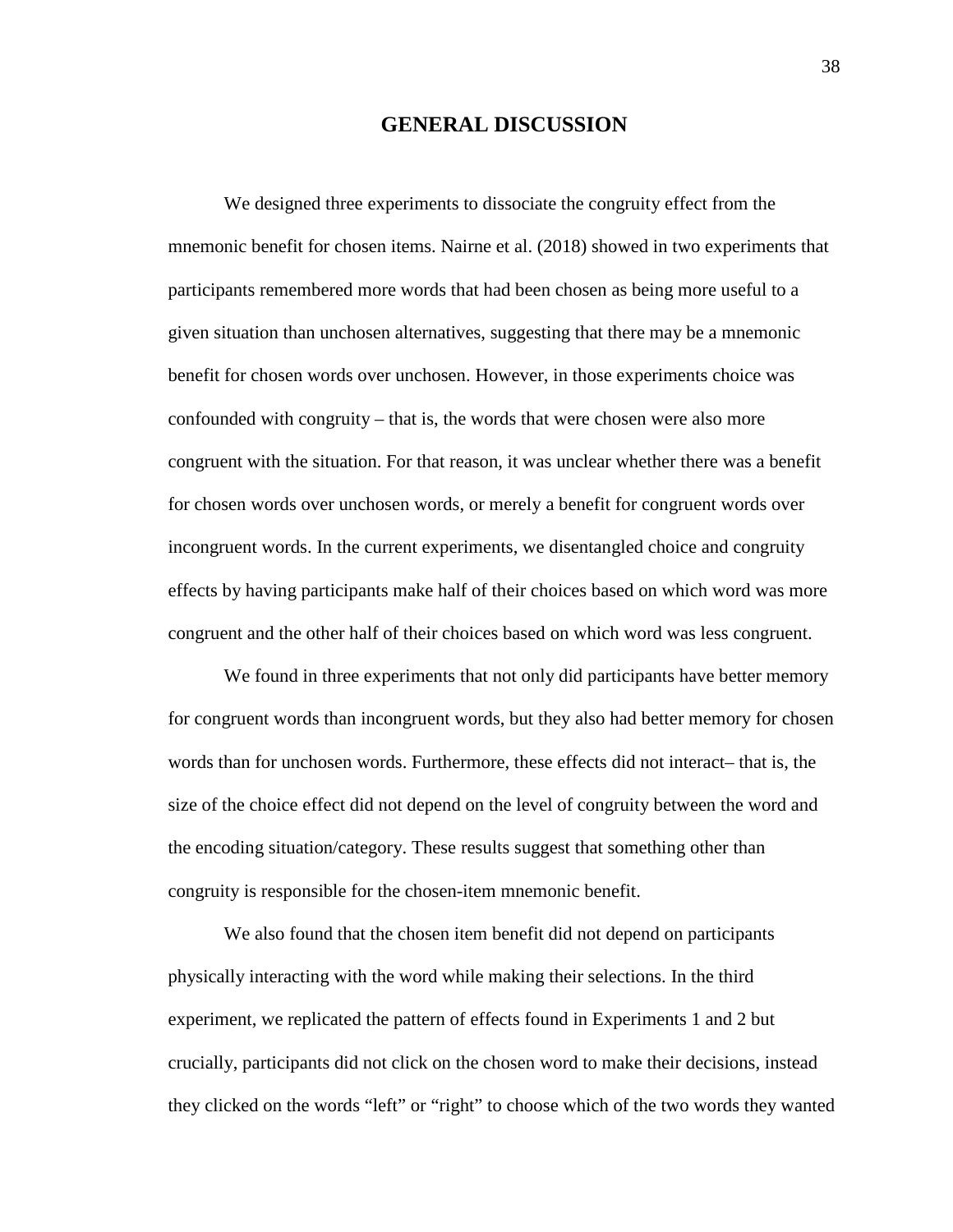to select. This indicates that the choice benefit found in Experiments 1 and 2 was not an artifact of increased attention induced by having participants choose the word by clicking on it with the computer mouse.

 In Experiment 3 another goal was to compare recall of chosen and unchosen words to a baseline condition. The purpose of this comparison was to see if the Unfortunately, we were unable to compare these two conditions because we did not participants made yes/no judgments regarding sentences about which of two words was given a "yes" response over those that have been given a "no" response, as well as a possible that our failure to replicate their null effect of response type was due to the memory test that we used. Staresina et al. (2009) used a recognition memory test to determine if this is the case. mnemonic difference between chosen and unchosen items was due to a memory enhancement for the chosen items or due to memory impairment for the unchosen items. successfully create a baseline condition against which to compare the choice task. When more (or less) representative of a category, we found a benefit for words that had been benefit for congruent words over incongruent words. In short, the pattern of results in the yes/no condition mimicked the pattern found in the choice task. Considering that both Staresina et al. (2009) and Marks et al. (1992) obtained a congruity effect but no effect of response type (yes/no) it is unclear why we found a benefit for "yes" responses. It is measure memory for the items and Marks et al. (1992) used both recognition and cued recall tasks. It is possible that this response type effect is only present in free recall tasks and not in cued recall or recognition memory. Additional experiments are needed to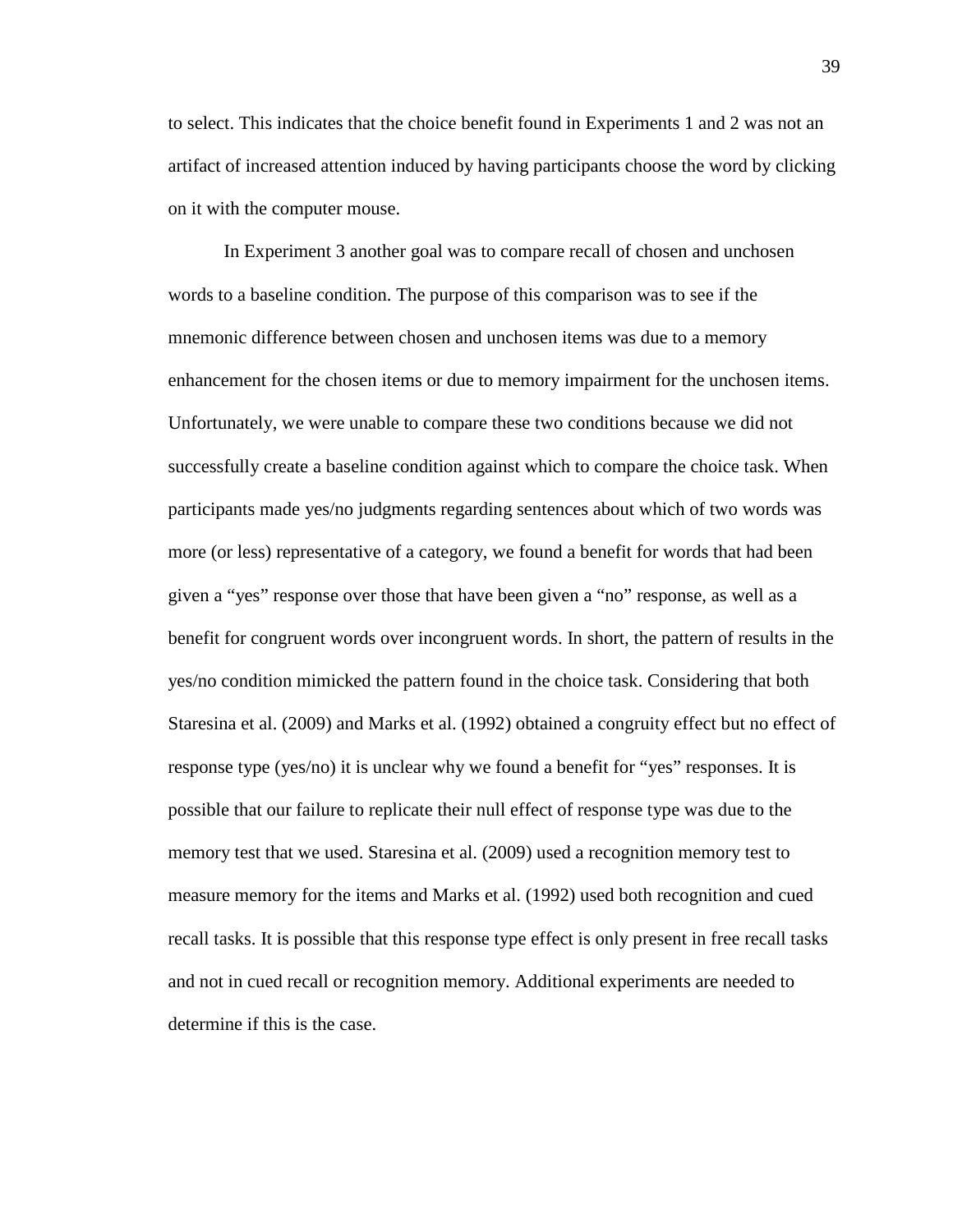chosen items. Thus, the question remains: Why are chosen items better remembered than unchosen items we can rule out Toyota and Kobayashi's (2009) integration hypothesis as an explanation of the chosen item benefit. They claimed that if participants have a clear Because we were unable to compare the choice task to a baseline task, we were not able to gain additional information about the source of the mnemonic benefit for unchosen items? Because congruity cannot account for the benefit of chosen items over dimension along which to make their choices, then their choices will be more memorable because they will be better integrated into existing cognitive structures (Toyota, 2015). We found that the effect of choice did not depend on level of congruity meaning that better integration of items into cognitive schemas does not change the effect of choice.

 Given that we observed both a benefit for chosen over unchosen items as well as a benefit for items that had been given a "yes" response, it could be that there is something chooses something, even if they are choosing it as being less useful for survival, they feel chosen item. An alternative explanation is that value drives the mnemonic benefit for about the act of endorsing an item that improves memory for that item. It is possible that this effect is related to the mere ownership effect (e.g., Beggan, 1992). When someone a sense of ownership over the choice which may then lead to better memory for the chosen items. It has been suggested that due to the vast amount of information humans encounter daily, it is important that we selectively remember information that is important or relevant while forgetting information that is not (Stefanidi, Ellis, & Brewer, 2018). It has been shown that participants have better memory for items that are assigned a higher value at encoding (Ariel & Castel, 2014; Castel, Farb, & Craik, 2007; Stefanidi et al., 2018), an effect known as value-directed remembering. If subjects perceive things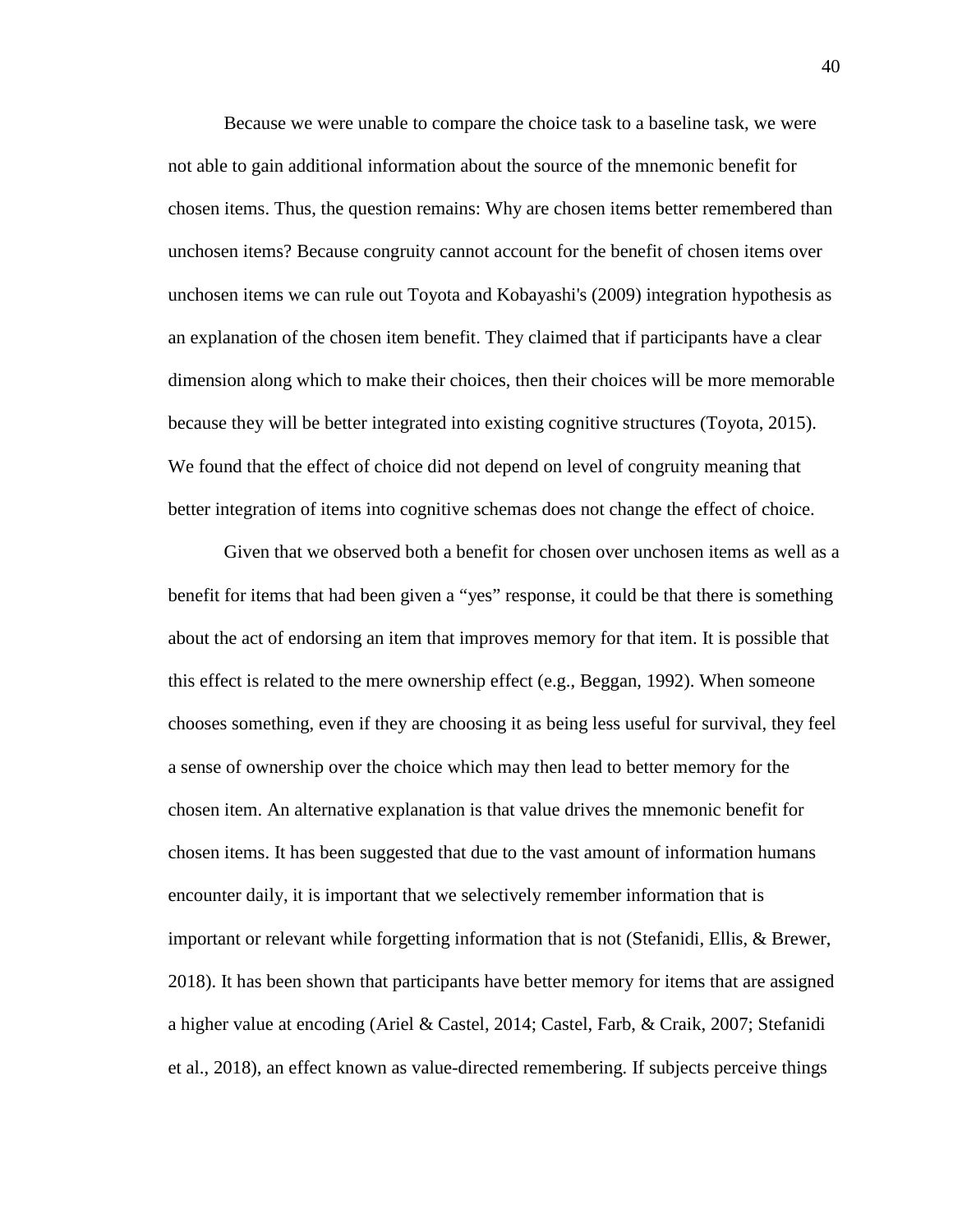that they choose or endorse as being more valuable, then value-directed remembering the effect of contextual congruity, but more research is needed to determine what causes could account for the mnemonic benefit of chosen items over unchosen items. Neither of these accounts, however, provides much insight into the proximate mnemonic mechanisms that actually produce the advantage. We have shown that chosen items are more memorable than unchosen items, and that this chosen-item effect is independent of this chosen-item benefit.

 It is also important to investigate how the chosen-item benefit can be harnessed to improve learning outcomes. Pedagogical aids that induce choice, particularly of a correct learning (e.g., Roediger & Karpicke, 2006). One could conceive of choice as a form of questions (questions where they would be able to successfully select the correct answer to the implications of this research for the field of education, this work has potential over an incorrect answer, are likely to aid learning relative to a pure study condition. There is now considerable evidence that retrieval practice, during which people recall or endorse items that have occurred previously, can significantly improve long-term retrieval practice, albeit one in which people access prior knowledge rather than temporal occurrence to provide a response. Perhaps assigning students to do easy multiple-choice most of the time) for home work would lead to better final exam performance. In addition application in the field of consumer science. If consumers choose one product over another, say because it is on sale, it could improve their memory for that product in the future.

 benefit for chosen items is independent of the congruity effect – that is, participants have In summary, we conducted three experiments which showed that the mnemonic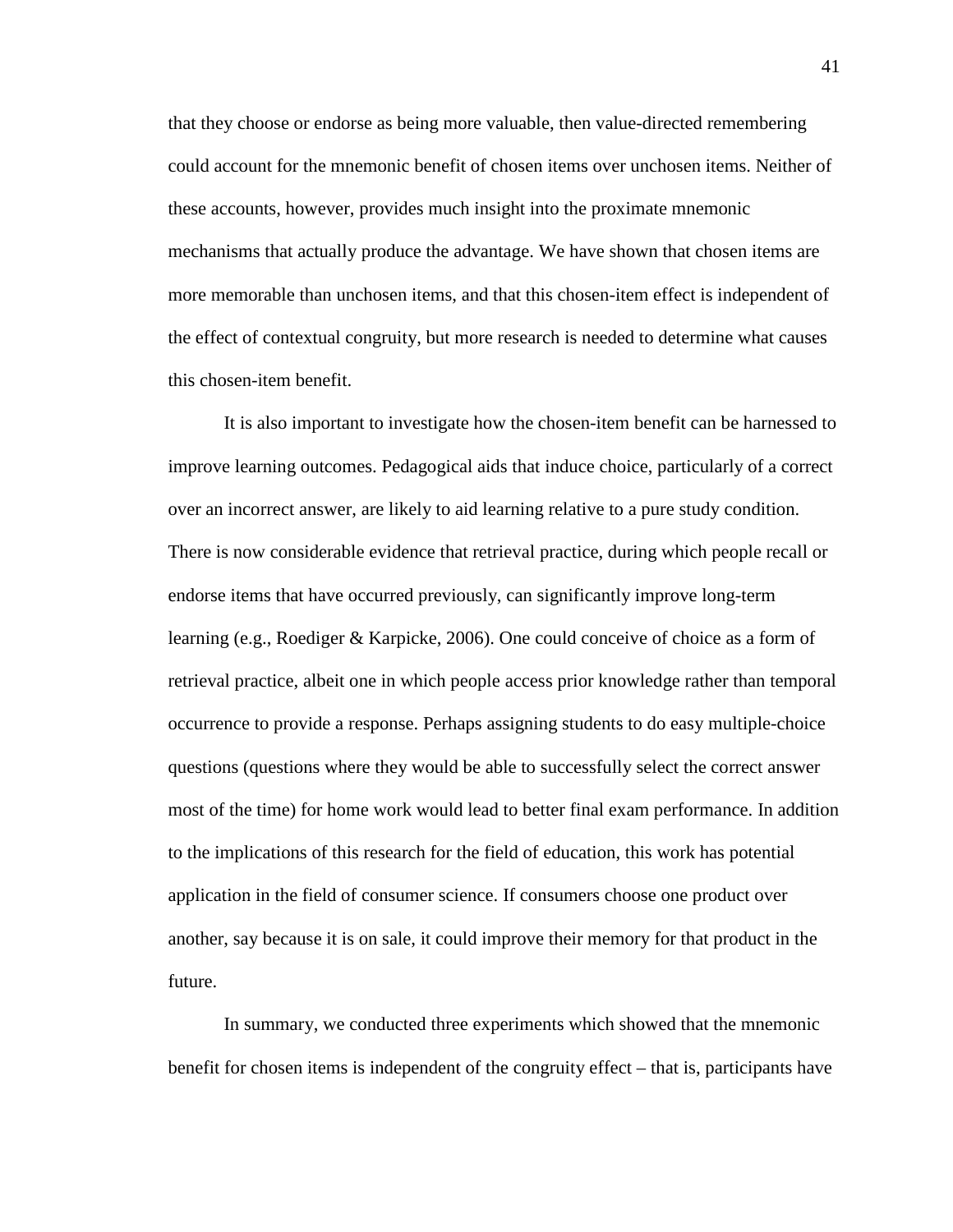situation. These experiments will hopefully lay a foundation for future research better memory for chosen items and for congruent items, but the effect of choice does not depend on whether items are congruent or incongruent. This suggests that the chosenitem effect is caused by something other than the congruity of the items to the encoding investigating the source of the chosen-item effect as well as potential applications for this effect in the fields such as education. It is important that we explore and improve our understanding of the effect of choice on memory. Choices are an integral part of our lives; we choose what to eat, which products to consume, and how to delegate our time (to name only a few examples). As shown in these experiments, such simple choices can influence our memory.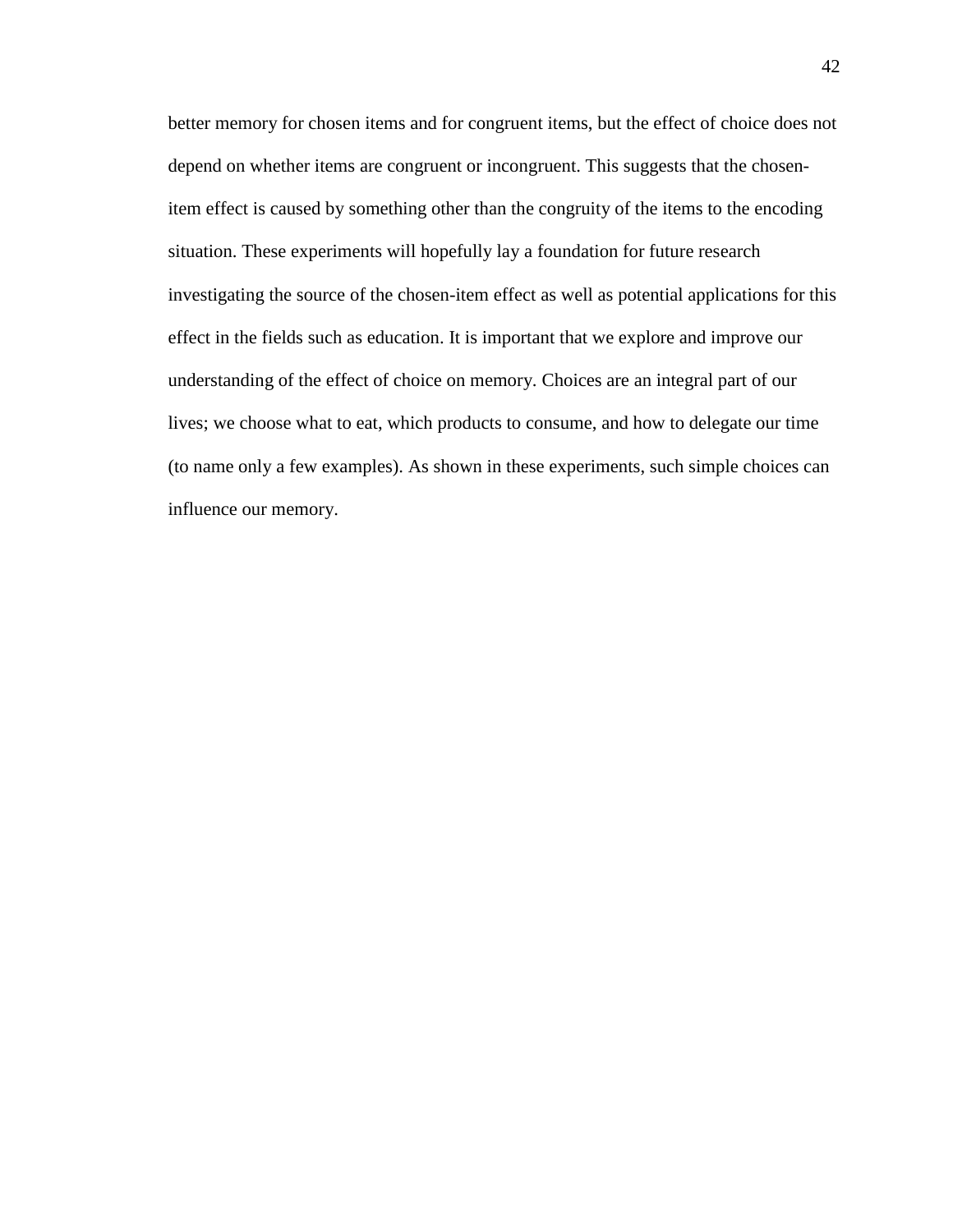### **FOOTNOTE**

<sup>1</sup>For a within-subject ANOVA in G\*Power 3.1, the program assumes only one because it does not take into account the correlation between the congruent and within-subjects factor (and in this case, one between). Our design had two within-subject factors, and thus, the estimated sample size is a conservative estimate of sample size incongruent conditions.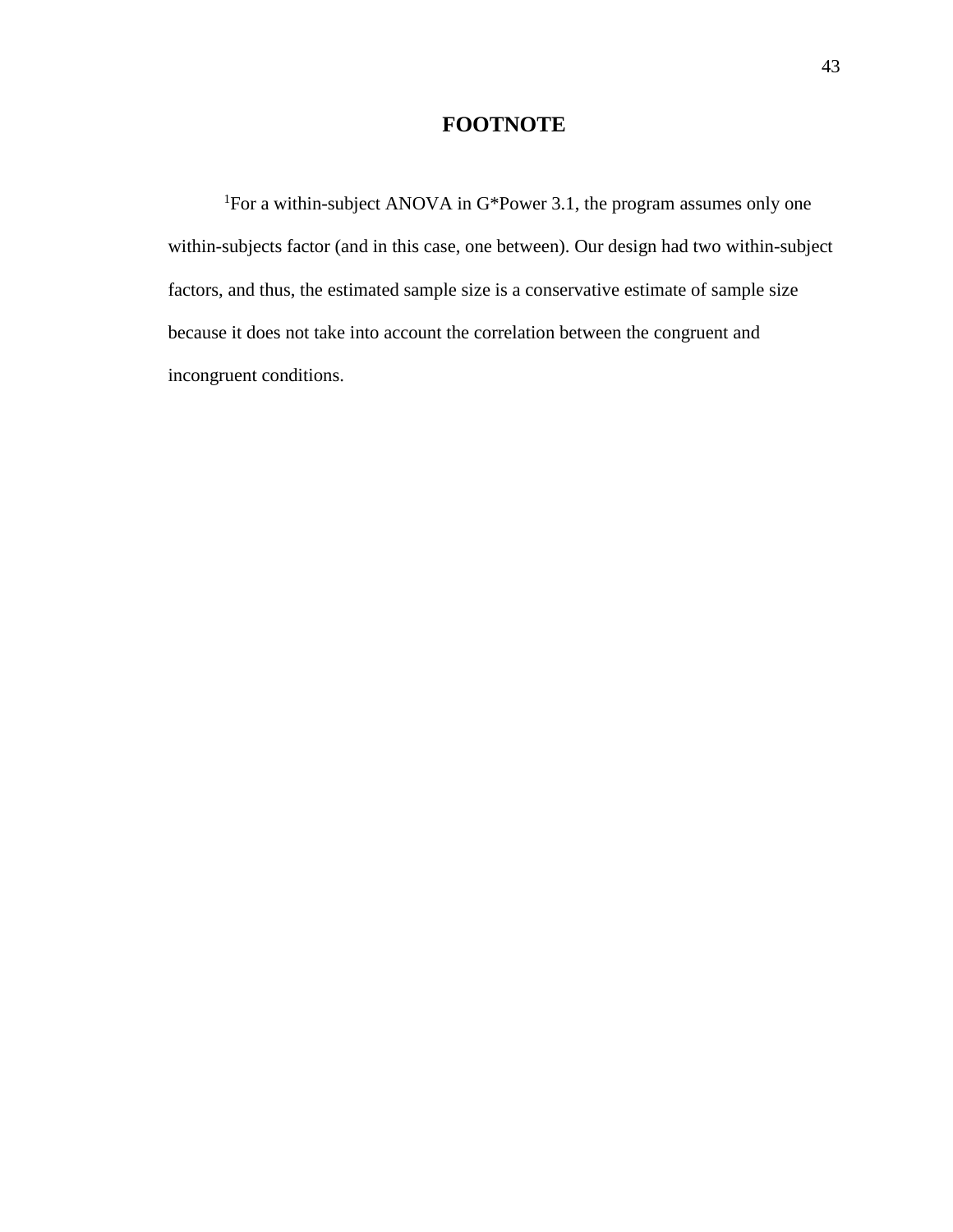#### **LIST OF REFERENCES**

- Ariel, R., & Castel, A. D. (2014). Eyes wide open: Enhanced pupil dilation when selectively studying important information. *Experimental Brain Research, 232*(1), 337-344.
- Beggan, J. K. (1992). On the social nature of nonsocial perception: The mere ownership effect. *Journal of Personality and Social Psychology, 62*(2), 229-237.
- Castel, A. D., Farb, N. A., & Craik, F. I. (2007). Memory for general and specific value  *Memory & Cognition, 35(*4), 689-700. information in younger and older adults: Measuring the limits of strategic control.
- Craik, F. I. M., & Tulving, E. (1975). Depth of processing and the retention of words in episodic memory. *Journal of Experimental Psychology: General*, *104*(3), 268- 294.
- Cunningham, S. J., Brady-van den Bos, M., & Turk, D. J. (2011). Exploring the effects of and choice on self-memory biases. Memory, 19(5), 449-461. ownership and choice on self-memory biases Exploring the effects of ownership
- Cunningham, S. J., Turk, D. J., Macdonald, L. M., & Macrae, C. N. (2008). Yours or mine? Ownership and memory. *Consciousness and Cognition*, *17*(1), 312-318.
- Englert, J., & Wentura, D. (2016). How "mere" is the mere ownership effect in memory? Evidence for semantic organization processes. *Consciousness and Cognition*, *46*(1), 71-88.
- Faul, F., Erdfelder, E., Buchner, A., & Lang, A. G. (2009). Statistical power analyses using G\* Power 3.1: Tests for correlation and regression analyses. *Behavior Research Methods*, *41*(4), 1149-1160.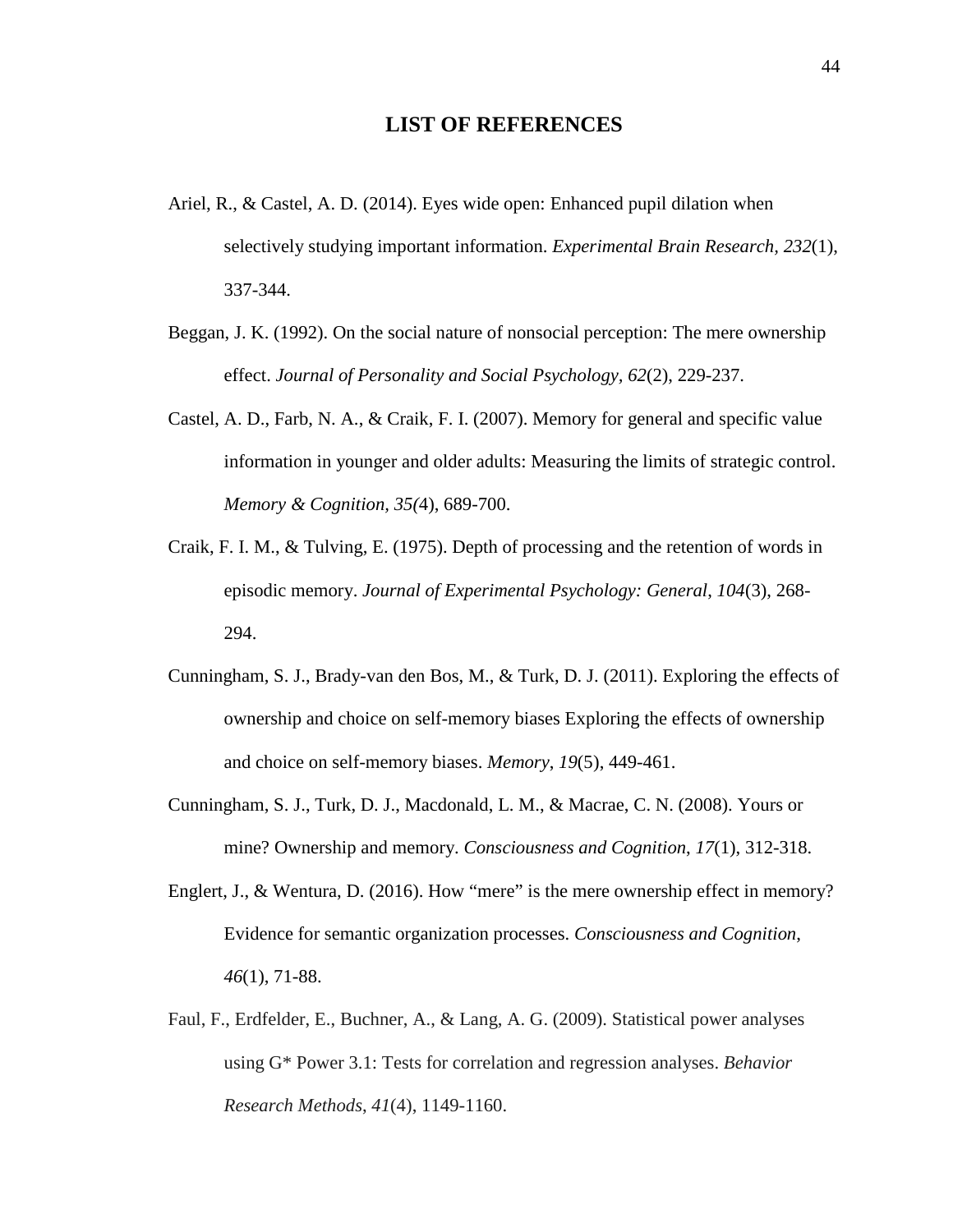- Findley, M. J., & Cooper, H. M. (1983). Locus of control and academic achievement: A literature review. *Journal of Personality and Social Psychology, 44*(2), 419-427.
- Henry, R. A., & Sniezek, J. A. (1993). Situational factors affecting judgements of future performance. *Organizational Behavior and Human Decision Processes, 54*(1), 104-132.
- Hirano, T., & Ukita, J. (2003). Choosing words at the study phase: The self-choice effect on memory from the viewpoint of connective processing. *Japanese Psychological Research*, *45*(1), 38-49.
- Leotti, L. A., Iyengar, S. S., & Ochsner, K. N. (2010). Born to choose: The origins and value of the need for control. *Trends in Cognitive Sciences*, *14*(10), 457-463.
- Markant, D., DuBrow, S., Davachi, L., & Gureckis, T. M. (2014). Deconstructing the effect of self-directed study on episodic memory. *Memory & Cognition*, *42*(8), 1211-1224.
- Marks, W., McFalls, E. L., & Hopkinson, P. L. (1992). Encoding pictures in scene contexts : Does task demand influence effects of encoding congruity ? *Journal of Experimental Psychology: Learning, Memory, and Cognition*, *18*(1), 192-198.
- Monty, R. A., & Perlmuter, L. C. (1975). Persistence of the effects of choice on pairedassociate learning. *Memory & Cognition*, *3*(2), 183-187.
- Murty, V. P., DuBrow, S., & Davachi, L. (2015). The simple act of choosing influences declarative memory. *Journal of Neuroscience*, *35*(16), 6255–6264.
- Nairne, J. S., Coverdale, M. E., Cogdill M., Pandeirada, J. N. S. (manuscript in preparation)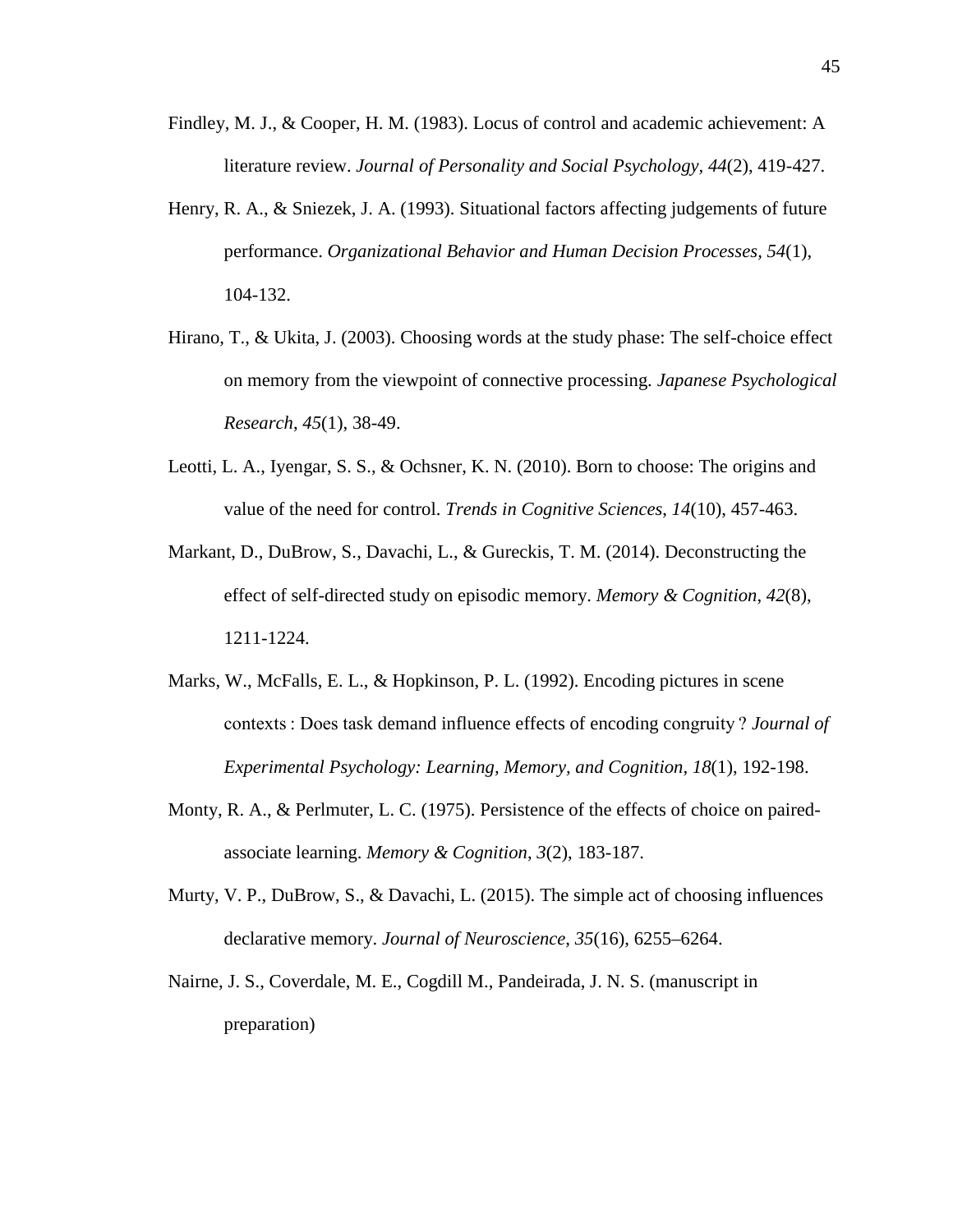- Nairne, J. S., Pandeirada, J. N. S., & Thompson, S. R. (2008). Adaptive memory: The comparative value of survival processing. *Psychological Science, 19*(2), 176-180.
- Nairne, J. S., Thompson, S. R., & Pandeirada, J. N. S. (2007). Adaptive memory: Survival processing enhances retention. *Journal of Experimental Psychology: Learning, Memory, and Cognition*, *33*(2), 263-273.
- Perlmuter, L. C., Monty, R. A., & Kimble, G. A. (1971). Effect of choice on pairedassociate learning. *Journal of Experimental Psychology*, *91*(1), 47-53.
- Roediger, III, H. L., & Karpicke, J. D. (2006). Test-enhanced learning: Taking memory tests improves long-term retention. *Psychological Science, 17*(3), 249-255.
- Schulman, A. I. (1974). Memory for words recently classified. *Memory & Cognition*, *2*(1), 47-52.
- Staresina, B. P., Gray, J. C., & Davachi, L. (2009). Event congruency enhances episodic memory encoding through semantic elaboration and relational binding. *Cerebral Cortex*, *19*(5), 1198-1207.
- Stefanidi, A., Ellis, D. M., & Brewer, G. A. (2018). Free recall dynamics in valuedirected remembering. *Journal of Memory and Language, 100*, 18-31.
- Takahashi, M. (1992). Memorial consequences of choosing nonwords: Implications for interpretations of the self-choice effect. *Japanese Psychological Research*, *34*(1), 35-38.
- Takahashi, M. (2002). The self-choice effect as a function of the locus of choice. *The Japanese Journal of Psychonomic Science*, *21*(1), 27-30.
- Toyota, H. (2015). The role of word choice and criterion on intentional memory. *Perceptual and Motor Skills*, *120*(1), 84-94.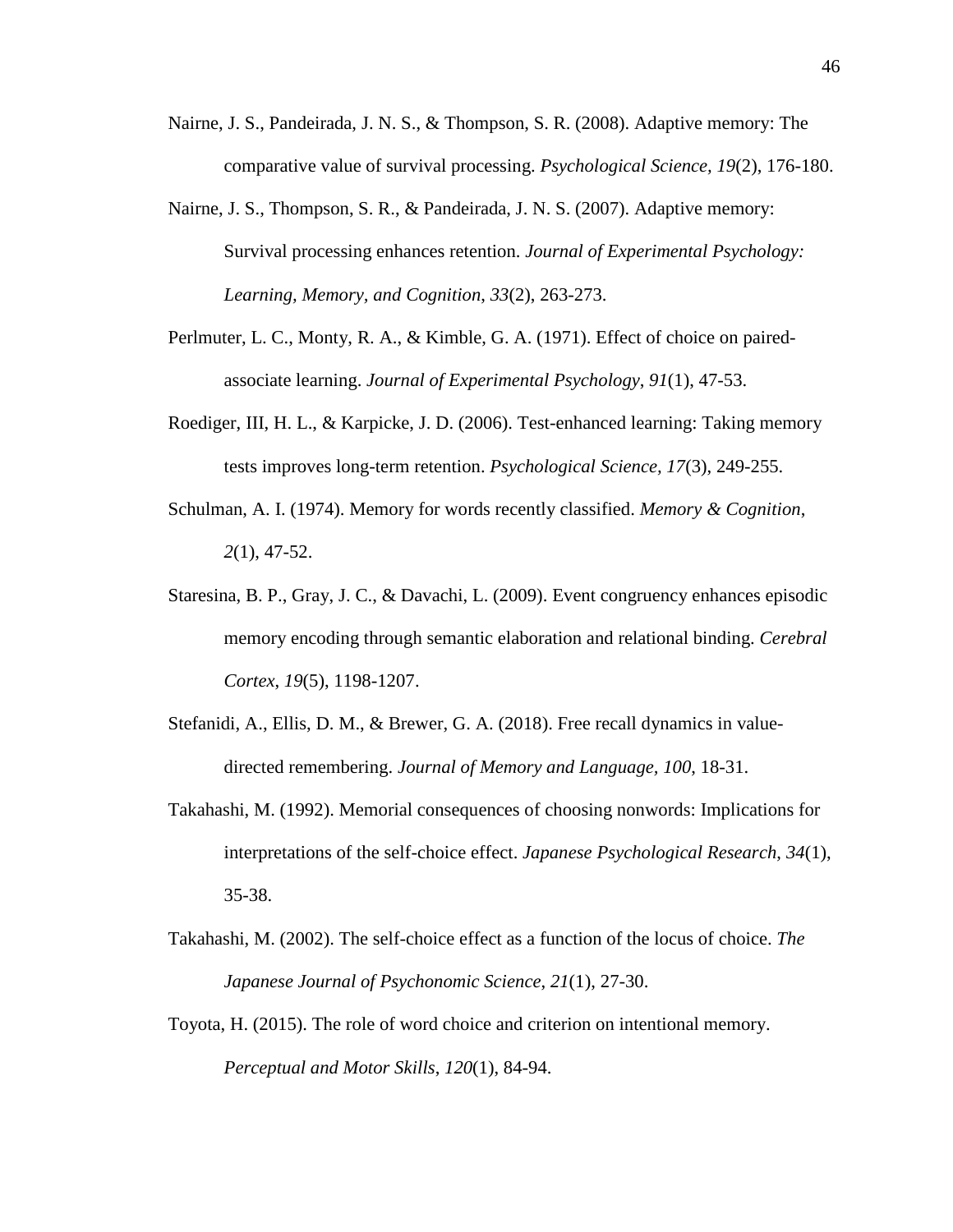- Toyota, H., & Kobayashi, C. (2009). Self-choice effects in intentional memory and integration hypothesis. *Bulletin of Nara University of Education Cultural and Social Science*, *58*(1), 33-40.
- Turk, D. J., van Bussel, K., Waiter, G. D., & Macrae, C. N. (2011). Mine and me: Exploring the neural basis of object ownership. *Journal of Cognitive Neuroscience*, *23*(11), 3657-3668.
- van den Bos, M., Cunningham, S. J., Conway, M. A., & Turk, D. J. (2010). Mine to remember: The impact of ownership on recollective experience. *The Quarterly Journal of Experimental Psychology*, *63*(6), 1065-1071.
- Van Overschelde, J. P., Rawson, K. A., & Dunlosky, J. (2004). Category norms: An updated and expanded version of the Battig and Montague (1969) norms. *Journal of Memory and Language*, *50*(3), 289-335.
- Voss, J. L., Gonsalves, B. D., Federmeier, K. D., Tranel, D., & Cohen, N. J. (2011). Hippocampal brain-network coordination during volitional exploratory behavior enhances learning. *Nature Neuroscience*, *14*(1), 115-120.
- Watanabe, T. (2001). Effects of constrained choice on memory: The extension of the multiple-cue hypothesis to the self-choice effect. *Japanese Psychological Research*, *43*(2), 98-103.
- Watanabe, T., & Soraci, S. A. (2004). The self-choice effect from a multiple-cue perspective. *Psychonomic Bulletin & Review*, *11*(1), 168-172.
- Wilson, M. (1988). MRC psycholinguistic database: Machine-usable dictionary, version 2.00. *Behavior Research Methods, Instruments, & Computers*, *20*(1), 6-10.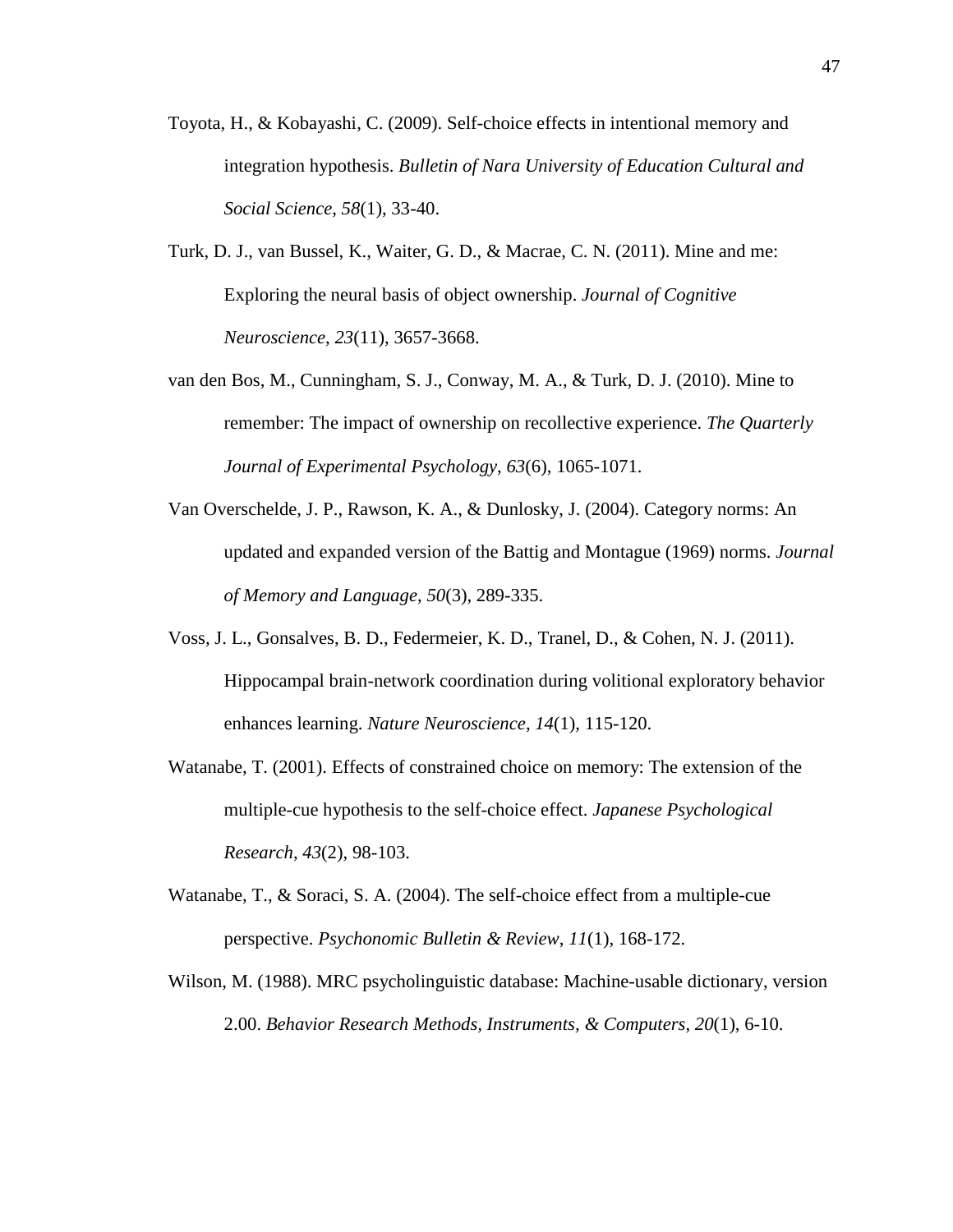## **APPENDIX A – EXPERIMENT 1 STIMULI**

| <b>Word Pairs</b> |           |  |  |  |
|-------------------|-----------|--|--|--|
| basket            | lemon     |  |  |  |
| football          | bullet    |  |  |  |
| ruler             | bowl      |  |  |  |
| purse             | dress     |  |  |  |
| watch             | flag      |  |  |  |
| fork              | trumpet   |  |  |  |
| pipe              | sponge    |  |  |  |
| pencil            | drum      |  |  |  |
| book              | saw       |  |  |  |
| umbrella          | sock      |  |  |  |
| rope              | telephone |  |  |  |
| bread             | belt      |  |  |  |
| lamp              | boot      |  |  |  |
| key               | apple     |  |  |  |
| candy             | tie       |  |  |  |
| hammer            | cake      |  |  |  |
| vase              | hat       |  |  |  |
| jar               | bell      |  |  |  |
| shirt             | cup       |  |  |  |
| envelope          | whistle   |  |  |  |
| map               | candle    |  |  |  |
| ring              | pillow    |  |  |  |
| bottle            | doll      |  |  |  |
| broom             | tomato    |  |  |  |